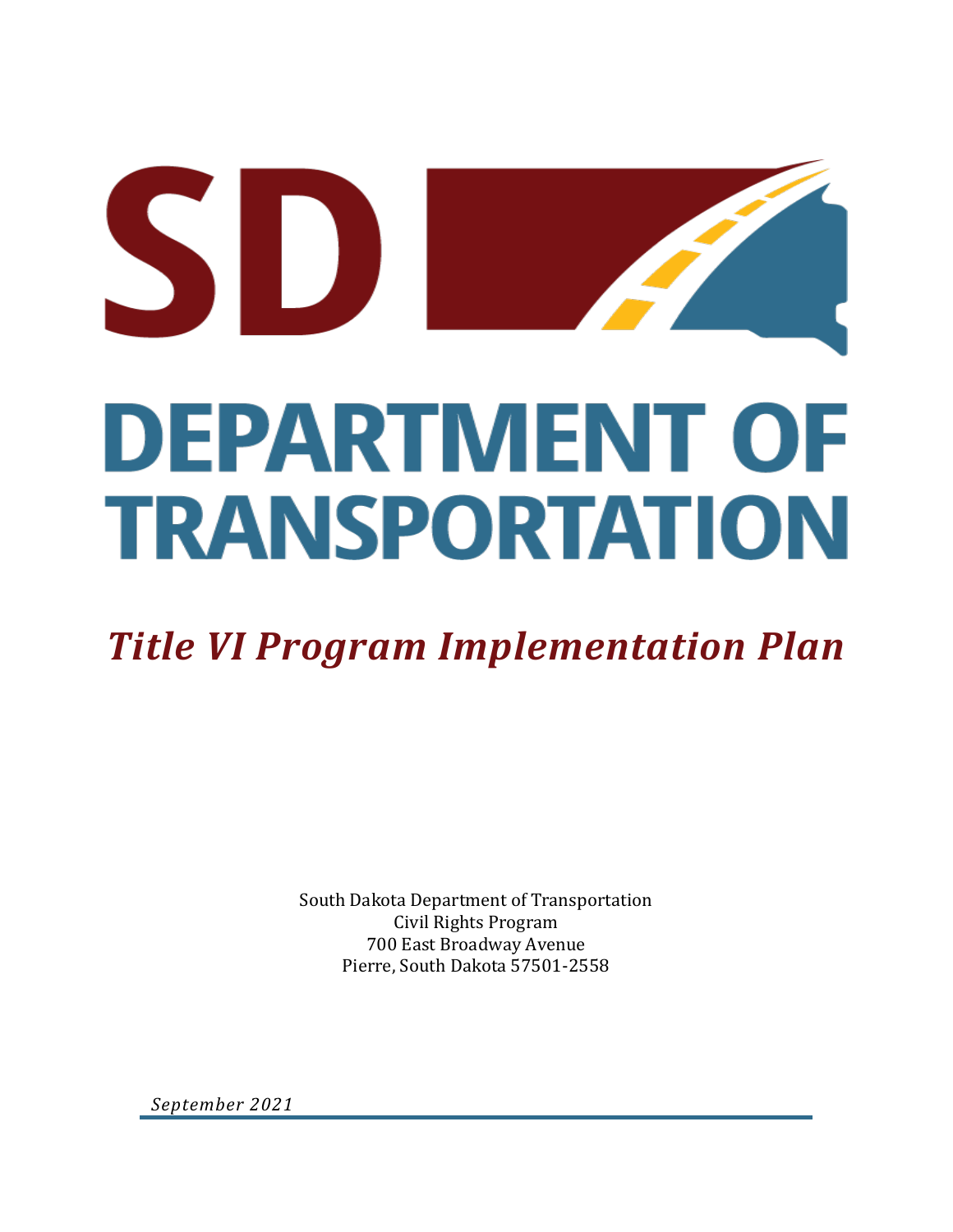## **Table of Contents**

*The South Dakota Department of Transportation provides services without regard to race, color, gender, religion, national origin, age, or disability, according to the provisions contained in SDCL 20-13, Title VI of the Civil Rights Act of 1964, the Rehabilitation Act of 1973, as amended, the Americans With Disabilities Act of 1990 and Executive Order 12898, Federal Actions to Address Environmental Justice in Minority Populations and Low-Income Populations, 1994.* 

*Any person who has questions concerning this policy or who believes he or she has been discriminated against should contact the Department's Civil Rights Office at 605-773-3540.*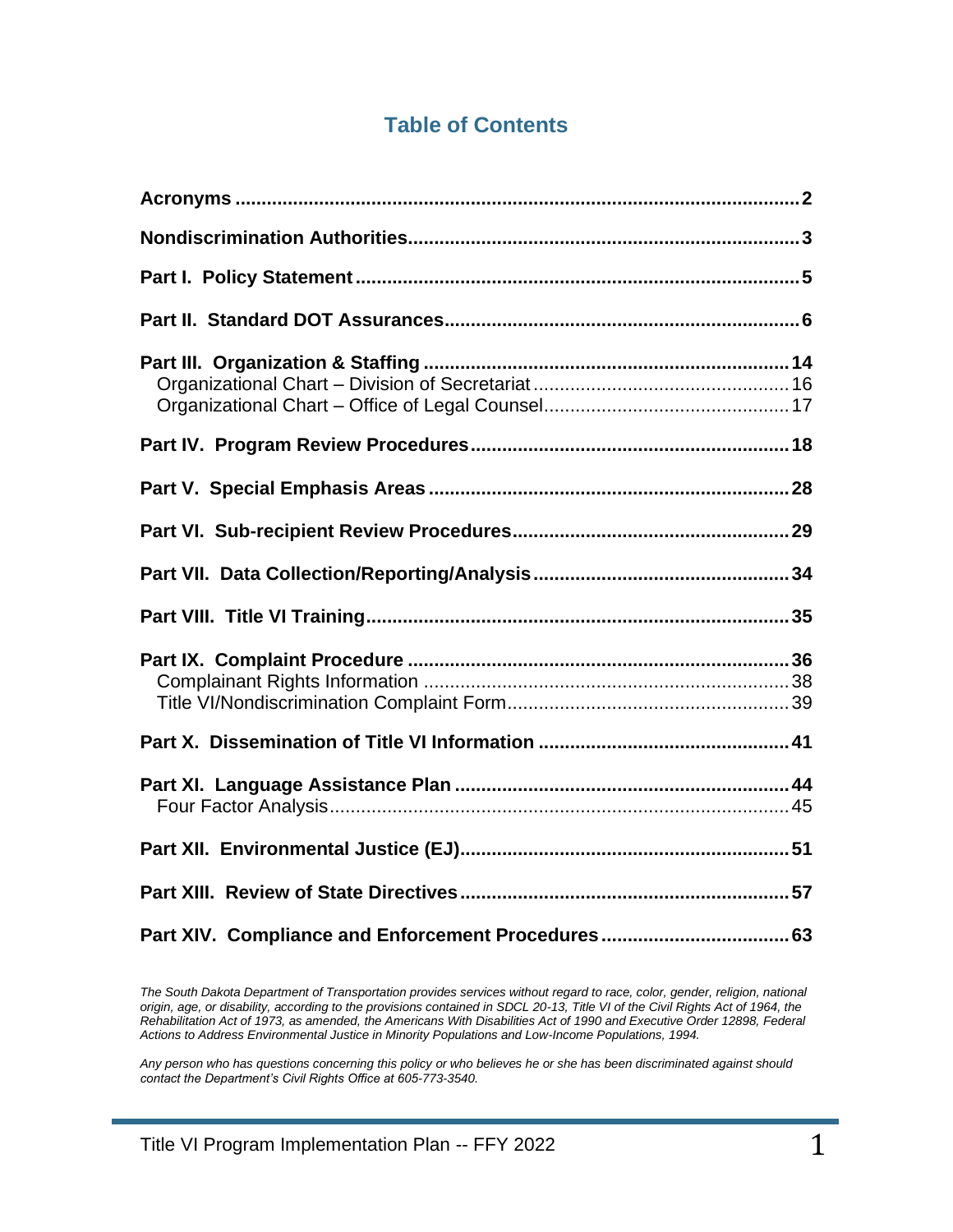## **ACRONYMS**

| <b>ADA</b>    | American with Disabilities Act                      |
|---------------|-----------------------------------------------------|
| <b>CFR</b>    | Code of Federal Regulations                         |
| <b>DBE</b>    | <b>Disadvantaged Business Enterprise</b>            |
| EEO           | <b>Equal Employment Opportunity</b>                 |
| <b>FAPG</b>   | <b>Federal Aid Policy Guide</b>                     |
| <b>FHWA</b>   | <b>Federal Highway Administration</b>               |
| <b>HUD</b>    | Housing and Urban Development                       |
| <b>LEP</b>    | <b>Limited English Proficiency</b>                  |
| <b>LPA</b>    | <b>Local Planning Organization</b>                  |
| <b>MPO</b>    | <b>Metropolitan Planning Organization</b>           |
| <b>PIP</b>    | <b>Public Involvement Plan</b>                      |
| P.L.          | <b>Public Law</b>                                   |
| <b>ROW</b>    | Right-of-Way                                        |
| <b>SDCL</b>   | South Dakota Codified Law                           |
| <b>SDDOT</b>  | South Dakota Department of Transportation           |
| <b>SECOG</b>  | South Eastern Council of Governments                |
| <b>SEE</b>    | Social, Environmental and Economic                  |
| <b>SIMPCO</b> | Siouxland Interstate Metropolitan Planning Council  |
| <b>STIP</b>   | <b>Statewide Transportation Improvement Program</b> |
| <b>TIP</b>    | <b>Transportation Improvement Plan</b>              |
| U.S.C.        | <b>United States Code</b>                           |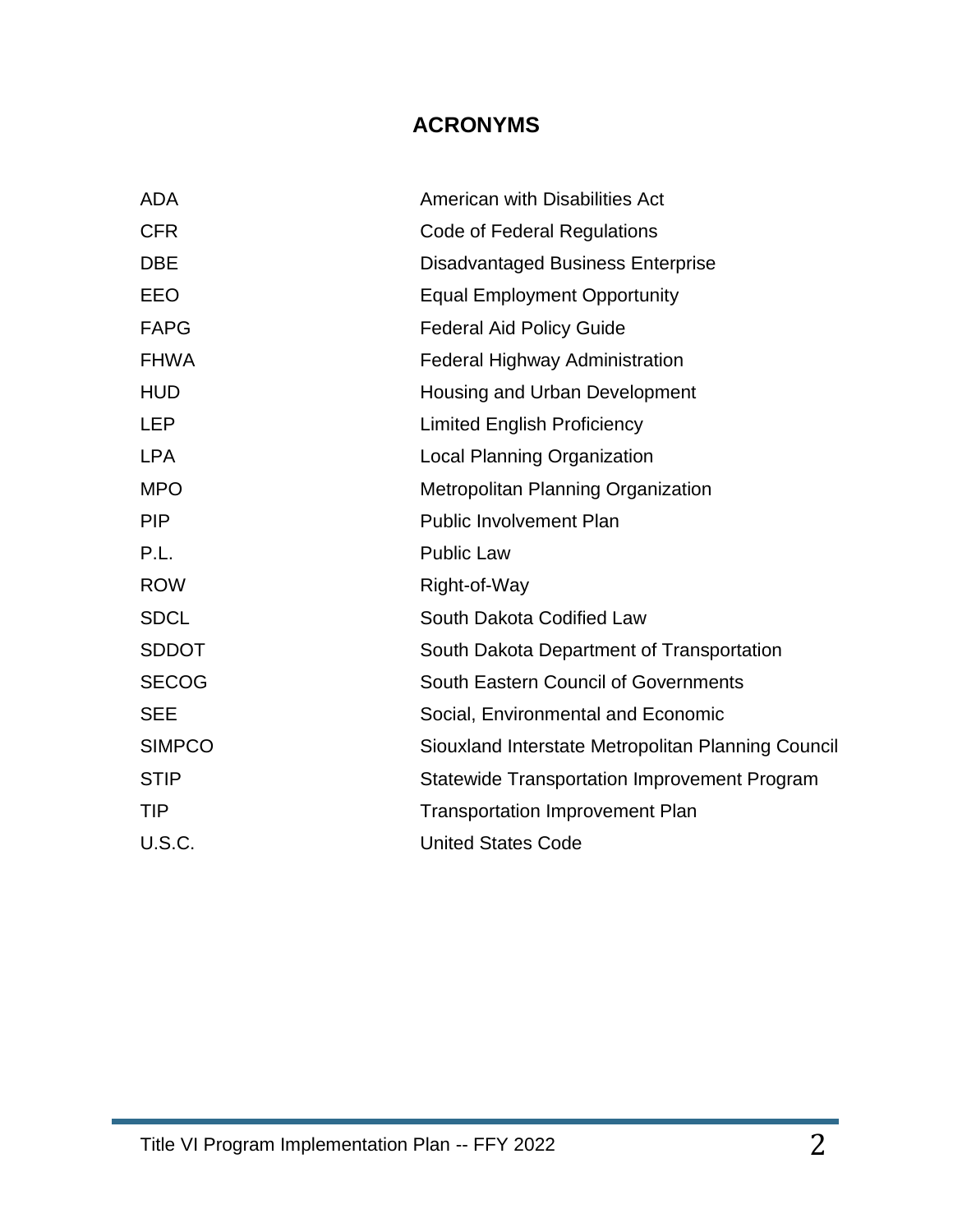## **Nondiscrimination Authorities**

**Age Discrimination Act of 1975:** 42 U.S.C. 6101 prohibits discrimination on the basis of age.

**American Disabilities Act of 1990:** P.L. 101-336 and 42 U.S.C. Sections 12101 and 49 CFR parts 23, 37 and 38 prohibit discrimination against individuals with disabilities in the provision of transportation service and employment opportunities.

**Civil Rights Act of 1991:** clarified Section 1981 of 42 U.S.C. by adding the term "make and enforce contracts" and provided that rights under this section are protected against impairment by non-governmental discrimination and impairment under color of State law.

**Civil Rights Restoration Act of 1987:** P.L. 100-209 prohibits discrimination in agencies that receive any federal funds.

**Disadvantaged Business Enterprise:** 49 CFR Part 26 prohibits discrimination in contracting and assists socially and economically disadvantaged business concerns ensure an opportunity to bid on federal contracts.

**Environmental Justice**: Executive Order 128998 requires federal recipients to administer and implement programs, policies, and activities that affect human health or environment so as to identify and avoid "disproportionately high and adverse" effects on underrepresented and underserved.

**Equal Employment Opportunity:** 49 U.S.C. 5332 prohibits discrimination on the basis of race, color, creed, national origin, sex, or age in employment or business opportunity.

**Equal Employment Requirements:** 23 CFR Part 230 regarding implementation of an equal employment opportunity program on Federal and Federal-aid highway construction contracts.

**Federal-aid Highway Act:** 49 U.S.C. 306 outlines the responsibilities of the US DOT and the Secretary's authority to decide whether a recipient has not complied with applicable Civil Rights statutes or regulations, requires the Secretary to provide notice of the violation, and requires necessary action to ensure compliance.

**Federal-aid Highway Act of 1973:** 23 U.S.C. 324 prohibits discrimination on the basis of gender.

**Limited English Proficiency:** Executive Order 13166 establishes that programs and services normally provided in English must be accessible to persons with LEP in order to avoid national origin discrimination prohibited by Title VI.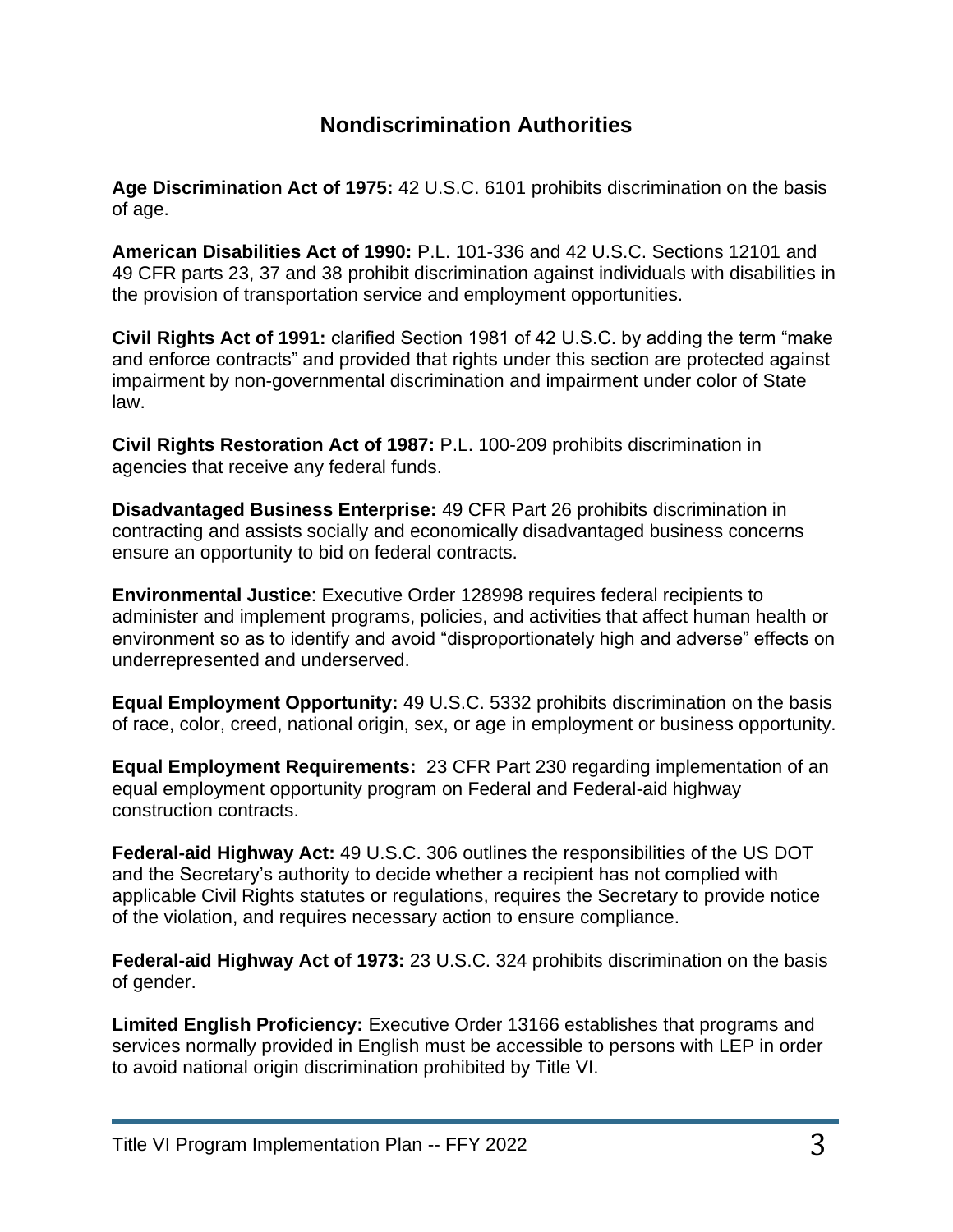**National Environmental Policy Act of 1969:** 42 U.S.C. 4321 requires consideration of alternatives, including the "no-build" alternative, consideration of social, environmental, and economic impacts, public involvement, and use of a systematic interdisciplinary approach at teach decision-making stage of Federal-aid project development.

**Section 504 of Rehabilitation Act of 1973:** 29 U.S.C. 794 and 49 CFR part 27 prohibits discrimination against individuals with disabilities.

**Title VI of the Civil Rights Act of 1964:** 42 U.S.C. 2000 (d-1) and 49 CFR part 21; prohibits discrimination on the basis of race, color, and national origin in services provided with federal funding.

**Title VIII of the 1968 Civil Rights Act:** 42 U.S.C. 3601 prohibits discrimination in the sale or rental of housing (HUD is the primary interest agency, but FHWA and States under Title VI are responsible for preventing discrimination in the function of Right-ofway).

**Uniform Relocation Act Amendments of 1987:** P.L. 101-246 updated the 1970 Act and clarified the intent of Congress in programs and projects which cause displacement

**Uniform Relocation Assistance and Real Property Acquisition Policies Act of 1970:** 42 U.S.C. 4601 provides for fair treatment of persons displaced by federal and federal-aid programs and projects.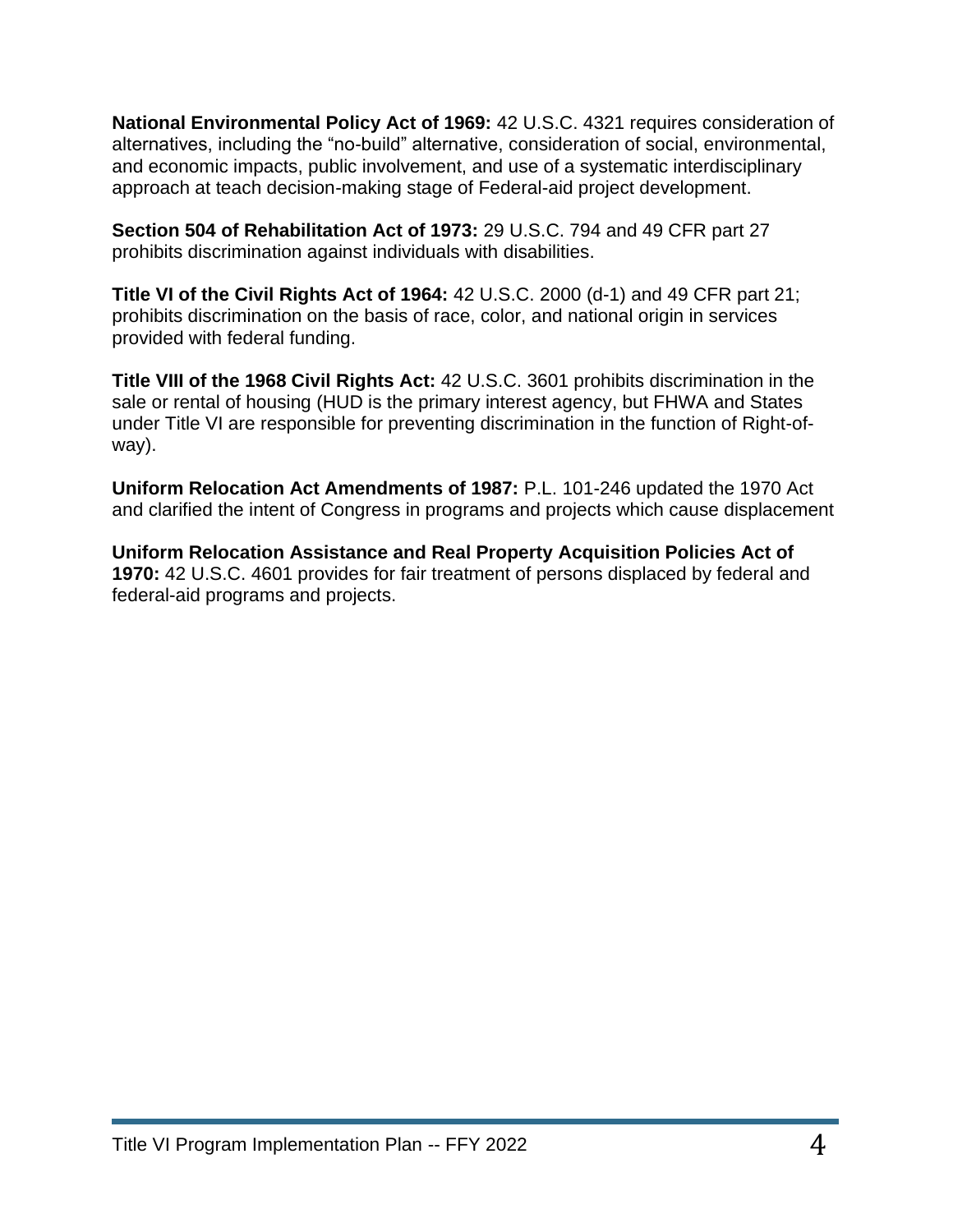## **Part I. Title VI & Nondiscrimination Policy Statement**

Title VI of the Civil Rights Act of 1964 protects individuals, groups, and organizations from discrimination on the basis of race, color or national origin in all programs and activities. In addition, laws prohibit discrimination on other grounds, such as religion, sex, age, and disability. Based on the above criteria, the SDDOT program is referred to as the Title VI and Nondiscrimination Program.

The policy of the SDDOT is to ensure that no person or group of persons shall, on the grounds of race, color, national origin, religion, sex, age, disability, or other statutorily prescribed basis, be excluded from participation in, be denied the benefits of, or be otherwise subjected to discrimination under any program or activity administered by the Department.

To ensure compliance with the Americans with Disabilities Act and Section 504 of the Rehabilitation Act of 1973, as Secretary of the Department, I have designated June Hansen as the department's ADA Coordinator. Contact information is as follows:

> June Hansen, Civil Rights Compliance Officer/ADA Coordinator SDDOT – Civil Rights Program 700 E. Broadway Ave. Pierre, SD 57501 Phone: 605-773-3540 Fax: 605-773-4442 Email: [june.hansen@state.sd.us](mailto:june.hansen@state.sd.us)

As Secretary of the Department, I delegate the responsibility to assure the implementation of the Title VI and Nondiscrimination Program to the Division Directors, the Civil Rights Compliance Officer (Title VI Coordinator/Specialist) and to all other personnel involved with activities impacted by Title VI and related statutes and regulations.

 $9 - 27 - 21$ 

Date

Jøel Jundt, Secretary South Dakota Department of Transportation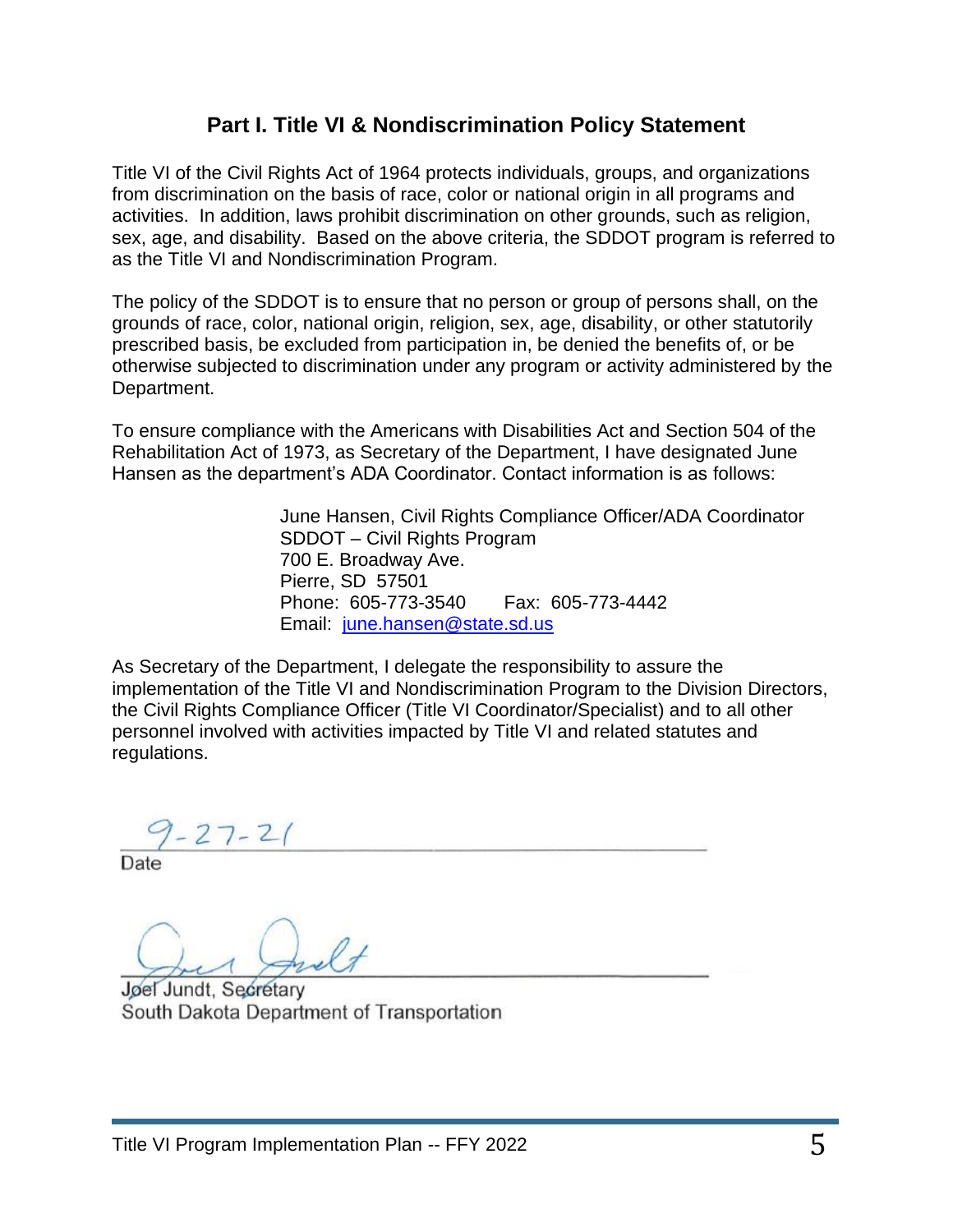## **Part II. Standard DOT Assurances**

#### **The United States Department of Transportation (USDOT) Standard Title VI/Non-Discrimination**

**Assurances** 

#### **DOT Order No. 1050.2A**

The **South Dakota Department of Transportation** (herein referred to as the "Recipient"), **HEREBY AGREES THAT**, as a condition to receiving any Federal financial assistance from the U.S. Department of Transportation (DOT), through **Federal Highway Administration**, is subject to and will comply with the following:

#### **Statutory/Regulatory Authorities**

- Title VI of the Civil Rights Act of 1964 (42 U.S.C. § 2000d et seq., 78 stat. 252), (prohibits discrimination on the basis of race, color, national origin);
- 49 C.F.R. Part 21 (entitled Non-discrimination In Federally-Assisted Programs Of The Department Of Transportation-Effectuation Of Title VI Of The Civil Rights Act Of 1964);
- 28 C.F.R. section 50.3 (U.S. Department of Justice Guidelines for Enforcement of Title VI of the Civil Rights Act of 1964);

The preceding statutory and regulatory cites hereinafter are referred to as the "Acts" and "Regulations," respectively.

#### **General Assurances**

In accordance with the Acts, the Regulations, and other pertinent directives, circulars, policy, memoranda, and/or guidance, the Recipient hereby gives assurance that it will promptly take any measures necessary to ensure that:

*"No person in the United States shall, on the grounds of race, color, or national origin, be excluded from participation in, be denied the benefits of, or be otherwise subjected to discrimination under any program or activity," for which the Recipient receives Federal financial assistance from DOT, including the Federal Highway Administration.*

The Civil Rights Restoration Act of 1987 clarified the original intent of Congress, with respect to Title VI and other Non-discrimination requirements (The Age Discrimination Act of 1975, and Section 504 of the Rehabilitation Act of 1973), by restoring the broad, institutional-wide scope and coverage of these non-discrimination statutes and requirements to include all programs and activities of the Recipient, so long as any portion of the program is Federally assisted.

#### **Specific Assurances**

More specifically, and without limiting the above general Assurance, the Recipient agrees with and gives the following Assurances with respect to its Federally assisted Federal-aid Highway Programs:

- 1. The Recipient agrees that each "activity," "facility," or "program," as defined in §§ 21.23(b) and 21.23(e) of 49 C.F.R. § 21 will be (with regard to an "activity") facilitated, or will be (with regard to a "facility") operated, or will be (with regard to a "program") conducted in compliance with all requirements imposed by, or pursuant to the Acts and the Regulations.
- 2. The Recipient will insert the following notification in all solicitations for bids, Requests For Proposals for work, or material subject to the Acts and the Regulations made in connection with all Federal-aid Highway Programs and, in adapted form, in all proposals for negotiated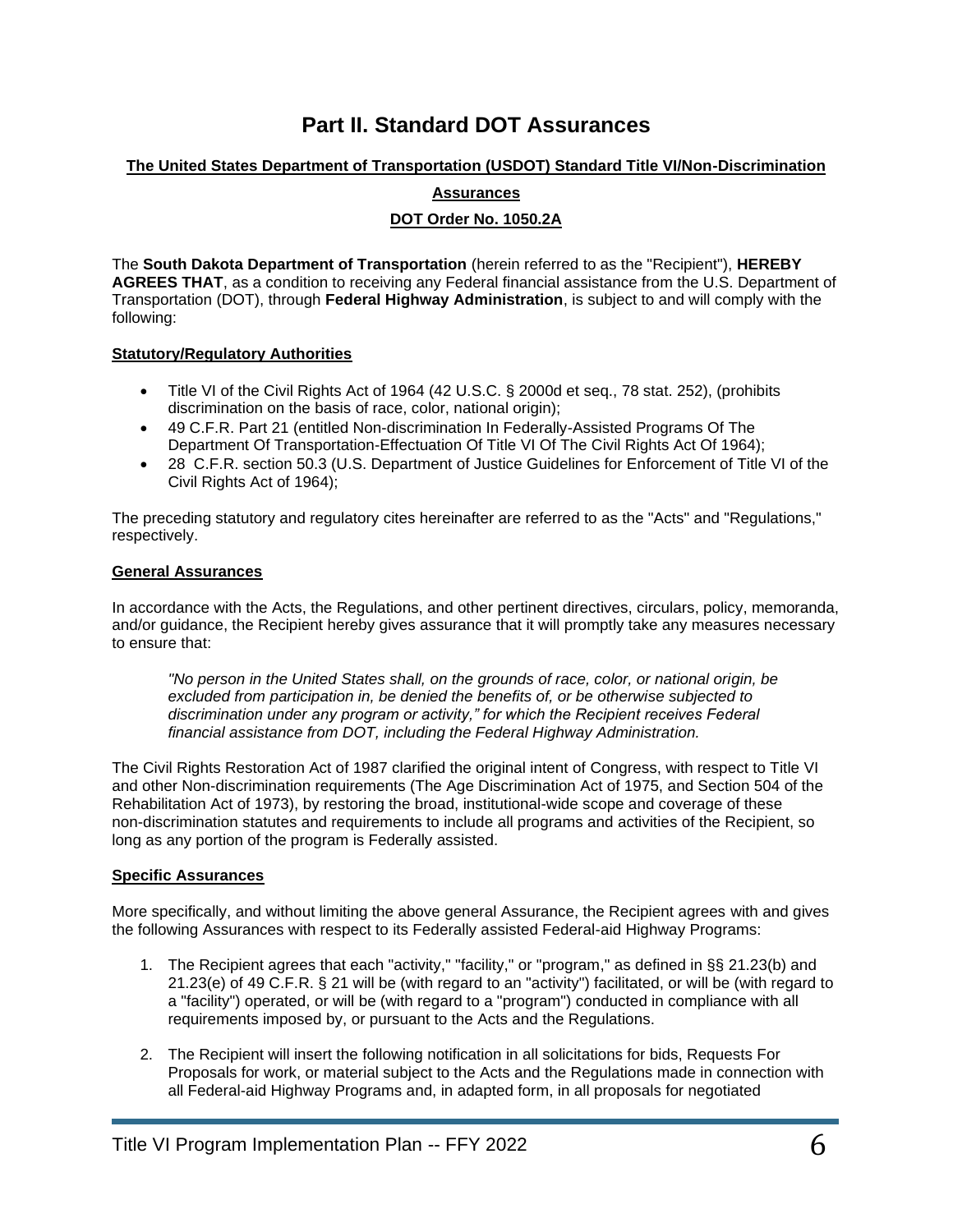agreements regardless of funding source:

"The South Dakota Department of Transportation, in accordance with the provisions of Title VI of the Civil Rights Act of 1964 (78 Stat. 252, 42 US.C. §§ 2000d to 2000d-4) and the Regulations, hereby notifies all bidders that it will affirmatively ensure that any contract entered into pursuant to this advertisement, disadvantaged business enterprises will be afforded full and fair opportunity to submit bids in response to this invitation and will not be discriminated against on the grounds of race, color, or national origin in consideration for an award."

- 3. The Recipient will insert the clauses of Appendix A and E of this Assurance in every contract or agreement subject to the Acts and the Regulations.
- 4. The Recipient will insert the clauses of Appendix B of this Assurance, as a covenant running with the land, in any deed from the United States effecting or recording a transfer of real property, structures, use, or improvements thereon or interest therein to a Recipient.
- 5. That where the Recipient receives Federal financial assistance to construct a facility, or part of a facility, the Assurance will extend to the entire facility and facilities operated in connection therewith.
- 6. That where the Recipient receives Federal financial assistance in the form, or for the acquisition of real property or an interest in real property, the Assurance will extend to rights to space on, over, or under such property.
- 7. That the Recipient will include the clauses set forth in Appendix C and Appendix D of this Assurance, as a covenant running with the land, in any future deeds, leases, licenses, permits, or similar instruments entered into by the Recipient with other parties:
	- a. for the subsequent transfer of real property acquired or improved under the applicable activity, project, or program; and
	- b. for the construction or use of, or access to, space on, over, or under real property acquired or improved under the applicable activity, project, or program.
- 8. That this Assurance obligates the Recipient for the period during which Federal financial assistance is extended to the program, except where the Federal financial assistance is to provide, or is in the form of, personal property, or real property, or interest therein, or structures or improvements thereon, in which case the Assurance obligates the Recipient, or any transferee for the longer of the following periods:
	- a. the period during which the property is used for a purpose for which the Federal financial assistance is extended, or for another purpose involving the provision of similar services or benefits; or
	- b. the period during which the Recipient retains ownership or possession of the property.
- 9. The Recipient will provide for such methods of administration for the program as are found by the Secretary of Transportation or the official to whom he/she delegates specific authority to give reasonable guarantee that it, other recipients, sub-recipients, sub-grantees, contractors, subcontractors, consultants, transferees, successors in interest, and other participants of Federal financial assistance under such program will comply with all requirements imposed or pursuant to the Acts, the Regulations, and this Assurance.
- 10. The Recipient agrees that the United States has a right to seek judicial enforcement with regard to any matter arising under the Acts, the Regulations, and this Assurance.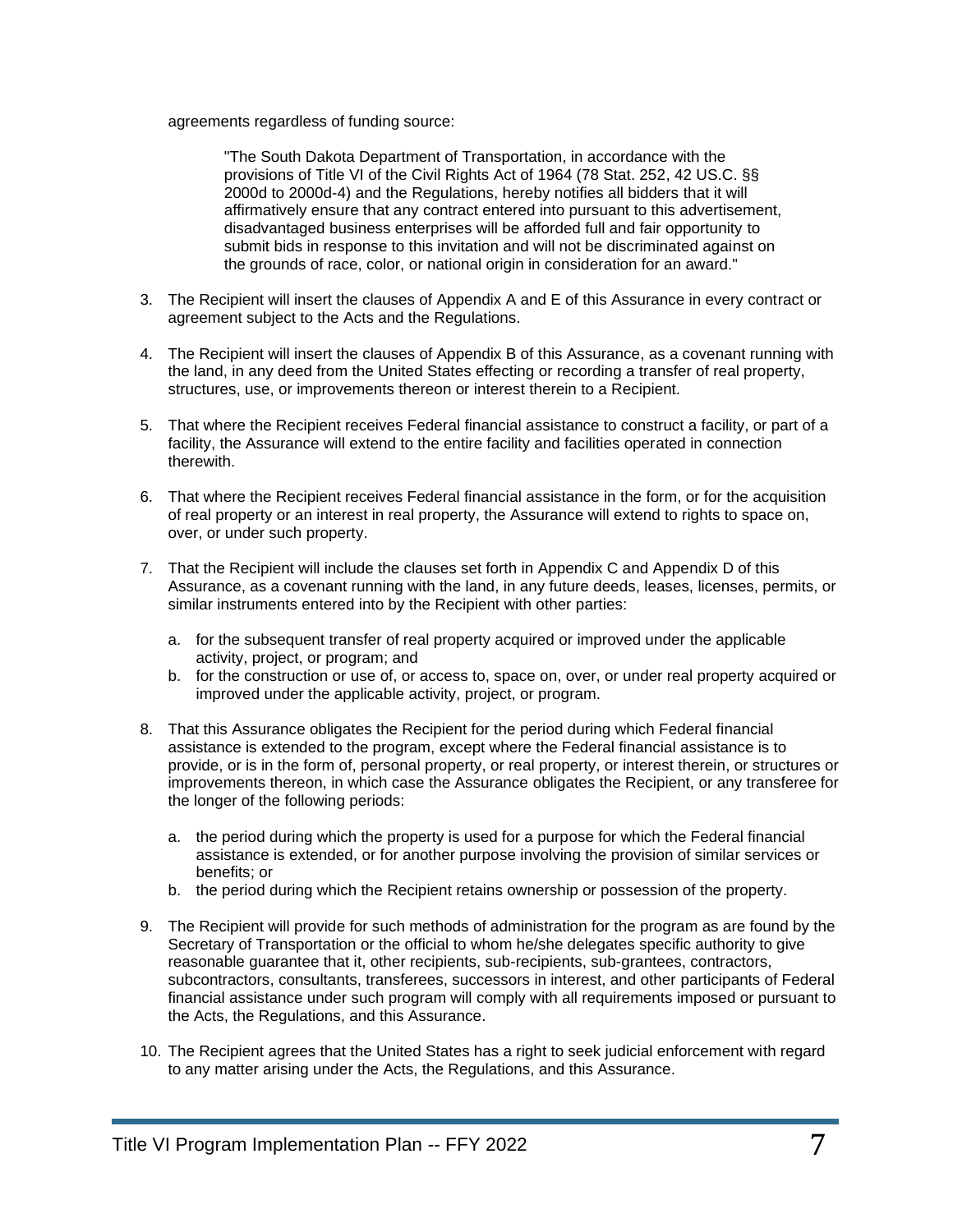By signing this ASSURANCE, the South Dakota Department of Transportation also agrees to comply (and require any sub-recipients, sub-grantees, contractors, successors, transferees, and/or assignees to comply) with all applicable provisions governing the Federal Highway Administration access to records, accounts, documents, information, facilities, and staff. You also recognize that you must comply with any program or compliance reviews, and/or complaint investigations conducted by the Federal Highway Administration. You must keep records, reports, and submit the material for review upon request to Federal Highway Administration, or its designee in a timely, complete, and accurate way. Additionally, you must comply with all other reporting, data collection, and evaluation requirements, as prescribed by law or detailed in program guidance.

The South Dakota Department of Transportation gives this ASSURANCE in consideration of and for obtaining any Federal grants, loans, contracts, agreements, property, and/or discounts, or other Federalaid and Federal financial assistance extended after the date hereof to the recipients by the U.S. Department of Transportation under the Federal Highway Administration Programs. This ASSURANCE is binding on South Dakota, other recipients, sub-recipients, sub-grantees, contractors, subcontractors and their subcontractors', transferees, successors in interest, and any other participants in the Federal Highway Administration Programs. The person(s) signing below is authorized to sign this ASSURANCE on behalf of the Recipient.

#### South Dakota Department of Transportation

bν Secretary of Transportation

 $9 - 27 - 21$ **DATED**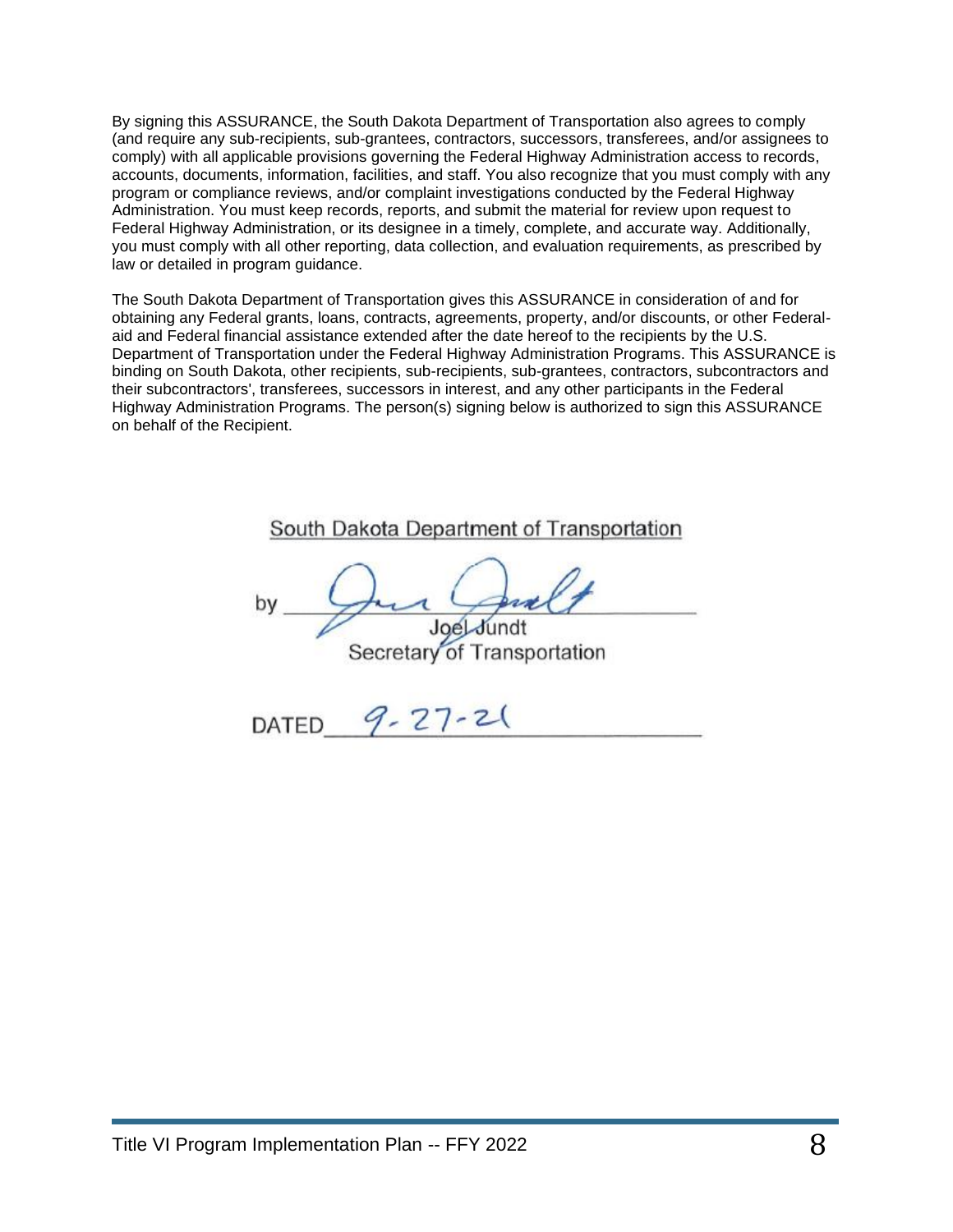#### **APPENDIX A**

During the performance of this contract, the contractor, for itself, its assignees, and successors in interest (hereinafter referred to as the "contractor") agrees as follows:

- 1. **Compliance with Regulations**: The contractor (hereinafter includes consultants) will comply with the Acts and the Regulations relative to Non-discrimination in Federally-assisted programs of the U.S. Department of Transportation, Federal Highway Administration, as they may be amended from time to time, which are herein incorporated by reference and made a part of this contract.
- 2. **Non-discrimination**: The contractor, with regard to the work performed by it during the contract, will not discriminate on the grounds of race, color, or national origin in the selection and retention of subcontractors, including procurements of materials and leases of equipment. The contractor will not participate directly or indirectly in the discrimination prohibited by the Acts and the Regulations, including employment practices when the contract covers any activity, project, or program set forth in Appendix B of 49 CFR Part 21.
- 3. **Solicitations for Subcontracts, Including Procurements of Materials and Equipment**: In all solicitations, either by competitive bidding, or negotiation made by the contractor for work to be performed under a subcontract, including procurements of materials, or leases of equipment, each potential subcontractor or supplier will be notified by the contractor of the contractor's obligations under this contract and the Acts and the Regulations relative to Non-discrimination on the grounds of race, color, or national origin.
- 4. **Information and Reports**: The contractor will provide all information and reports required by the Acts, the Regulations, and directives issued pursuant thereto and will permit access to its books, records, accounts, other sources of information, and its facilities as may be determined by the Recipient or the Federal Highway Administration to be pertinent to ascertain compliance with such Acts, Regulations, and instructions. Where any information required of a contractor is in the exclusive possession of another who fails or refuses to furnish the information, the contractor will so certify to the Recipient or the Federal Highway Administration, as appropriate, and will set forth what efforts it has made to obtain the information.
- 5. **Sanctions for Noncompliance**: In the event of a contractor's noncompliance with the Nondiscrimination provisions of this contract, the Recipient will impose such contract sanctions as it or the Federal Highway Administration may determine to be appropriate, including, but not limited to:
	- a. withholding payments to the contractor under the contract until the contractor complies; and/or
	- b. cancelling, terminating, or suspending a contract, in whole or in part.
- 6. **Incorporation of Provisions**: The contractor will include the provisions of paragraphs one through six in every subcontract, including procurements of materials and leases of equipment, unless exempt by the Acts, the Regulations and directives issued pursuant thereto. The contractor will take action with respect to any subcontract or procurement as the Recipient or the Federal Highway Administration may direct as a means of enforcing such provisions including sanctions for noncompliance. Provided, that if the contractor becomes involved in, or is threatened with litigation by a subcontractor, or supplier because of such direction, the contractor may request the Recipient to enter into any litigation to protect the interests of the Recipient. In addition, the contractor may request the United States to enter into the litigation to protect the interests of the United States.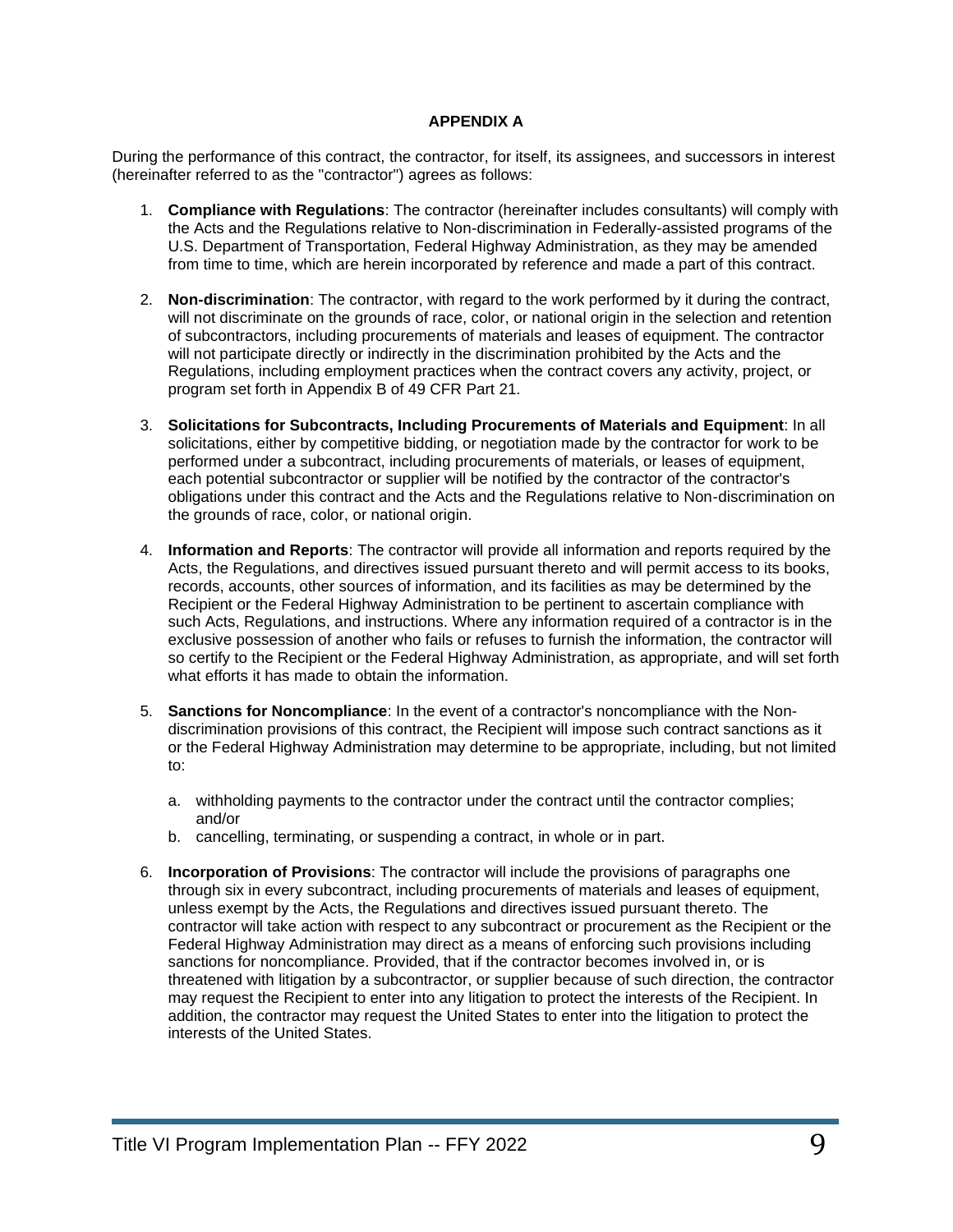#### **APPENDIX B**

#### **CLAUSES FOR DEEDS TRANSFERRING UNITED STATES PROPERTY**

The following clauses will be included in deeds effecting or recording the transfer of real property, structures, or improvements thereon, or granting interest therein from the United States pursuant to the provisions of Assurance 4:

NOW, THEREFORE, the U.S. Department of Transportation as authorized by law and upon the condition that the South Dakota Department of Transportation will accept title to the lands and maintain the project constructed thereon in accordance with (*Name of Appropriate Legislative Authority*), the Regulations for the Administration of (*Name of Appropriate Program*), and the policies and procedures prescribed by the Federal Highway Administration of the U.S. Department of Transportation in accordance and in compliance with all requirements imposed by Title 49, Code of Federal Regulations, U.S. Department of Transportation, Subtitle A, Office of the Secretary, Part 21, Non-discrimination in Federally-assisted programs of the U.S Department of Transportation pertaining to and effectuating the provisions of Title VI of the Civil Rights Act of 1964 (78 Stat. 252; 42 U.S.C. § 2000d to 2000d-4), does hereby remise, release, quitclaim and convey unto the South Dakota Department of Transportation all the right, title and interest of the U.S. Department of Transportation in and to said lands described in Exhibit A attached hereto and made a part hereof.

#### **(HABENDUM CLAUSE)**

**TO HAVE AND TO HOLD** said lands and interests therein unto the South Dakota Department of Transportation and its successors forever, subject, however, to the covenants, conditions, restrictions and reservations herein contained as follows, which will remain in effect for the period during which the real property or structures are used for a purpose for which Federal financial assistance is extended or for another purpose involving the provision of similar services or benefits and will be binding on the South Dakota Department of Transportation, its successors and assigns.

The South Dakota Department of Transportation, in consideration of the conveyance of said lands and interests in lands, does hereby covenant and agree as a covenant running with the land for itself, its successors and assigns, that (1) no person will on the grounds of race, color, or national origin, be excluded from participation in, be denied the benefits of, or be otherwise subjected to discrimination with regard to any facility located wholly or in part on, over, or under such lands hereby conveyed [,] [and]\* (2) that the South Dakota Department of Transportation will use the lands and interests in lands and interests in lands so conveyed, in compliance with all requirements imposed by or pursuant to Title 49, Code of Federal Regulations, U.S. Department of Transportation, Subtitle A, Office of the Secretary, Part 21, Non-discrimination in Federally-assisted programs of the U.S. Department of Transportation, Effectuation of Title VI of the Civil Rights Act of 1964, and as said Regulations and Acts may be amended [, and (3) that in the event of breach of any of the above-mentioned non-discrimination conditions, the Department will have a right to enter or re-enter said lands and facilities on said land, and that above described land and facilities will thereon revert to and vest in and become the absolute property of the U.S. Department of Transportation and its assigns as such interest existed prior to this instruction].\*

(\*Reverter clause and related language to be used only when it is determined that such a clause is necessary in order to make clear the purpose of Title VI.)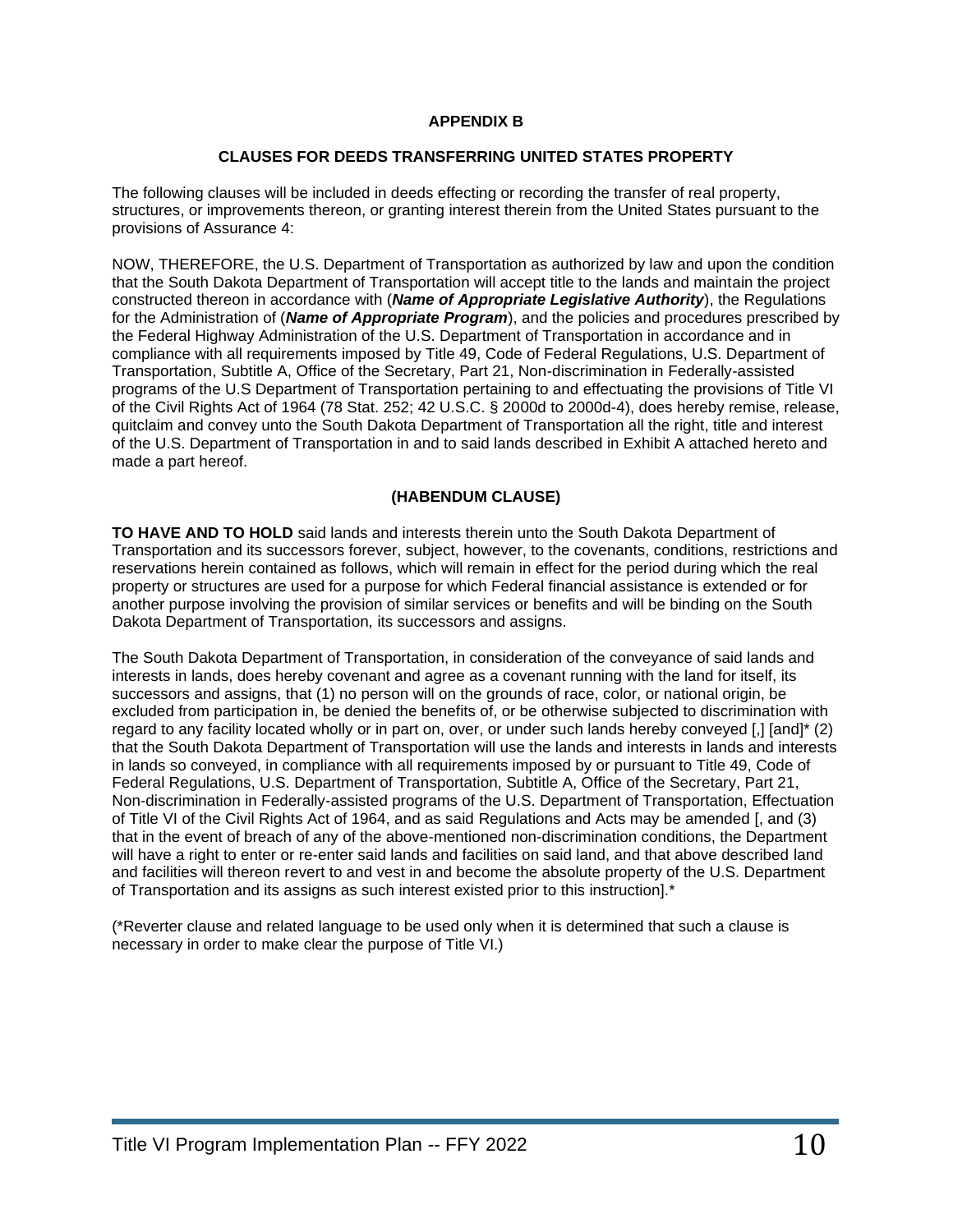#### **APPENDIX C**

#### **CLAUSES FOR TRANSFER OF REAL PROPERTY ACQUIRED OR IMPROVED UNDER THE ACTIVITY, FACILITY, OR PROGRAM**

The following clauses will be included in deeds, licenses, leases, permits, or similar instruments entered into by the South Dakota Department of Transportation pursuant to the provisions of Assurance 7(a):

- A. The (grantee, lessee, permittee, etc. as appropriate) for himself/herself, his/her heirs, personal representatives, successors in interest, and assigns, as a part of the consideration hereof, does hereby covenant and agree [in the case of deeds and leases add "as a covenant running with the land"] that:
	- 1. In the event facilities are constructed, maintained, or otherwise operated on the property described in this (deed, license, lease, permit, etc.) for a purpose for which a U.S. Department of Transportation activity, facility, or program is extended or for another purpose involving the provision of similar services or benefits, the (grantee, licensee, lessee, permittee, etc.) will maintain and operate such facilities and services in compliance with all requirements imposed by the Acts and Regulations (as may be amended) such that no person on the grounds of race, color, or national origin, will be excluded from participation in, denied the benefits of, or be otherwise subjected to discrimination in the use of said facilities.
- B. With respect to licenses, leases, permits, etc., in the event of breach of any of the above Nondiscrimination covenants, the South Dakota Department of Transportation will have the right to terminate the (lease, license, permit, etc.) and to enter, re-enter, and repossess said lands and facilities thereon, and hold the same as if the (lease, license, permit, etc.) had never been made or issued.\*
- C. With respect to a deed, in the event of breach of any of the above Non-discrimination covenants, the South Dakota Department of Transportation will have the right to enter or re-enter the lands and facilities thereon, and the above described lands and facilities will there upon revert to and vest in and become the absolute property of the South Dakota Department of Transportation and its assigns.\*

(\*Reverter clause and related language to be used only when it is determined that such a clause is necessary to make clear the purpose of Title VI.)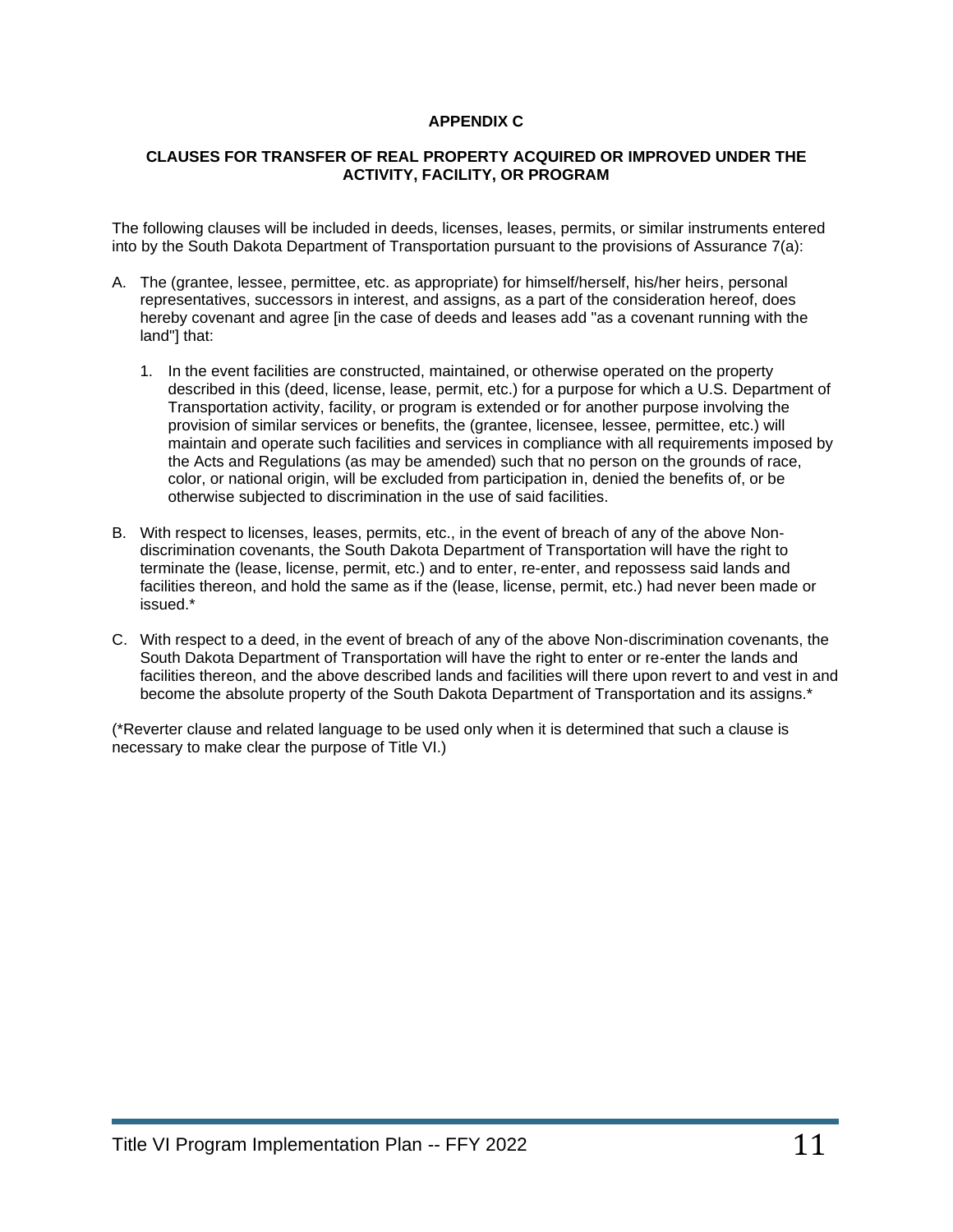#### **APPENDIX D**

#### **CLAUSES FOR CONSTRUCTION/USE/ACCESS TO REAL PROPERTY ACQUIRED UNDER THE ACTIVITY, FACILITY OR PROGRAM**

The following clauses will be included in deeds, licenses, permits, or similar instruments/agreements entered into by the South Dakota Department of Transportation pursuant to the provisions of Assurance  $7(b)$ :

- A. The (grantee, licensee, permittee, etc., as appropriate) for himself/herself, his/her heirs, personal representatives, successors in interest, and assigns, as a part of the consideration hereof, does hereby covenant and agree (in the case of deeds and leases add, "as a covenant running with the land") that (1) no person on the ground of race, color, or national origin, will be excluded from participation in, denied the benefits of, or be otherwise subjected to discrimination in the use of said facilities, (2) that in the construction of any improvements on, over, or under such land, and the furnishing of services thereon, no person on the ground of race, color, or national origin, will be excluded from participation in, denied the benefits of, or otherwise be subjected to discrimination, (3) that the (grantee, licensee, lessee, permittee, etc.) will use the premises in compliance with all other requirements imposed by or pursuant to the Acts and Regulations, as amended, set forth in this Assurance.
- B. With respect to (licenses, leases, permits, etc.), in the event of breach of any of the above Nondiscrimination covenants, the South Dakota Department of Transportation will have the right to terminate the (license, permit, etc., as appropriate) and to enter or re-enter and repossess said land and the facilities thereon, and hold the same as if said (license, permit, etc., as appropriate) had never been made or issued.\*
- C. With respect to deeds, in the event of breach of any of the above Non-discrimination covenants, the South Dakota Department of Transportation will there upon revert to and vest in and become the absolute property of the South Dakota Department of Transportation and its assigns.\*

(\*Reverter clause and related language to be used only when it is determined that such a clause is necessary to make clear the purpose of Title VI.)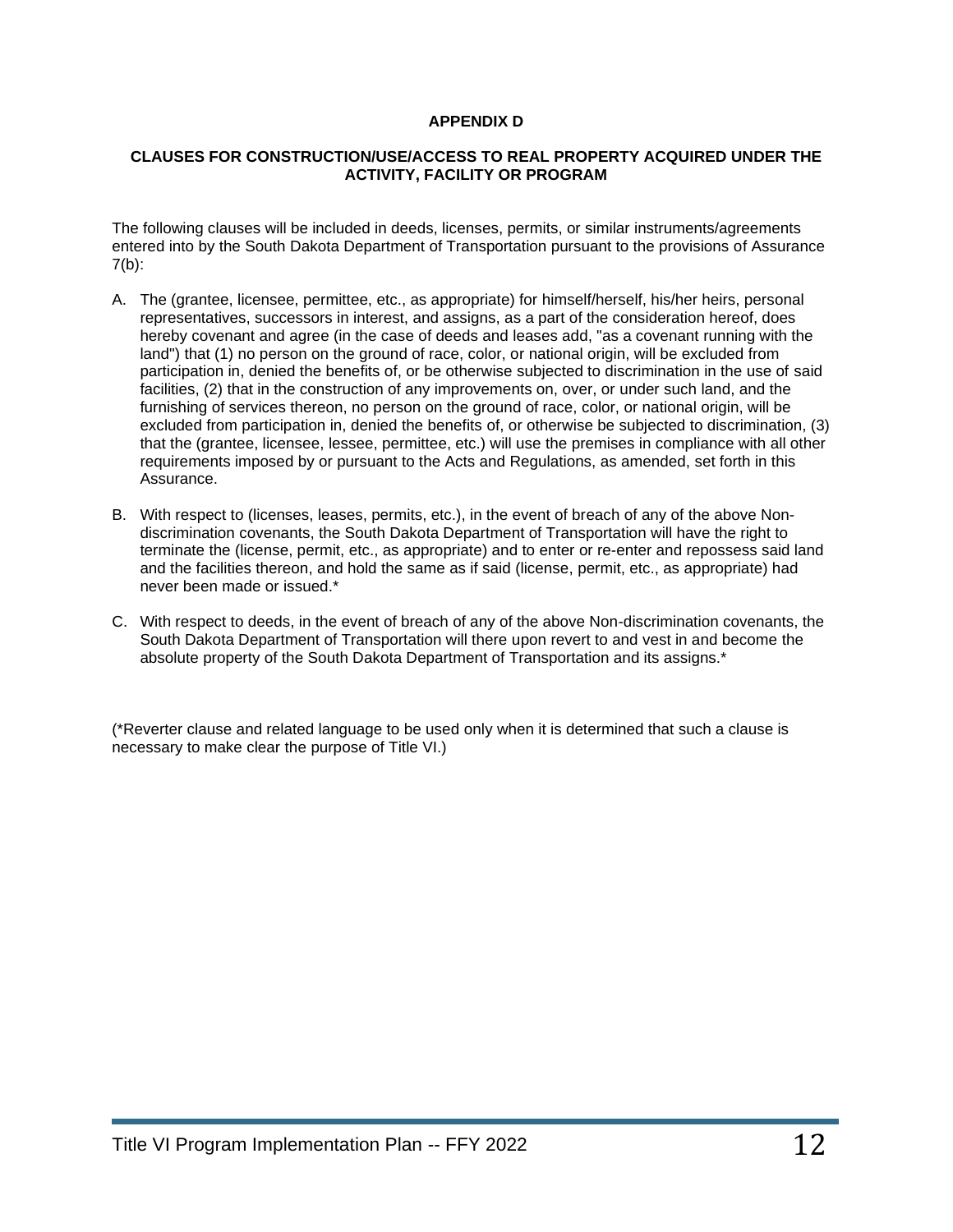#### **APPENDIX E**

During the performance of this contract, the contractor, for itself, its assignees, and successors in interest (hereinafter referred to as the "contractor") agrees to comply with the following non-discrimination statutes and authorities; including but not limited to:

#### **Pertinent Non-Discrimination Authorities**:

- Title VI of the Civil Rights Act of 1964 (42 U.S.C. § 2000d et seq., 78 stat. 252), (prohibits discrimination on the basis of race, color, national origin); and 49 CFR Part 21.
- The Uniform Relocation Assistance and Real Property Acquisition Policies Act of 1970, (42 U.S.C. § 4601), (prohibits unfair treatment of persons displaced or whose property has been acquired because of Federal or Federal-aid programs and projects);
- Federal-Aid Highway Act of 1973, (23 U.S.C. § 324 et seq.), (prohibits discrimination on the basis of sex);
- Section 504 of the Rehabilitation Act of 1973, (29 U.S.C. § 794 et seq.), as amended, (prohibits discrimination on the basis of disability); and 49 CFR Part 27;
- The Age Discrimination Act of 1975, as amended, (42 U.S.C. § 6101 et seq.), (prohibits discrimination on the basis of age);
- Airport and Airway Improvement Act of 1982, (49 USC § 471, Section 47123), as amended, (prohibits discrimination based on race, creed, color, national origin, or sex);
- The Civil Rights Restoration Act of 1987, (PL 100-209), (Broadened the scope, coverage and applicability of Title VI of the Civil Rights Act of 1964, The Age Discrimination Act of 1975 and Section 504 of the Rehabilitation Act of 1973, by expanding the definition of the terms "programs or activities" to include all of the programs or activities of the Federal-aid recipients, subrecipients and contractors, whether such programs or activities are Federally funded or not);
- Titles II and III of the Americans with Disabilities Act, which prohibit discrimination on the basis of disability in the operation of public entities, public and private transportation systems, places of public accommodation, and certain testing entities (42 U.S.C. §§ 12131-12189) as implemented by Department of Transportation regulations at 49 C.F.R. parts 37 and 38;
- The Federal Aviation Administration's Non-discrimination statute (49 U.S.C. § 47123) (prohibits discrimination on the basis of race, color, national origin, and sex);
- Executive Order 12898, Federal Actions to Address Environmental Justice in Minority Populations and Low-Income Populations, which ensures Non-discrimination against minority populations by discouraging programs, policies, and activities with disproportionately high and adverse human health or environmental effects on minority and low-income populations;
- Executive Order 13166, Improving Access to Services for Persons with Limited English Proficiency, and resulting agency guidance, national origin discrimination includes discrimination because of Limited English proficiency (LEP). To ensure compliance with Title VI, you must take reasonable steps to ensure that LEP persons have meaningful access to your programs (70 Fed. Reg. at 74087 to 74100);
- Title IX of the Education Amendments of 1972, as amended, which prohibits you from discriminating because of sex in education programs or activities (20 U.S.C. 1681 et seq).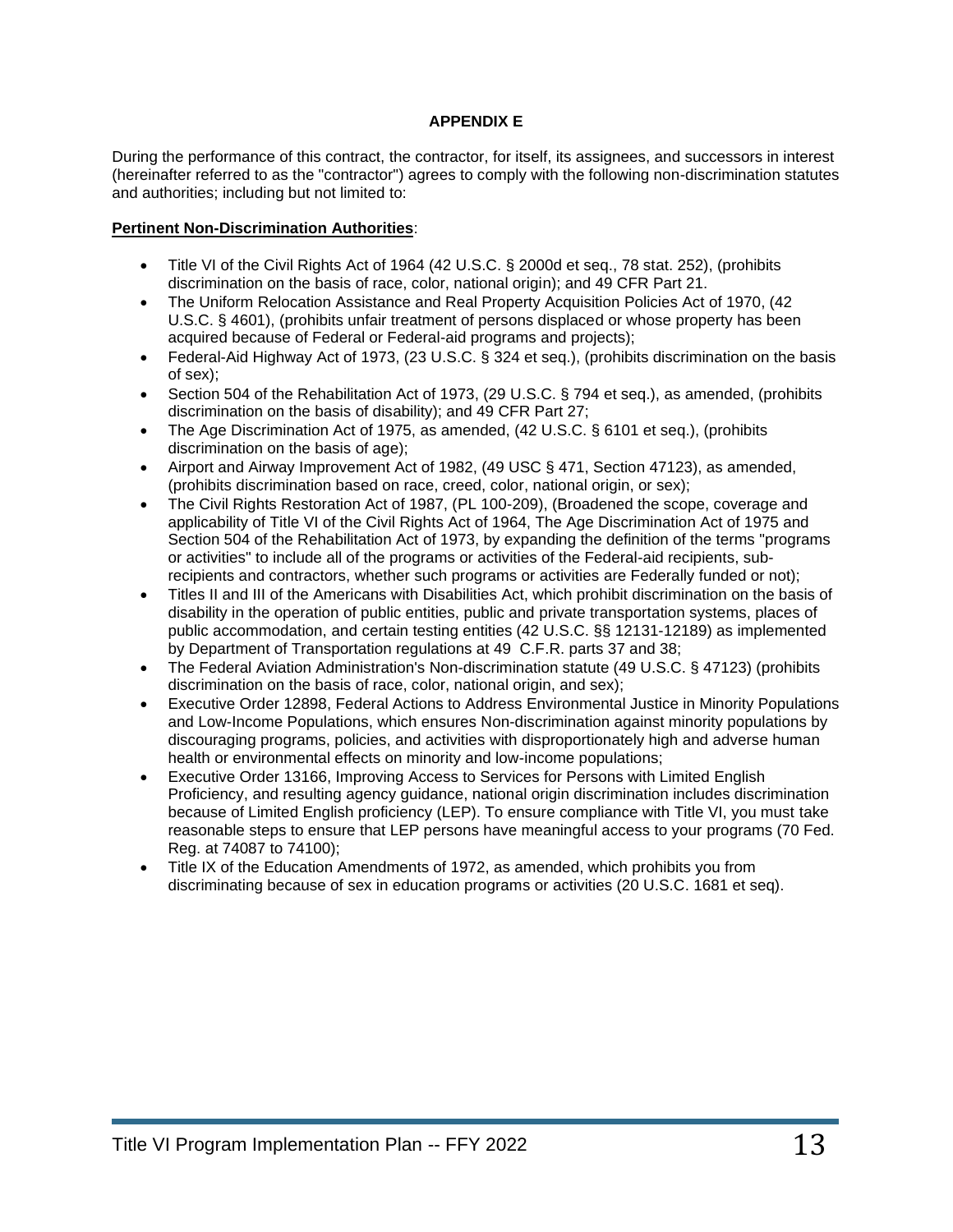## **Part III. Organization & Staffing of the Civil Rights Program**

- A. Secretary, SD Department of Transportation
	- 1. The Secretary has the overall responsibility for assuring full compliance with the Title VI requirements as they apply to projects of the United States Department of Transportation under the jurisdiction of the South Dakota Department of Transportation.
- B. Civil Rights Program
	- 1. The Civil Rights Program is an element of the Division of Secretariat, Office of Legal Counsel. The Secretary has assigned responsibility for the Title VI Program Implementation Plan development and monitoring to the Civil Rights Program. Organizational Charts found on page 16.
	- 2. The Civil Rights Program does not have its own budget. It is part of the Office of Legal Counsel budget which is included in the Division of the Secretariat and can be found on the Bureau of Finance website at: <https://bfm.sd.gov/budget/fy2022/>A more detailed breakdown of the Office of Legal Counsel's budget is available upon request.
	- 3. The Civil Rights Program is staffed by the Title VI Coordinator/Specialist. The Title VI Coordinator/ Specialist has direct access to the Secretary on Civil Rights matters of substance. The Title VI Coordinator/Specialist typically hires one-two summer interns each year to assist with sub-recipient monitoring and a variety of other Title VI compliance responsibilities. The Title VI Coordinator/ Specialist has been trained in complaint investigations and Title VI compliance by attending the following training: FHWA Civil Rights Training, FHWA Title VI Training, and FHWA Complaint Investigation Training. The Title VI Coordinator/Specialist is responsible for:
		- a. Ensuring no person is discriminated on the basis of race, color, national origin, religion, sex, age, or disability.
		- b. Prepare an annual Title VI Program Implementation Plan for the Secretary and appropriate federal agencies which includes accomplishments for the year and goals and activities for the coming year.
		- c. Update and have Secretary sign assurances whenever new Secretary of Transportation is appointed and then yearly.
		- d. Prepare and submit a revised and updated Title VI Program Implementation Plan yearly.
		- e. Conduct reviews of the department's public involvement plan by attending public meetings, open houses and other effects to ensure the department's compliance with Title VI requirements and to ensure implementation of the department's public involvement plan.
		- f. Promptly process and dispose of Title VI complaints received directly by the Department. There will be an attempt to achieve voluntary compliance before any further action is taken.
		- g. Develop Title VI educational information for dissemination to the general public and requirement information for dissemination to the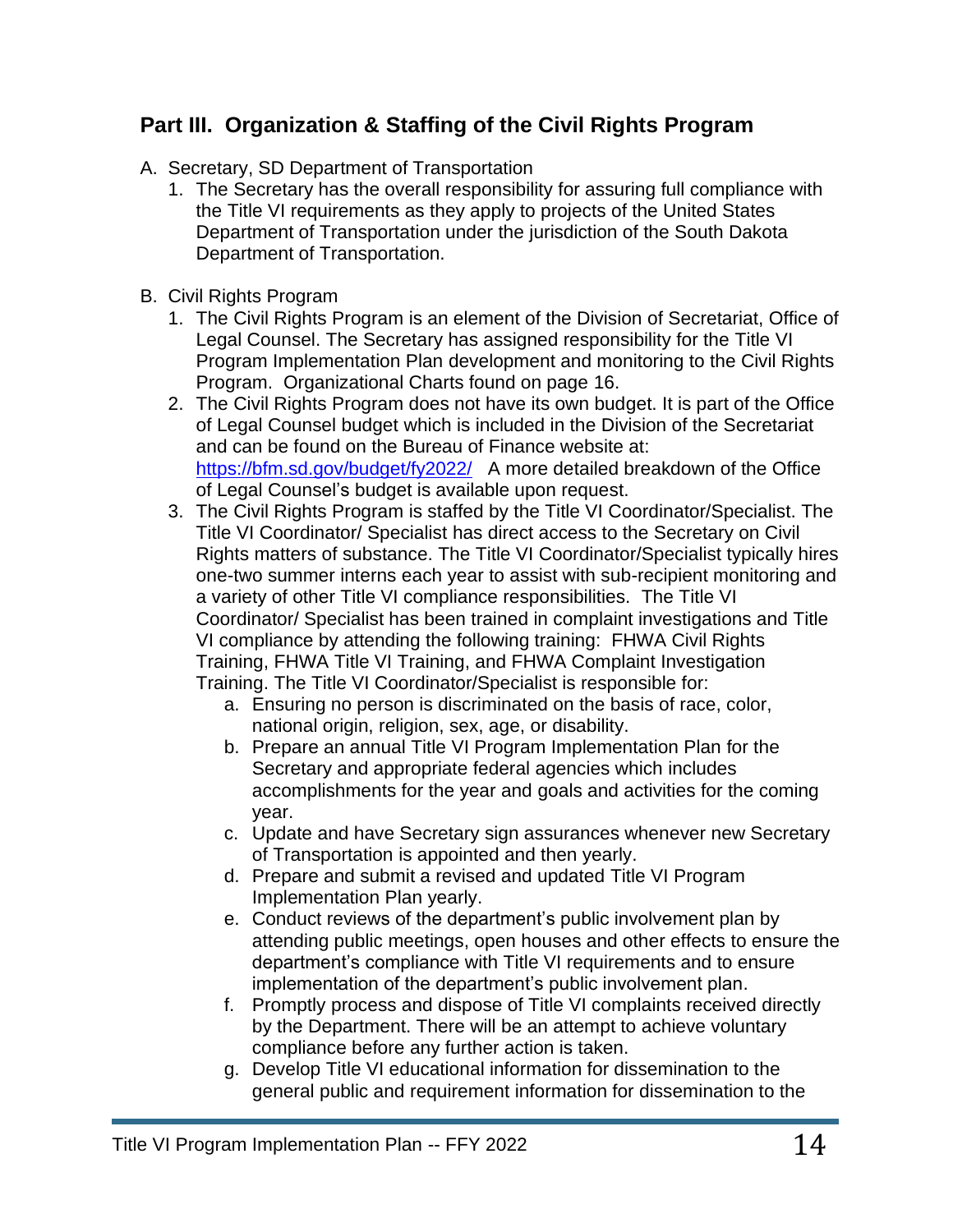Title VI fund recipients. Where appropriate, information will be provided in languages other than English per LEP guidelines.

- h. Develop and implement a system by which LEP persons can meaningfully access those services the Department provides consistent with, and without unduly burdening, the fundamental mission of the Department. LEP applies to individuals for whom English is not their primary language and have a limited ability to read, speak, write, or understand English.
	- i. The Department will analyze the four factors to determine the language needs of the public:
		- 1. The number or proportion of LEP persons eligible to be served or likely to be encountered by a program, activity, or service of the recipient or grantee.
		- 2. The frequency with which LEP individuals come in contact with the program.
		- 3. The nature and importance of the program, activity, or service provided by the recipient to people's lives.
		- 4. The resources available to the recipient and costs.
		- 5. Once these factors are analyzed, the Department will determine what services to provide for the LEP population and provide those persons notice of services available.
	- ii. The Department will provide either telephonic, videoconferencing, or oral interpretation to accommodate where each eligible LEP language group constitutes 5% or 1,000 (whichever is less) of the population served or is likely affected.
	- iii. In addition, pictographs and written translation of all printed materials will be available and interpreters and translators will be provided where needed. The Department will strive to ensure meaningful access to the benefits, services, information, programs, and activities for those who are Limited English Proficient.
- i. Arrange for and conduct necessary training programs in coordination with program officials on the implementation of and compliance with Title VI and related statues to recipients, sub-recipients, stakeholders, and others interested. Log will be kept of the trainings, who attended, and their need/relation to Title VI
- C. Title VI Program implementation and administration is assigned to the following Department Divisions and Offices:
	- 1. Division of Planning & Engineering, Office of Project Development
		- **•** Title VI matters relating to Planning
	- 2. Division of Planning & Engineering, Office of Research & Transportation Inventory Management
		- **Title VI matters relating to Research**
	- 3. Division of Planning & Engineering, Office of Planning Administration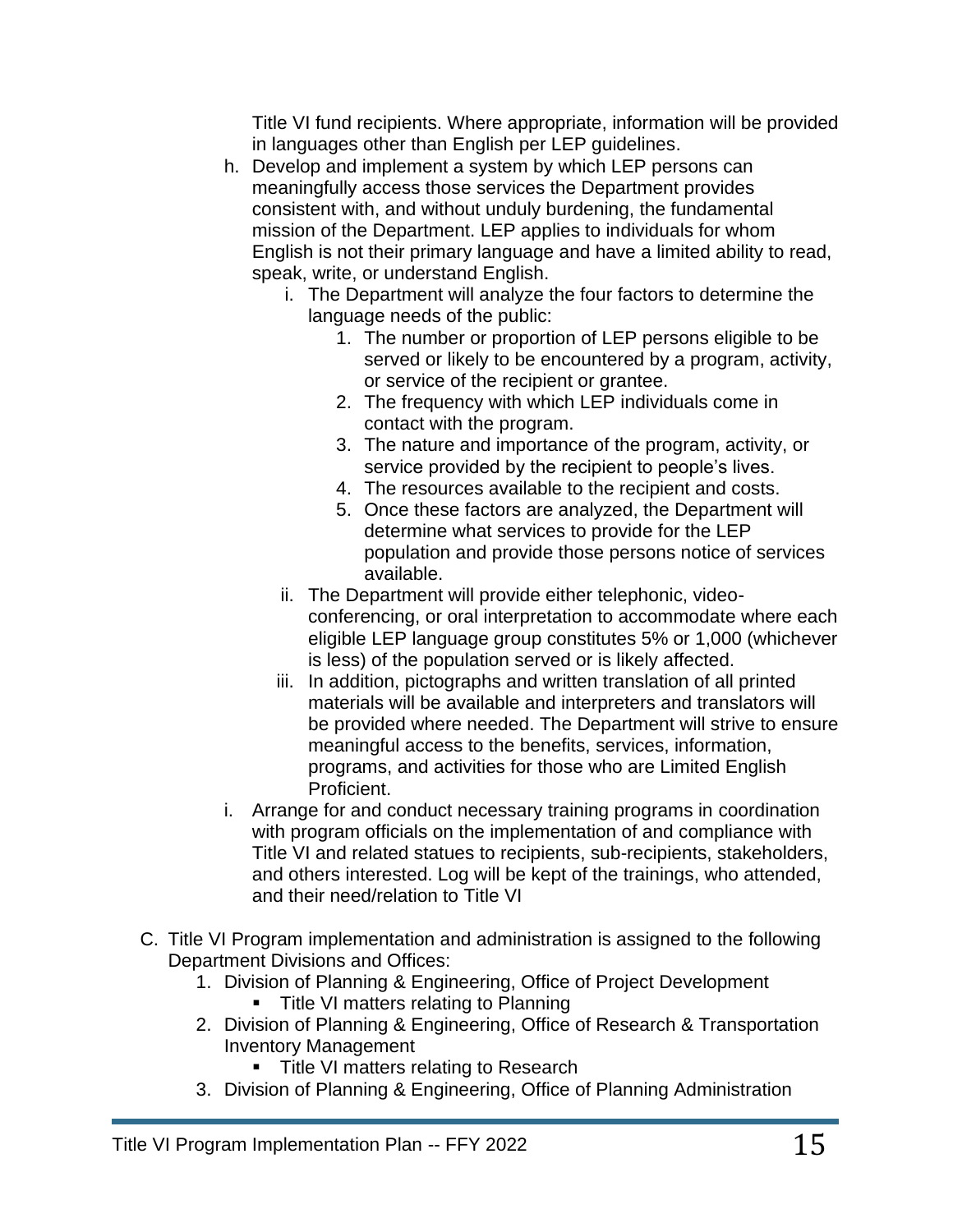- Title VI matters relating to Project Development (Environmental)
- 4. Division of Planning and Engineering, Office of Project Development
	- Title VI matters relating to Project Development (Scoping) & Bid Letting
- 5. Division of Planning & Engineering, Offices of Right-of-Way **Title VI matters relating to acquisition of Right-of-Way**
- 6. Division of Operations, Office of Operations Support
	- **Title VI matters relating to Construction**

The Secretary will advise Division Directors of their responsibility to ensure that the Title VI Program Implementation Plan is implemented and that prescribed implementation procedures and monitoring activities are as followed. Copies of the Secretary's directive and of the approved Title VI Program Implementation Plan will be distributed by the Civil Rights Program to all appropriate Department personnel. (Organizational Chart included on Page 17.)

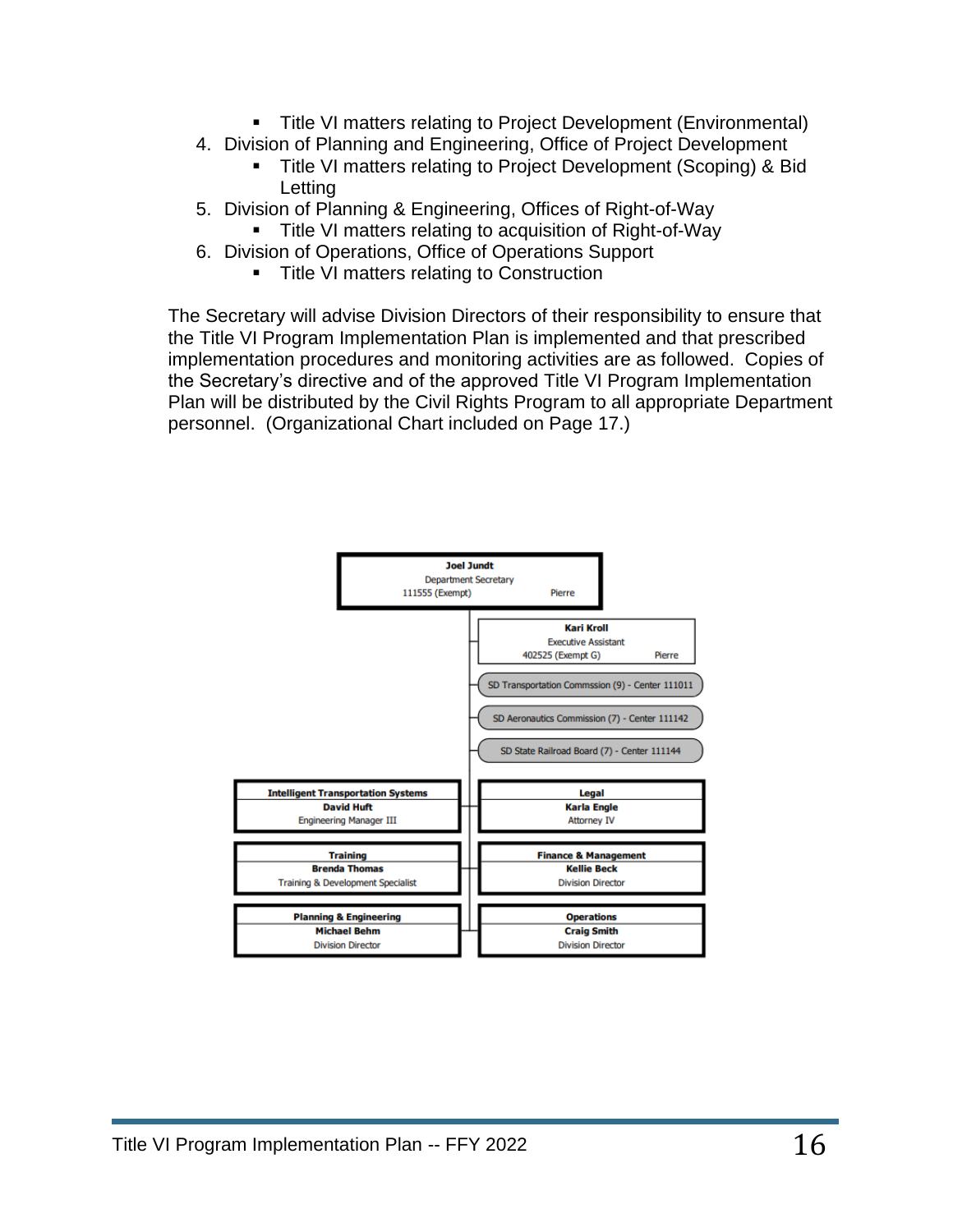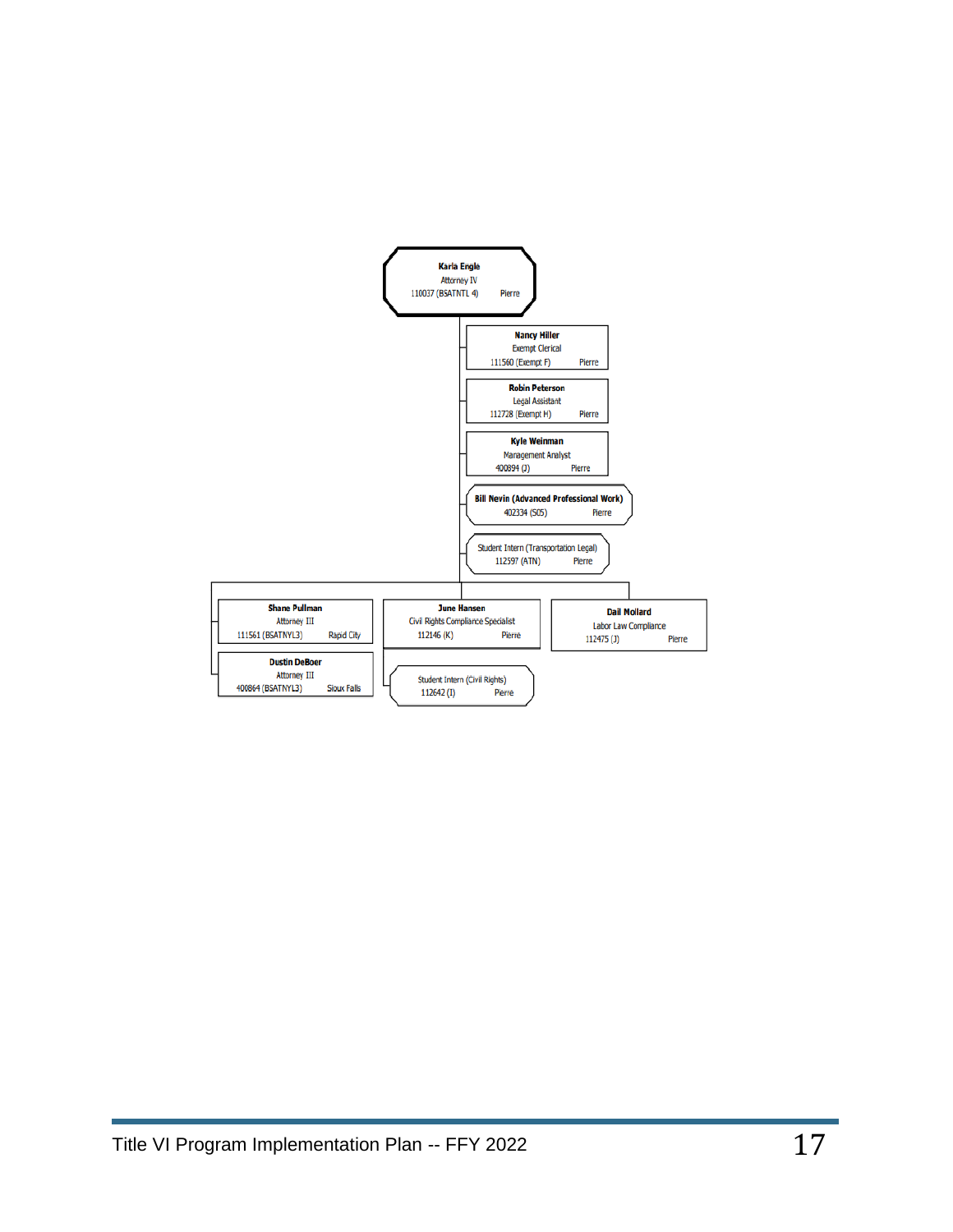## **Part IV. Program Review Procedures**

- A. The Department will perform the following Title VI review activities:
	- 1. Annually inspect Title VI compliance of program areas and include report in annual Title VI update.
	- 2. Participate and coordinate with FHWA Division personnel to conduct Title VI compliance reviews of major program areas at least once in a threeyear period. The purpose of these compliance reviews is to determine the effectiveness of program area activities in meeting Title VI objectives.
	- 3. Participate and coordinate with FHWA Division personnel to conduct Title VI compliance reviews of the MPOs within South Dakota. These reviews are to be conducted at least once in a three-year period. The purpose of these compliance reviews is to determine the effectiveness of the MPO activities in meeting Title VI objectives.
	- 4. Develop and implement a program to provide Title VI information and technical assistance to sub-recipients to assist them in Title VI selfassessment as requested, to investigate Title VI complaints, and to conduct Title VI compliance reviews. If no changes have been made, the Department will submit a statement that no major changes have occurred.

*Sub-recipients include MPOs, counties, cities, townships, colleges, universities, and consultants, including contractors and subcontractors*

- 5. Review existing and proposed program directives, policies, publications, handouts, etc. in coordination with appropriate program officials to ensure inclusion of necessary Title VI and related information. Included disclosures can be found in Part XIII.
- 6. Establish procedures to identify discrimination, and when found, to eliminate it.
- 7. Conduct sub-recipient pre-award and post-award compliance reviews.
- 8. Give the general public proper notification of their rights under Title VI and allow the public to request additional Title VI information. Title VI information will be disseminated through publications, the Department website, public meetings, and in-house information available through the Civil Rights Office. Viewpoints of underrepresented and underserved populations will be solicited to ensure Title VI compliance in those areas.
- 9. Establish procedures for promptly resolving any identified deficiency, reducing to writing the remedial action determined to be necessary, and implementing the remedial action within a period of 90 days.
- 10.Develop procedures for the collection of appropriate statistical data (race, color, national origin, religion, sex, age, disability, and any other underserved sector of the population) deemed necessary to verify Title VI compliance in terms of relocated and directly impacted citizens.
- 11.Investigate any complaints as outlined in Part IV.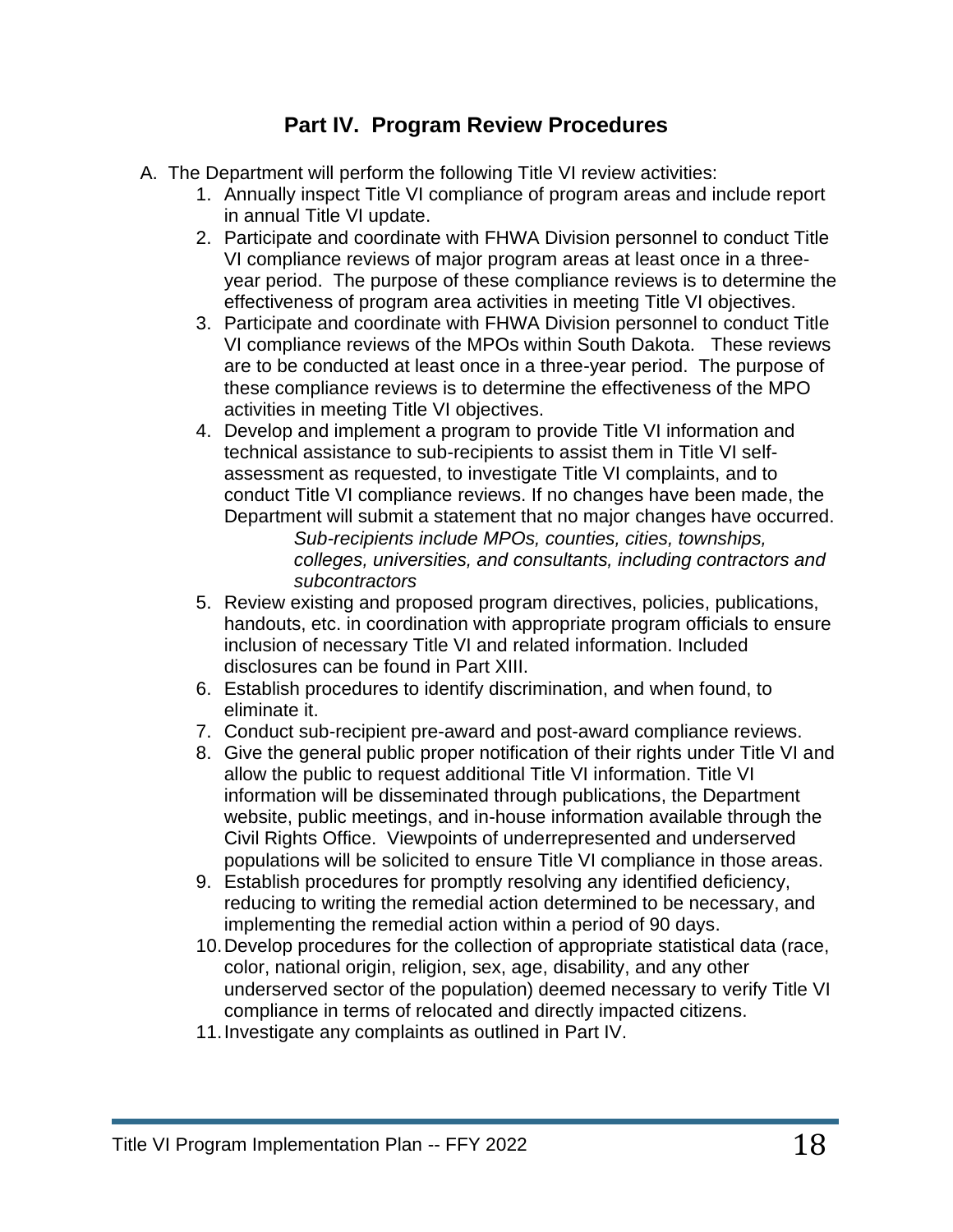- B. The procedures to be followed by the Department in monitoring the various program areas are outlined below. It will be the responsibility of the Title VI Coordinator/ Specialist and the appropriate program personnel to devise the specific tools and techniques, which will provide for the collection and analysis of information regarding Title VI Compliance.
	- 1. PLANNING
		- a. Division of Planning & Engineering, Office of Project Development
			- i. Generally, highway-planning activities are performed within the Department. The Department does have funding and planning agreements with three MPOs for technical planning within their respective areas. The Department is represented on the policy and technical groups of these agencies. They are: SECOG for Sioux Falls metropolitan area; the SIMPCO for Sioux City, IA metropolitan area; and the city of Rapid City (and through a memorandum agreement, also the town of Box Elder, Pennington County and Meade County) for the Rapid City metropolitan area.
			- ii. When there is a need for highway planning which would involve consultant firms, the approved consultant selection procedures will be followed to ensure nondiscrimination in the selection process. The Department will ensure that minority and female consultant firms (DBEs) will be provided notice of all appropriate planning projects. The Title VI requirements will be included in any contract.
			- b. Highway Development Public Participation
				- i. Title VI assurances regarding nondiscrimination are reflected in the policies and procedures set out in the Department's PIP

[\(https://dot.sd.gov/media/documents/PublicInvolvementPlan](https://dot.sd.gov/media/documents/PublicInvolvementPlanFinalSignatureCopy031810.pdf) [FinalSignatureCopy031810.pdf\)](https://dot.sd.gov/media/documents/PublicInvolvementPlanFinalSignatureCopy031810.pdf). The PIP explains the general policy to assure public involvement in the planning process. Particular attention in the planning process is directed toward assuring minority groups' participation in the public involvement process. Also, the planning process seeks out and considers "the needs of those who are traditionally ignored or underserved by existing transportation systems," according to the FHWA. Special emphasis has been placed in recent years on involving the Bureau of Indian Affairs and Tribal road planners in the Department planning process. The process also addresses issues and concerns arising from the MPOs and LPAs. The PIP is being updated with the new PIP expected to be completed by June 2022.

ii. Once the tentative STIP has been developed, public meetings are scheduled at four locations across the State to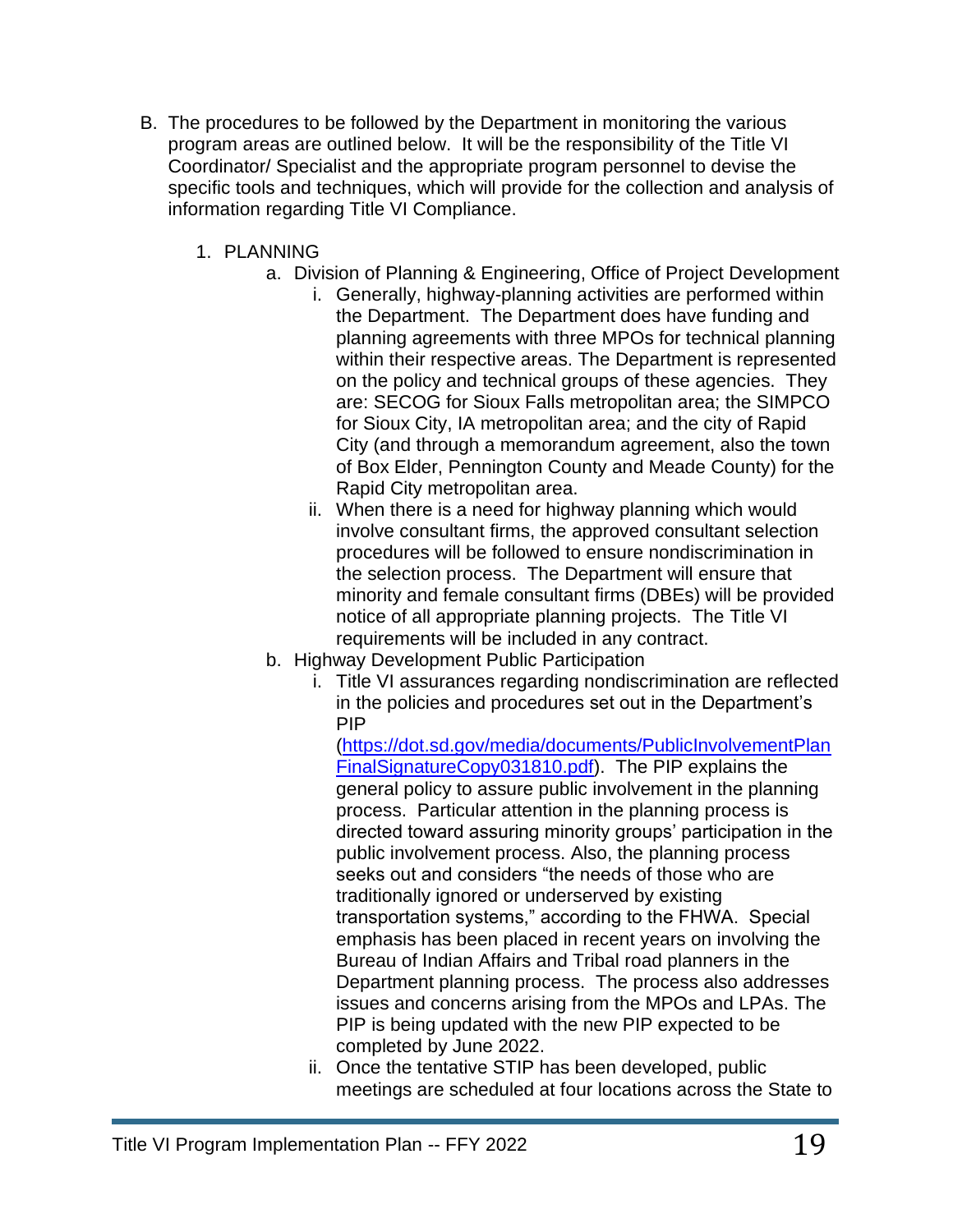solicit public comment from interested citizens and local officials regarding the proposed program. The department also holds a webinar to provide equal access to all to participate in the process. Comments presented at these meetings are made available to the Transportation Commission prior to formal approval of the STIP in August. Meeting sites meet ADA access requirements and are generally scheduled for the evening hours to facilitate attendance.

- c. Title VI Coordinator
	- i. The Project Development Program Manager is designated as the Title VI Coordinator and is responsible for the office monitoring of Title VI activities and procedures to assure compliance.
	- ii. These monitoring activities shall include review of planning activities to ensure compliance with Title VI. It also includes selected follow-up contacts with various persons affected by Planning activities to verify Title VI compliance. The coordinator will also maintain appropriate records to document Title VI compliance and supply this information to the department's Title VI Coordinator/Specialist as requested.

#### 2. RESEARCH

- i. Research projects are typically limited to those requests that originate within the Department. Through the approval process, the Research Review Board identifies research needs, reviews proposals, determines availability of funds, reviews research in progress, and disseminates the results of research. Where necessary, the Review Board will invite the universities or consultants to submit research proposals which meet the study purposes for solving the identified research problem. Consideration is given to all proposals which address the research problem.
- ii. Research projects involve contracting with consultants or universities whenever the projects selected exceed the Department capabilities. In such cases, a "Request for Proposals" will be submitted to qualified universities or consultants with an equal opportunity extended to all to submit proposals. Consideration will be given to those institutions or consultants with minority representation on their staffs. Also, a special effort has been made to solicit proposals from the Tribal Colleges in the state.
- iii. Research contracts contain provisions for Title VI compliance and will be monitored by the Office of Research and the Civil Rights Program.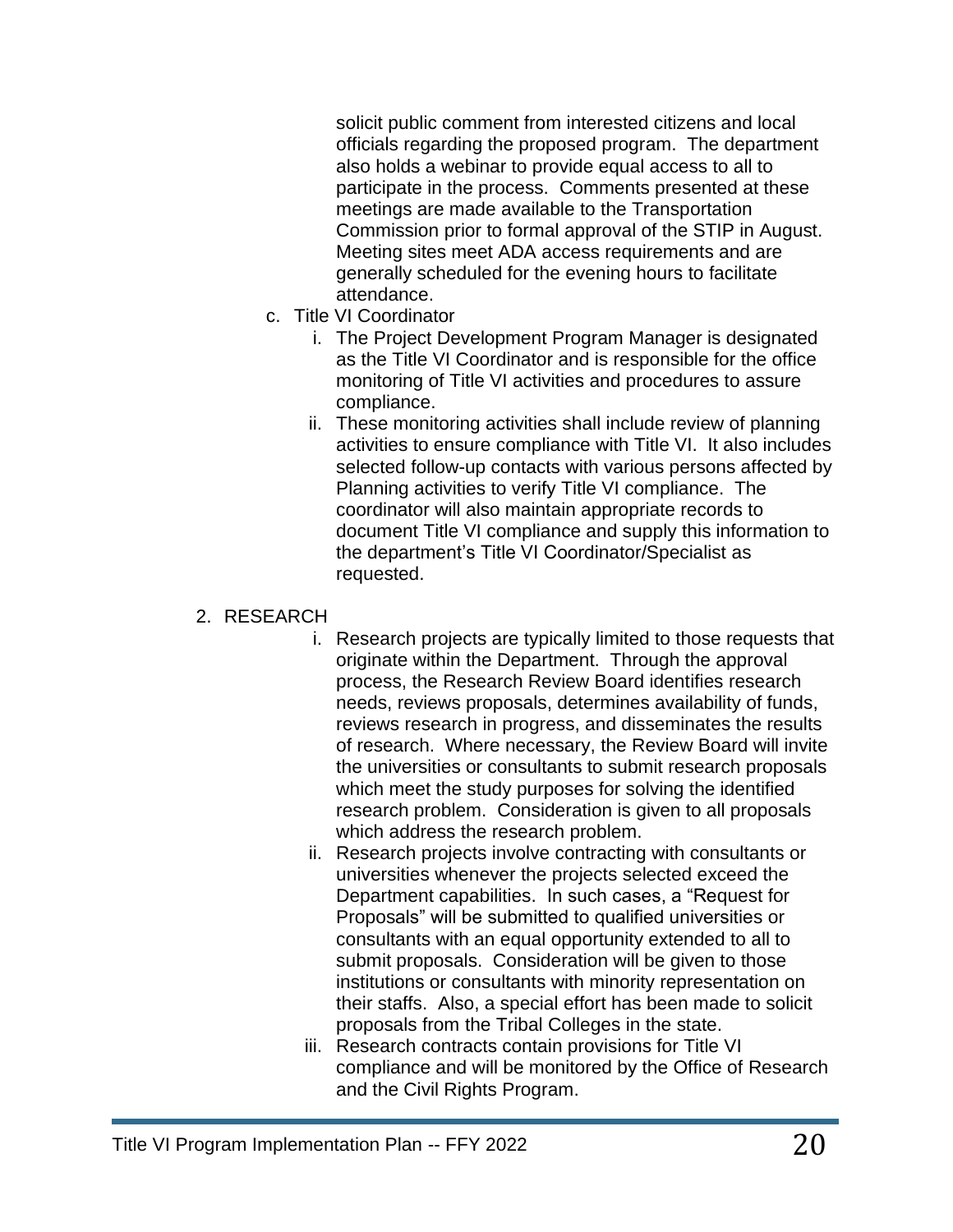- iv. Title VI Coordinator
	- a. The Research & Transportation Inventory Management Program Manager is designated as the Title VI Coordinator and is responsible for the office monitoring of Title VI activities and procedures to assure compliance.
	- b. These monitoring activities shall include review of Research activities. It also includes selected followup contacts with various persons affected by Research activities to verify Title VI compliance. The coordinator will also maintain appropriate records to document Title VI compliance and supply this information to the department's Title VI Coordinator/Specialist as requested.

#### 3. PROJECT DEVELOPMENT

- a. The Division of Planning & Engineering is charged with the design and development of plans for construction projects. Social, environmental, and economic (SEE) effects are studied and appraised during the preliminary planning and location phases. Impacts on minority individuals, businesses and communities are determined and evaluated as part of this phase.
- b. The Environmental program is charged with the evaluation and documentation of the social, environmental, and economic effects of all construction projects proposed by the Department, except for some county secondary projects.
- c. After a project has been approved by the Transportation Commission and included within the Statewide Transportation Improvement Program, the categories of funds are examined, and, in each case, specific projects are assigned to be developed utilizing the assigned fund.
- d. Location and designed coordination activities, such as notifications, contacts with other involved agencies, groups and individuals are usually initiated at this time. Initial legal and agency documentation requirements, such as the submission of the obligation documents (DOT form 292), are transmitted to Federal Highway Administration.
- e. Next, alternate locations for highway improvement or transportation facilities are investigated with the affected agencies, groups, or individuals.
- f. Relocation plans and assignment of project categories and levels of action necessary to comply with Department directives and State and Federal requirements are initiated at this point. SEE impacts are evaluated and the necessary environmental assessment is prepared and distributed.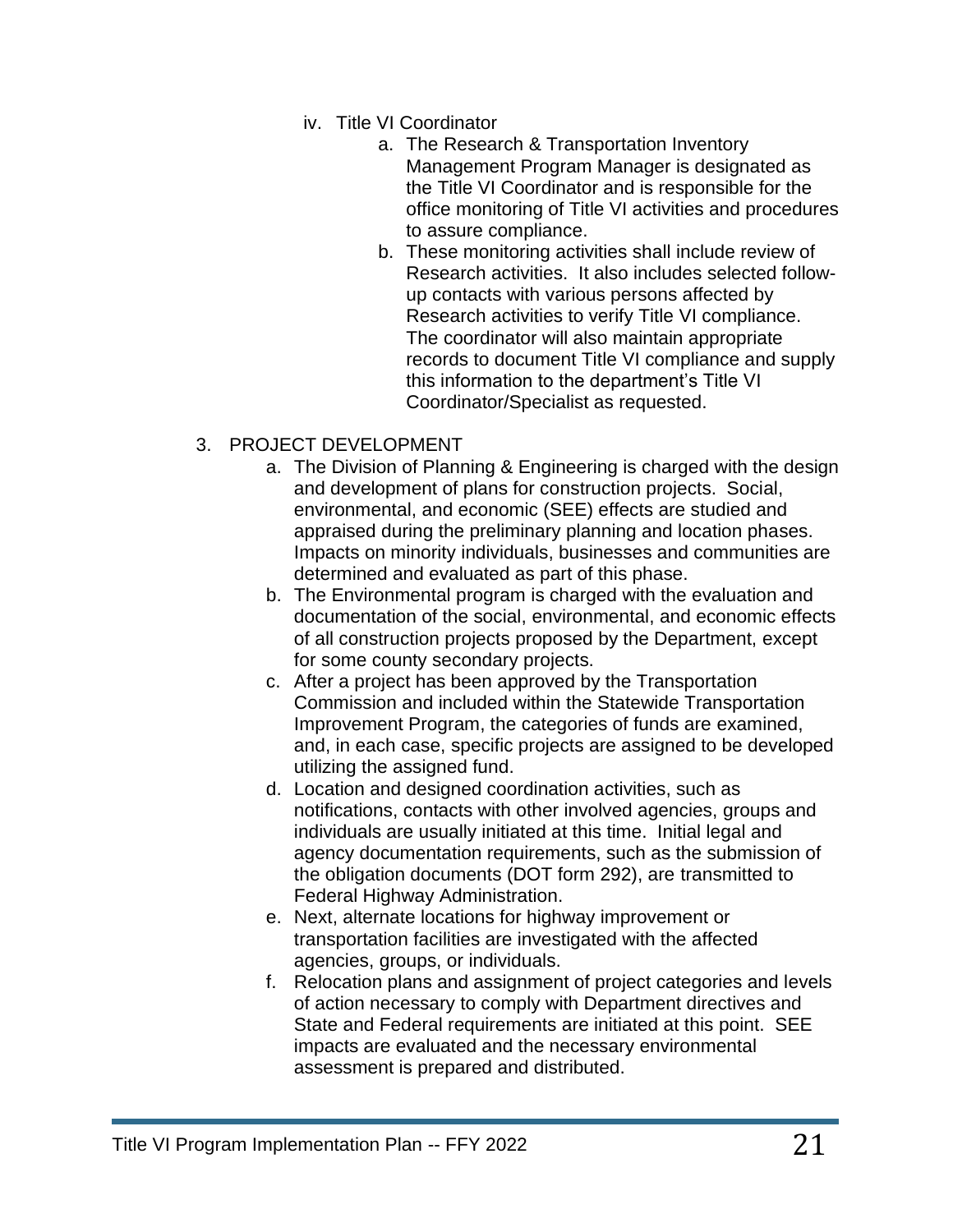- g. Every reasonable effort is made to locate improvements so that relocation of affected groups is unnecessary. It is expected that any such relocation will rarely be necessary. The rural locations of most projects can generally be adjusted so that the least disturbance to people will result. This holds true for minority groups and individuals as well as all others. Relocation procedures are in conformity with federal statutes and regulations is necessary in all cases.
- h. The next step in the development of the project is for the Department to schedule and hold the public meetings if needed and related actions. An environmental inspection, attended by an interdisciplinary team composed of appropriate program personnel, may be undertaken. A written report is then prepared and distributed to all identified interested agencies and individuals. The distribution list varies depending upon the area of the state wherein the proposed project is being considered. Affected minority groups and individuals, along with all known SEE effects, are identified during the field inspection trip. Prior to that inspection, all known interested parties are advised by mail of the scheduled inspection and of the upcoming meeting, which is held in a location that meets ADA accessibility requirements. The legal notice also advises people with disabilities to inform the Department if other assistance is needed for the meeting. The legal notice also indicates, when appropriate, that an Environmental Statement has been prepared and is available for public review and comment. Virtual meetings are also held to increase access for the public.
- i. Meetings (hearings) either in-person or virtual are scheduled by the Project Development office and are normally scheduled at such times as will facilitate the largest possible attendance by interested citizens.
- j. Oral and/or written statements are solicited from the public prior to or during the meeting. Everyone is encouraged to contribute their ideas and views, which are later transmitted to the Commission to assist them in their ultimate decisions regarding particular project as part of the Statewide Transportation Improvement Plan (STIP).
- k. The Bureau of Indian Affairs has its own road building program on the reservations. Their projected plans are reviewed and discussed with Department planners during the STIP process so that project construction activities can be coordinated. State and federal highways which traverse Indian Country have little, if any, significant realignment, and relocation. Normal resurfacing or reconstruction of these roads seldom adversely affects any minority group or individuals. The Department has not, in recent years, proposed any project that would affect a significant segment of the minority population through relocation. It is highly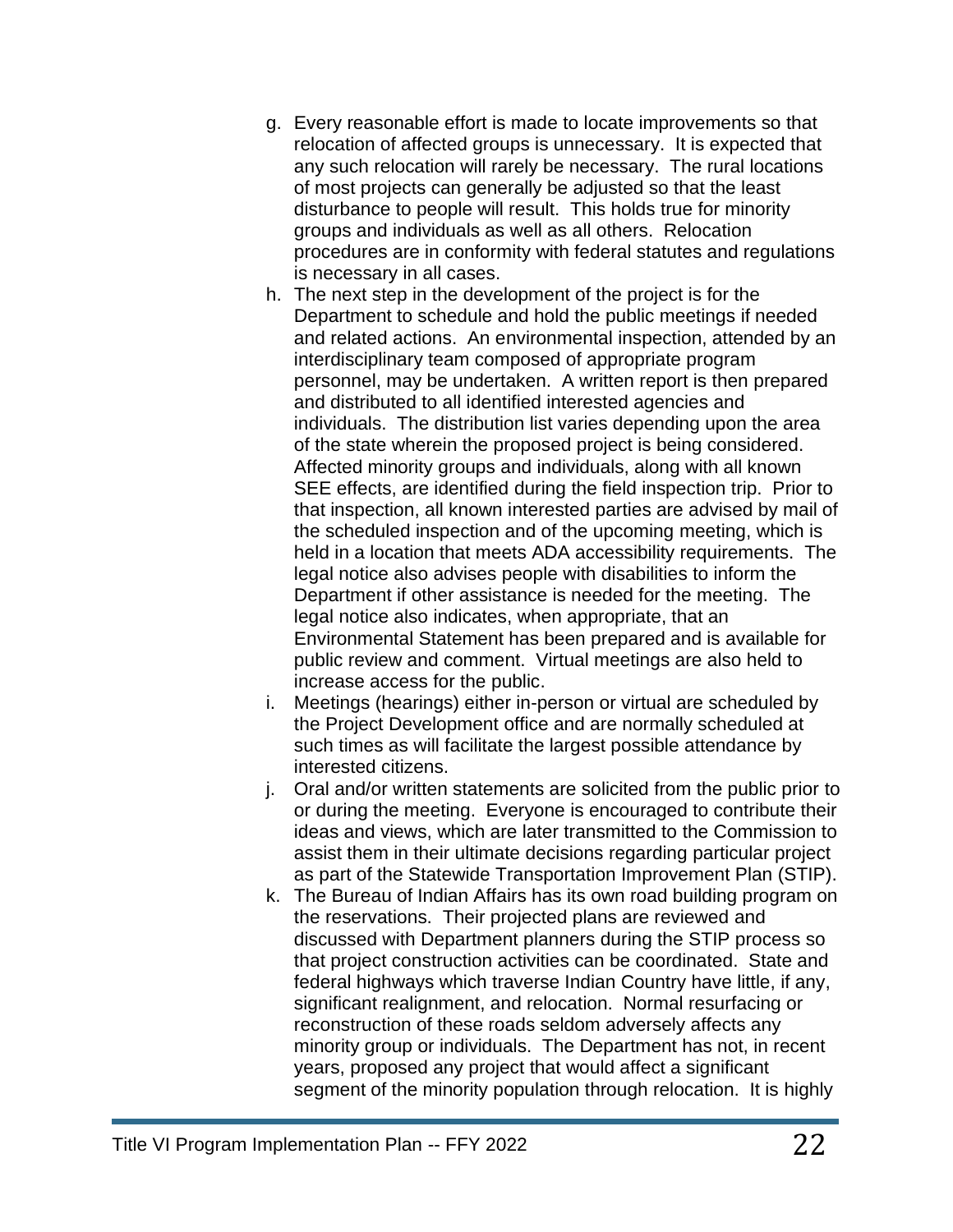unusual for more than one or two families, minority or otherwise, to be relocated on a highway project in this State.

- l. The FAPG and other appropriate federal procedural guidelines are followed throughout the location and design of construction projects. When design consultants are necessary, they are selected in accord with approved policies.
- m. Title VI Coordinator
	- i. The Project Development Program Manager and the Planning & Engineering Administration Program Manager (Environmental) are designated as the Title VI Coordinators and is responsible for the office monitoring of Title VI activities and procedures to assure compliance.
	- ii. These monitoring activities shall include review of scoping, location, and environmental activities within the Project Development Program to ensure compliance with Title VI. It also includes selected follow-up contacts with various persons affected by Project Development activities to verify Title VI compliance. The coordinator will also maintain appropriate records to document Title VI compliance and supply this information to the department's Title VI Coordinator/Specialist as requested.
- 4. RIGHT-OF-WAY
	- a. The ROW program is involved, as appropriate, in the determination of project locations. The ROW Manager or designated representative accompanies Department and FHWA personnel on preliminary location, profile, preliminary survey, and final design inspections, concurring in the recommended changes pertinent to right of way features. Written reports are prepared covering these inspections.
	- b. The ROW program will take appropriate affirmative action in all its activities to assure that no person, on the grounds of race, color, national origin, religion, sex, age, disability, or other statutory basis will be (1) excluded from participation in, (2) denied the benefits of, or (3) subjected to discrimination under any of the ROW activities.
	- c. The benefits, services and assistance programs will be explained and provided to all on a uniform basis. When required, the ROW program will utilize employees (regular or contractual) who can effectively communicate with persons with speech or hearing disabilities or LEP.
	- d. Appraisals
		- i. The Appraisal staff prepares the preliminary cost estimates for the ROW needed for each project.
		- ii. Appraisals for all property will be made by applying approved appraisal standards and practices equally without regard to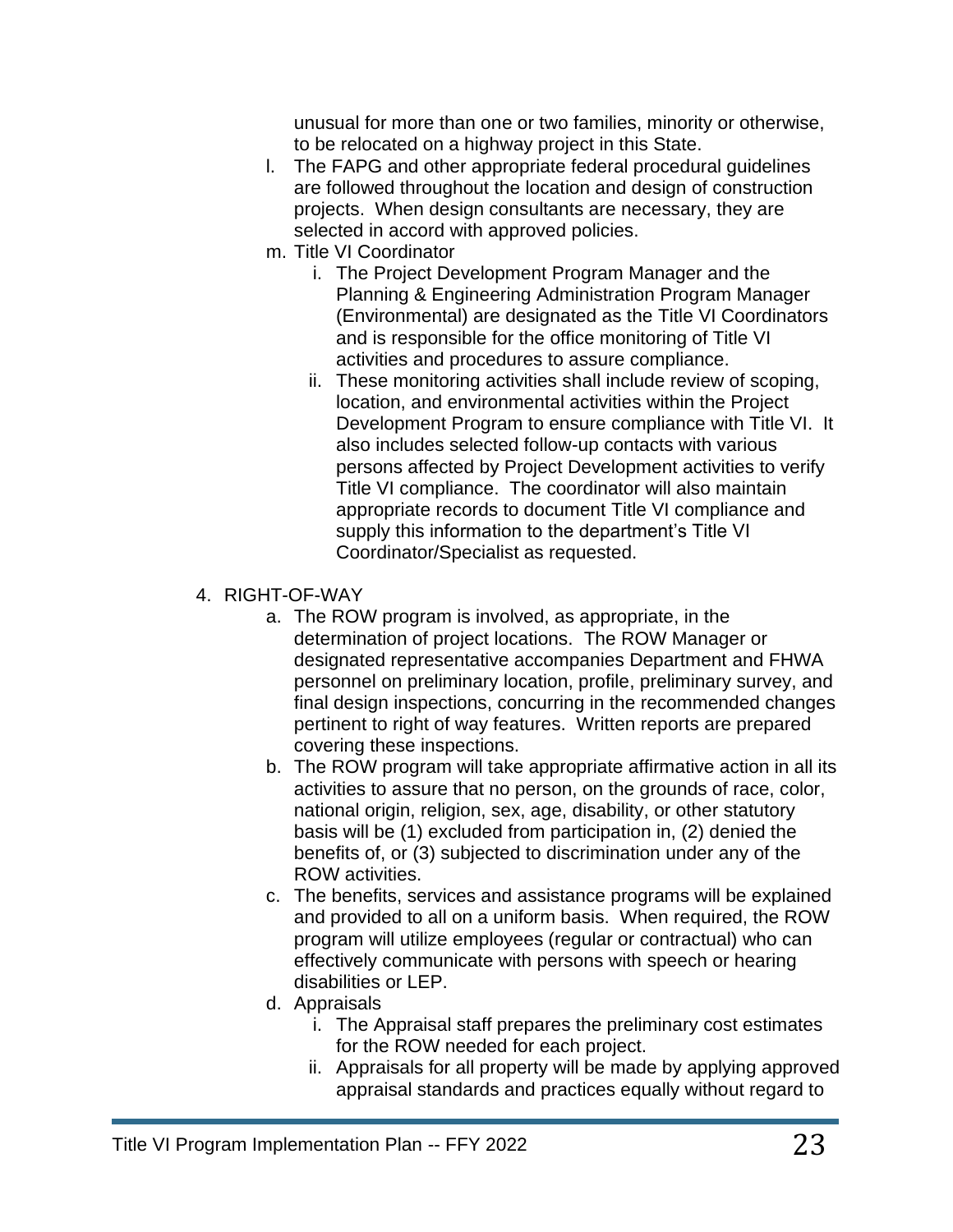the owner's race, color, national origin, religion, sex, age, or disability. When necessary, appraisals will be updated for all involved property owners on a comparable basis to reflect changing market conditions.

- e. Acquisitions
	- i. Negotiations with all property owners will be conducted on a nondiscriminatory basis. All owners will be apprised equally of their benefits, rights and options regarding negotiations and possible legal processes, and of their owner retention rights during the negotiation phase. Equal consideration will be given to all property owners with respect to advance acquisitions.
- f. Relocation
	- i. All relocatees will be apprised of and given equal opportunities in selecting replacement housing. They will be equally assisted in obtaining dwellings within their economic means. The decent, safe, and sanitary standards will be uniformly applied to the housing of all relocatees. Any replacement housing utilized by the Department will be available without regard to race, color, national origin, religion, sex, age, or disability. When, and if, last resort housing is used, it will be fair housing as defined in Title VIII of the Civil Rights Act of 1968.
	- ii. All relocatees will be equally apprised of other Federal programs, which can be of assistance to relocatees in obtaining replacement housing, both at public hearings and during negotiations. To the extent possible, selected replacement housing sites will be uniformly responsive to the needs and desires of all relocatees.
	- iii. All 90-day notices and final notices will be given in accordance with Public Law 91-646 uniformly to all individuals. All extensions of time in which to complete moves will be given uniformly to all individuals.
- g. Property Management
	- i. Property management is handled by the Operations Support Program in the Division of Operations. Rental rates for Department property will be uniformly applied and delinquent tenants will be treated in a comparable manner. Property maintenance and rodent control practices will be administered uniformly for all areas.
	- ii. The methods of property demolition or removal in all areas will not differ as to contract practices, timelines or removal after vacancy, safety measures afforded adjacent properties or sites, and street/road clean-up.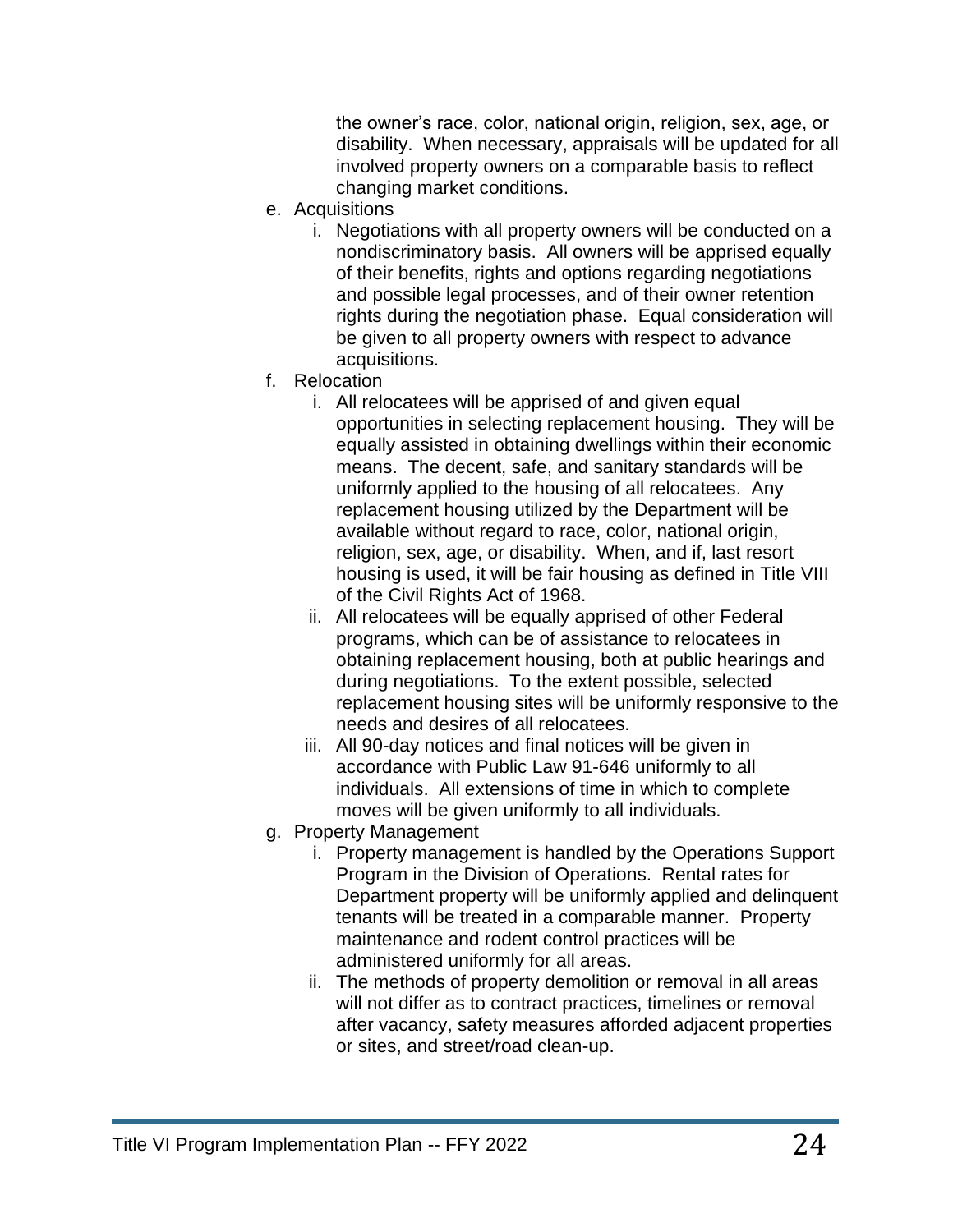- h. Title VI Coordinator
	- i. The ROW Manager is designated as the Title VI Coordinator and is responsible for the office monitoring of Title VI activities and procedures to assure compliance.
	- ii. These monitoring activities shall include review of office appraisals, negotiation logs, property acquisitions, relocations, etc. It also includes selected follow-up contacts with various persons affected by ROW activities to verify Title VI compliance. The coordinator will also maintain appropriate records to document Title VI compliance and supply this information to the department's Title VI Coordinator/Specialist as requested.
- 5. CONSTRUCTION
	- a. Prequalification
		- i. The Transportation Commission has established rules for the prequalification of contractors desiring to bid on highway construction projects posted on the Department website under "Forms".
		- ii. The rules state that no firm shall be permitted to receive a bid proposal or submit a bid to the Transportation Commission for any highway construction project until such firm has received a classification and maximum capacity rating. The classification and maximum capacity rating are obtained by submitting a confidential financial statement and experience questionnaire under oath upon a form prescribed and furnished by the Department. The financial information must be supported by a certification as to the fairness of the financial position reflected by a certified public accountant or South Dakota licensed accountant. The Department posts the forms under "Forms" on the Department website.
		- iii. Classification will be given for one or more of the following types of work – grading; Portland cement concrete pavement; asphalt concrete pavement; asphalt surface treatment; gavel or crushed rock surfacing or base course; crushing and stockpiling; structures miscellaneous concrete construction; signing and delineation; rest area buildings; erosion control; and incidental construction such as fencing and guardrail. The firm desiring to receive a particular classification must indicate in the questionnaire the classification(s) desired, but such indication is not binding upon the committee.
		- iv. Classification and rating is accomplished by a committee of Department officials selected by the Transportation Commission. The committee has the authority to act for the Commission in all matters specified in the rules subject to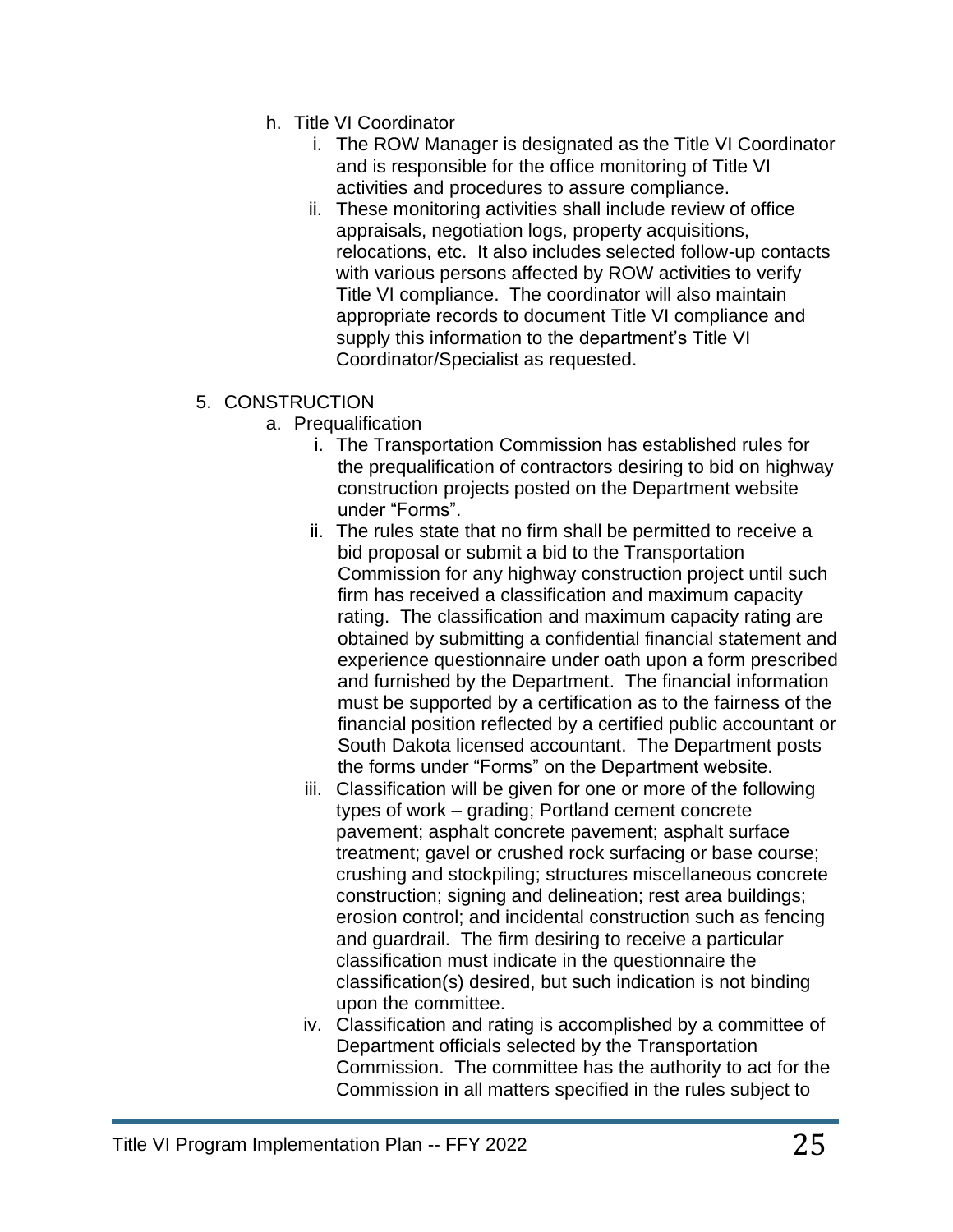the right of any firm to appeal a decision of the committee to the Commission.

- v. The requirement for prequalification is waived on all construction projects estimated at \$100,000 or less. The Department imposes no general licensing requirements on contractors doing work in the state but there is a Department of Revenue requirement that contractors must have a contractor's excise tax license and a fuel tax/highway contractor's license. There are no prequalification requirements for subcontractors.
- vi. The DBE Compliance Officer provides DBE firms and other interested parties with information regarding prequalification, bidding, and contracting requirements of the Department. Financial and technical assistance programs are available through other state and federal agencies and DBEs are encouraged to contact these agencies for information and assistance.
- vii. Utility work necessary to accomplish the construction projects is normally done by force account agreements with the owning utility.
- b. Bidding and Contract Award
	- i. It is the general policy of the Department to break down projects into items of grading, surfacing, and structures to reduce the size of the project and to allow more contractors to bid on smaller projects.
	- ii. When advertising construction projects for a bid letting, the notice appears three weeks prior to the scheduled bid opening. The Department posts the "Advertisement of Highway Bid Letting" on the department's website. This "Notice" provides basic information on all projects in the letting (type, location, estimated quantities, etc.) and the time and place of the bid opening.
	- iii. The Department has an approved DBE program, which meets the requirement of 49 CFR Part 23. Award of contracts is made to the bidder who is the lowest responsive bidder and has met the DBE requirements (met or exceeded goal or has documented good faith effort) for the project. The Operations Support office and the DBE Compliance Officer monitor subcontract awards to ensure that DBE commitments are followed.
	- iv. The bidder, when requesting permission to subcontract, certifies that all subcontractors have been advised of their obligations relative to nondiscrimination and that all subcontract agreements contain the provisions of form PR 1273 which, in part, implements Title VI. The Civil Rights program monitors compliance with these requirements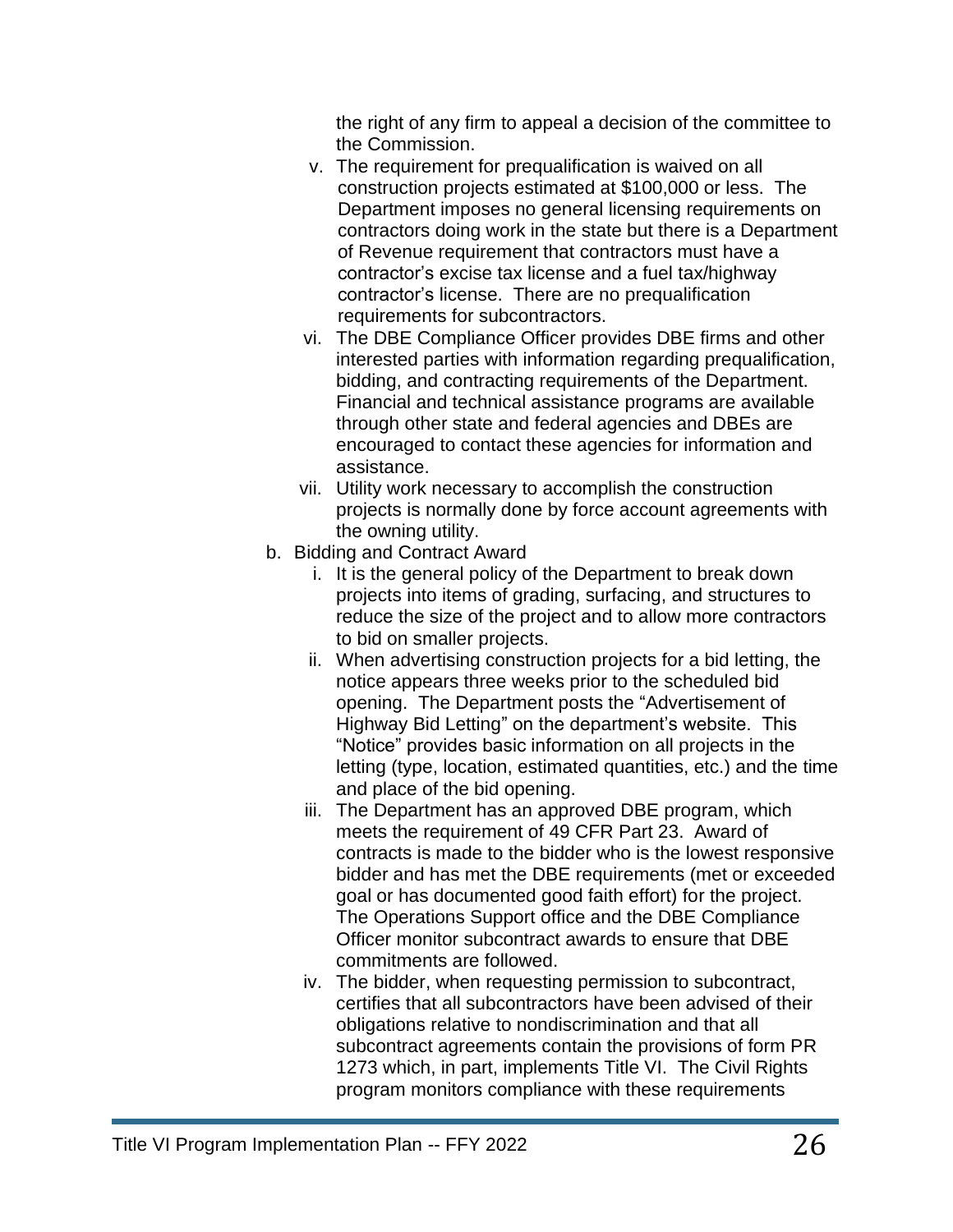during the course of the regular construction compliance reviews.

- c. Title VI Coordinator
	- iii. The Program Development Program Manager and the Operation Support Program Managers are designated as the Title VI Coordinators and are responsible for the office monitoring of Title VI activities and procedures to assure compliance.
	- iv. These monitoring activities shall include review of bid letting, scoping and DBE procedures to ensure compliance with Title VI. It also includes selected follow-up contacts with various persons affected by Construction activities to verify Title VI compliance. Both coordinators will also maintain appropriate records to document Title VI compliance and supply this information to the department's Title VI Coordinator/Specialist as requested.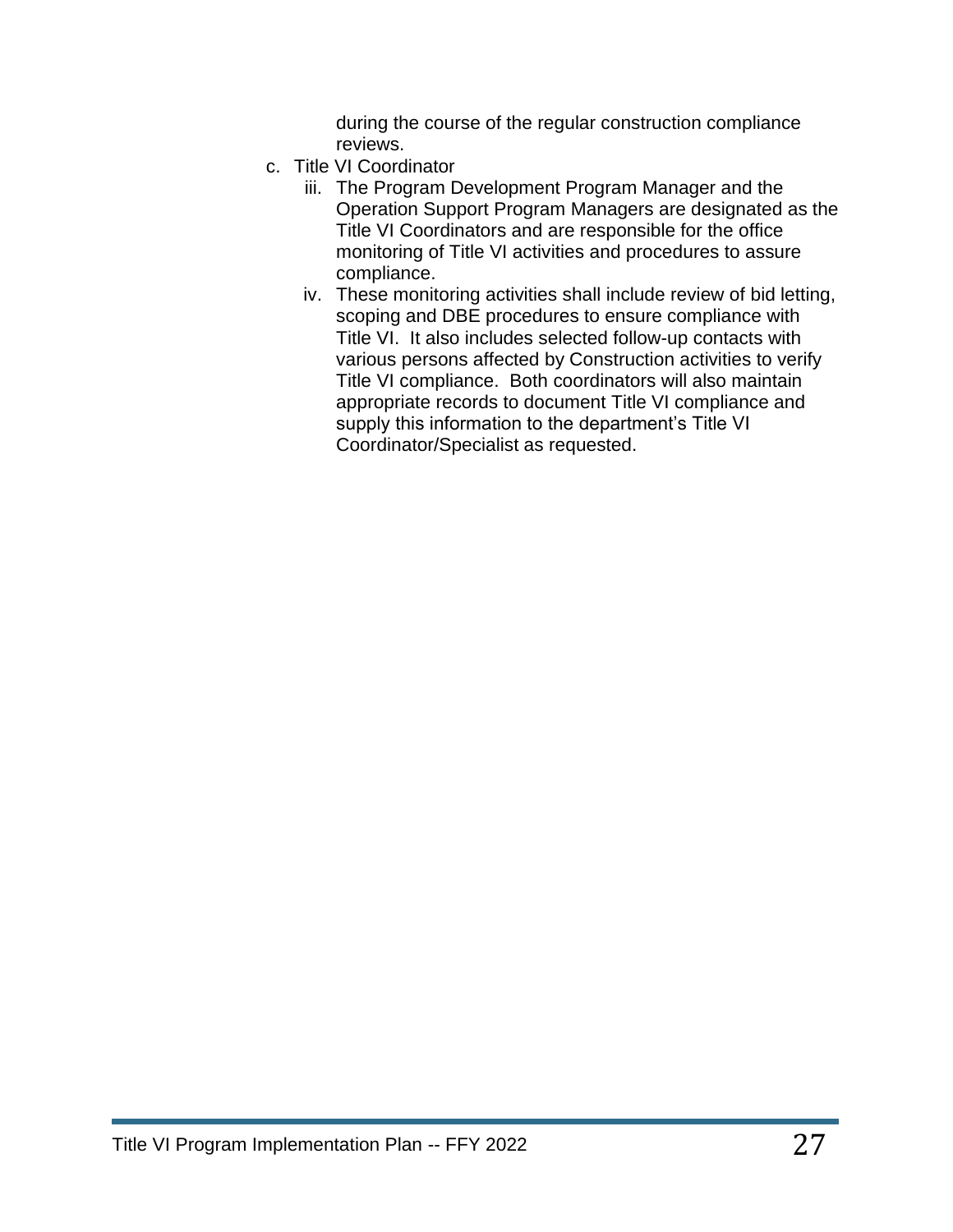## **Part V. Special Emphasis Program Areas**

The Title VI Specialist provides on-going monitoring of all program areas within the department to identify potential patterns of discrimination in the services, programs and benefits provided.

If a trend or pattern is identified, it will become a special emphasis program area.

Currently, the department does not have any special emphasis program areas.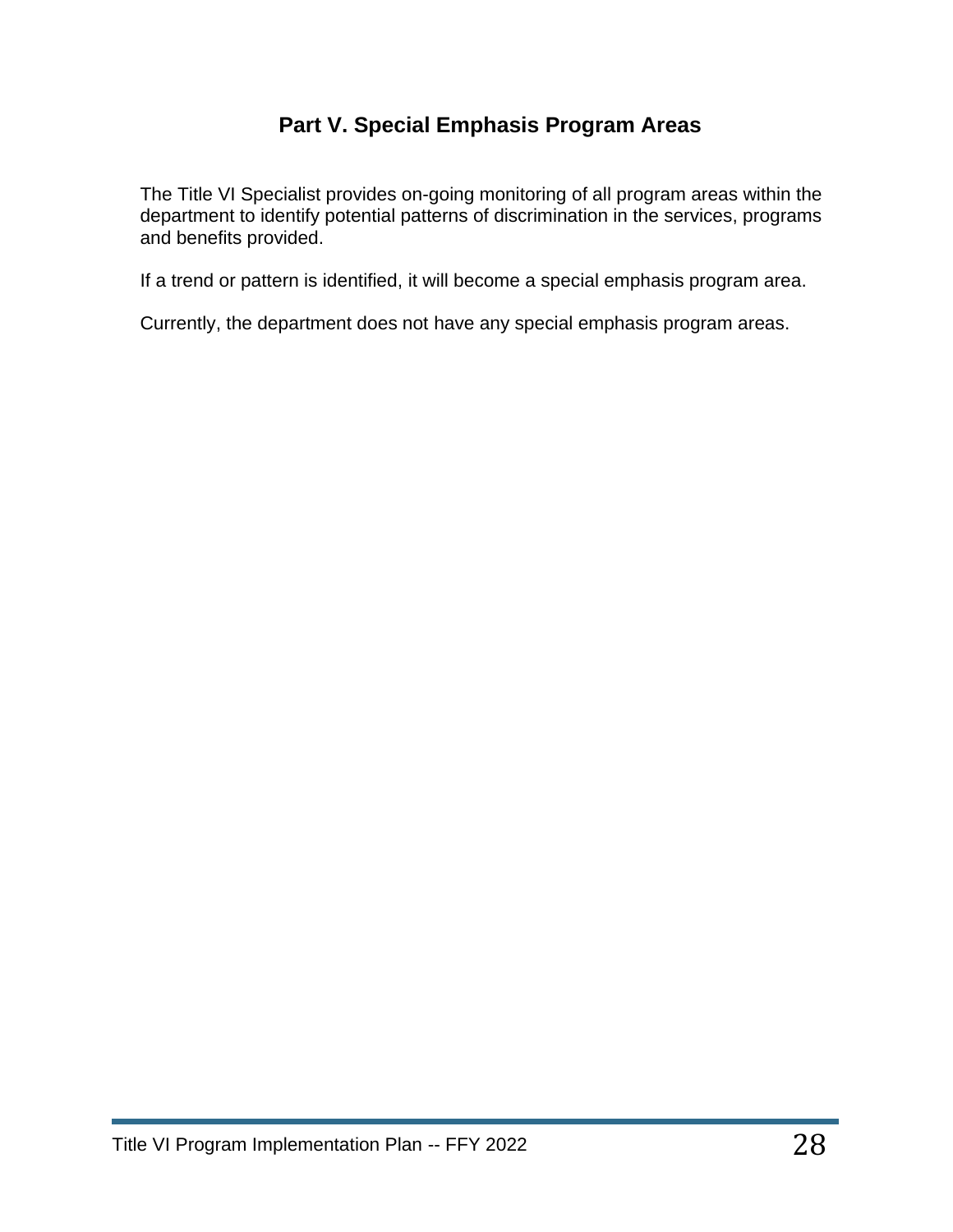## **Part VI. Sub-Recipient Review Procedures**

- A. Pre-award reviews
	- 1. Each sub-recipient will complete a preaward checklist prior to receiving federal funding.
		- i. The checklist will be mailed out prior to award.
		- ii. Checklist will be returned to Title VI Specialist for review.
		- iii. Any issues of non-compliance will be discussed with the subrecipient and informal resolution will be used to achieve compliance.
		- iv. If unable to resolve manner through informal resolution, the award of Federal funds will be held until compliance is achieved.
	- 2. The Department will conduct more in-depth preaward reviews prior to releasing funds to ensure that recipients have submitted assurances of Title VI compliance on an as needed basis or based on concerns about sub-recipients' compliance.
	- 3. The review can be a desk-audit review, where recipient submits assurance compliance forms, or an onsite review, where an extensive investigation of the recipient's program is conducted in the field at program offices.
	- 4. If a Title VI violation is found, the Department will attempt to secure voluntary compliance. If that fails, the Department can either withholding or deny Federal funds.
	- 5. Sub-recipients that receive federal funds on an on-going (yearly) basis will complete a pre-award checklist every three years.
- B. Post-award reviews
	- 1. Once a recipient has received Federal funds, the Department will review them periodically to ensure the recipient remains in compliance with Title VI.
	- 2. Sub-recipients that receive federal funds on an on-going (yearly) basis will be reviewed every three years either by desk review or on-site review.
	- 3. The review can be desk-audit review or extensive onsite compliance reviews.
	- 4. Steps to conducting inspections:
		- i. Compliance Plan which should include:
			- 1. A program and schedule for compliance reviews
			- 2. Uniform standards for conducting and reporting compliance reviews
			- 3. Policies and procedures for uniform evaluations of compliance reviews
		- ii. Preliminary Preparation includes:
			- 1. Review of Department files to determine the nature of recipient services, type of Federal assistance and Title VI Assessment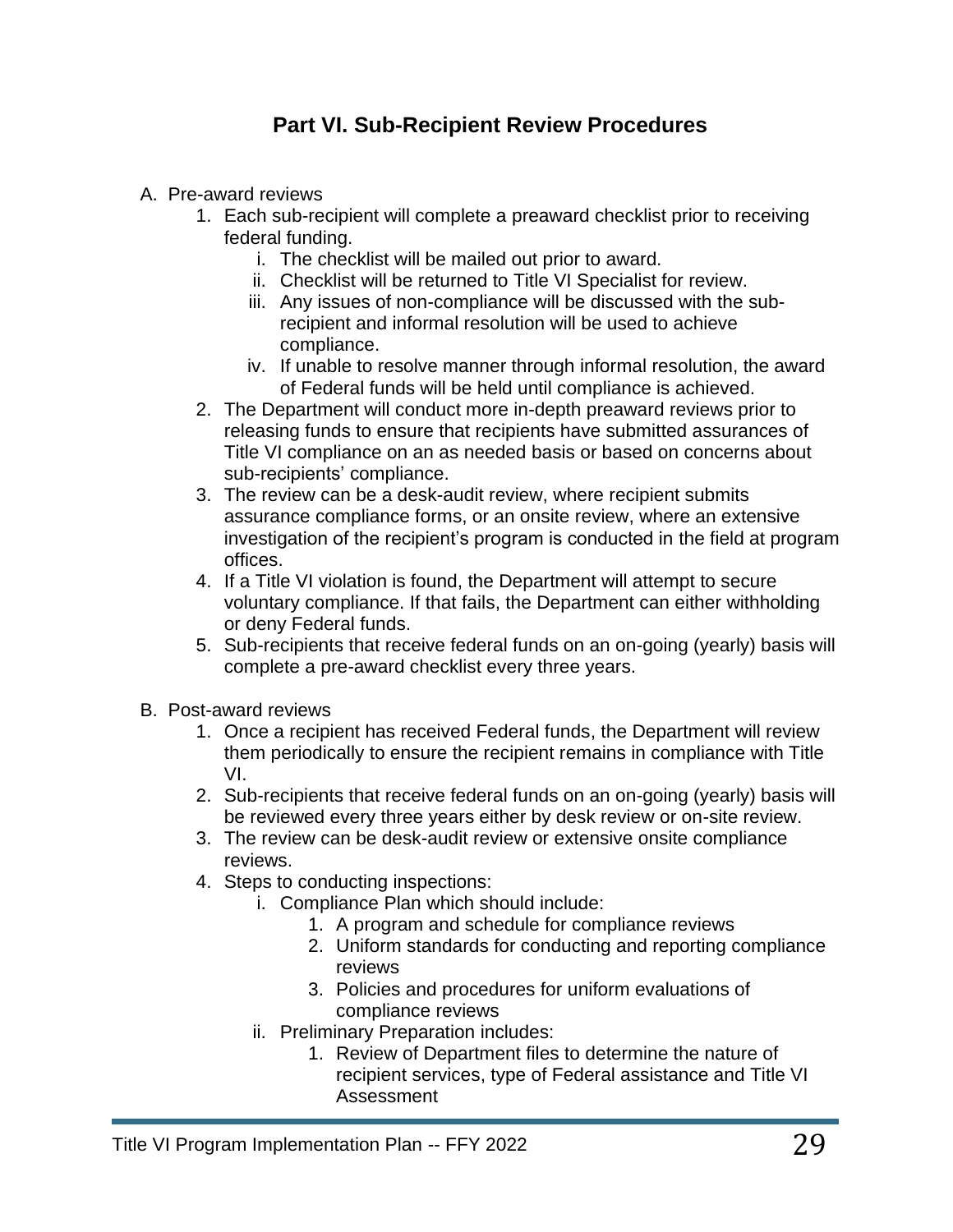- 2. Review of pertinent assurance, policy statement and statements of compliance
- 3. Review of any compliance reports to determine recipient's self-evaluation
- 4. Review of any complaints, lawsuits, or previous investigations of recipient
- iii. Scope of Compliance Review, which should be done at the outset to determine whether review should be extensive or limited to particular program areas. This involves an analysis of:
	- 1. Nature and extent of recipient's operation
	- 2. Applicable laws, regulations, and authorities
	- 3. Complaints and/or lawsuits
- iv. Notifying Recipient requires advance notice through a letter. This is done to:
	- 1. give recipient opportunity to have various data, records, witnesses, and staff available
	- 2. as a matter of courtesy and to maintain partnering relationship
- v. Onsite Compliance Review should start with an entrance meeting with leadership and pertinent personnel. The review should:
	- 1. Provide sufficient information to determine recipient's compliance
	- 2. Include final report of findings, conclusions, and recommendations
	- 3. Report that recipient is obligated to cooperate by keeping and providing records/other data, and permitting access to records
- vi. Closing Conference is done to:
	- 1. Provide leadership of recipient with preliminary findings
	- 2. Inform recipient when final report is submitted
- C. Complaint investigations
	- 1. The Civil Rights Compliance Officer will make him/her known to all office and program managers with the Department and, with the assistance of these managers, will attempt to resolve all Civil Rights complaints arising from Department activities.
	- 2. In addition, the Civil Rights Compliance Officer will make periodic visits to any locations and/or areas determined to be problematic in an attempt to alleviate any problems in advance of a complaint.
	- 3. The following complaint procedures are applicable to all Department program areas:
		- i. Any person or group claiming to be aggrieved by an unlawful discriminatory practice based on race, color, national origin, sex, age, or disability may by himself/herself or through his/her legally authorized representative, make and sign a complaint and should file such complaint with the Department within 300 calendar days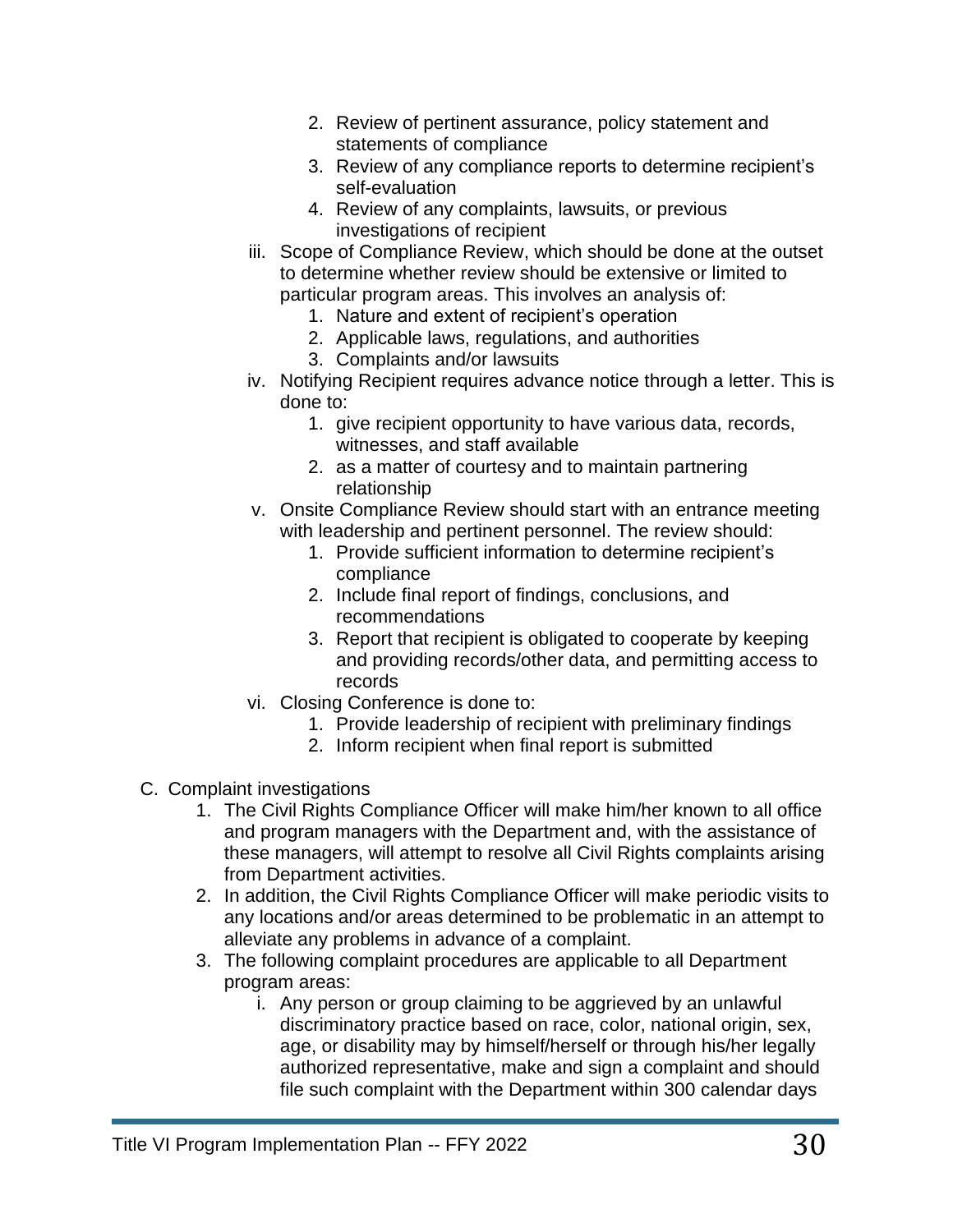(180 days if a company has less than 15 employees or if this involves age discrimination) following the date of the alleged discriminatory action. All complaints will be filed with the Department Civil Rights Compliance Officer who will evaluate the complaint and gather additional information from the complainant if necessary. The appropriate program area manager and division director will be notified of the complaint.

- ii. The Civil Rights Compliance Officer or designee has 60 calendar days to conduct an investigation of the allegations and prepare preliminary findings. The Civil Rights Compliance Officer or designee may refer the matter to the appropriate program area to make every reasonable effort to resolve the complaint as quickly as possible or attempt informal resolution through other methods
- iii. All complaints that cannot be quickly (within 30 calendar days from the preliminary findings being issued) resolved will be reviewed by a committee consisting of the Secretary of the Department or his or her designee, the Civil Rights Compliance Officer and the program manager involved. The committee will hold an informal hearing with the complainant seeking resolution and will render a decision regarding the complaint within 15 working days of the hearing.
- iv. When the Department arrives upon a final decision regarding the complaint filed with the Department, it will notify the complainant in writing of the decision and of the complainant's rights, if dissatisfied with the decision, to bring the matter to the attention of the appropriate federal agency, typically the Federal Highway Administration (FHWA) or Federal Transit Administration (FTA). The Department will advise the complainant of the name and address of the agency and/or individual to contact.
- v. The Department will provide the federal agency with a copy of the complaint along with any investigatory report within 60 calendar days of the filing of the complaint. The Department will also furnish the federal agency a report indicating final disposition of the complaint within 5 working days of advising the complainant of the disposition.
- vi. The Department, acting through the Civil Rights Compliance Officer, will expedite all discrimination complaints filed by individuals, business, group, or institution. Information regarding the complaint process will be provided through Department publications, Department program activities, and individual personal contact with persons affected by Department activities.
- 4. A log of all complaints and investigations will be kept. The log will identify the race, color, sex, national origin, age, or disability of the individual making the complaint; recipient of the complaint; date filed; investigation completion date; disposition and other pertinent information.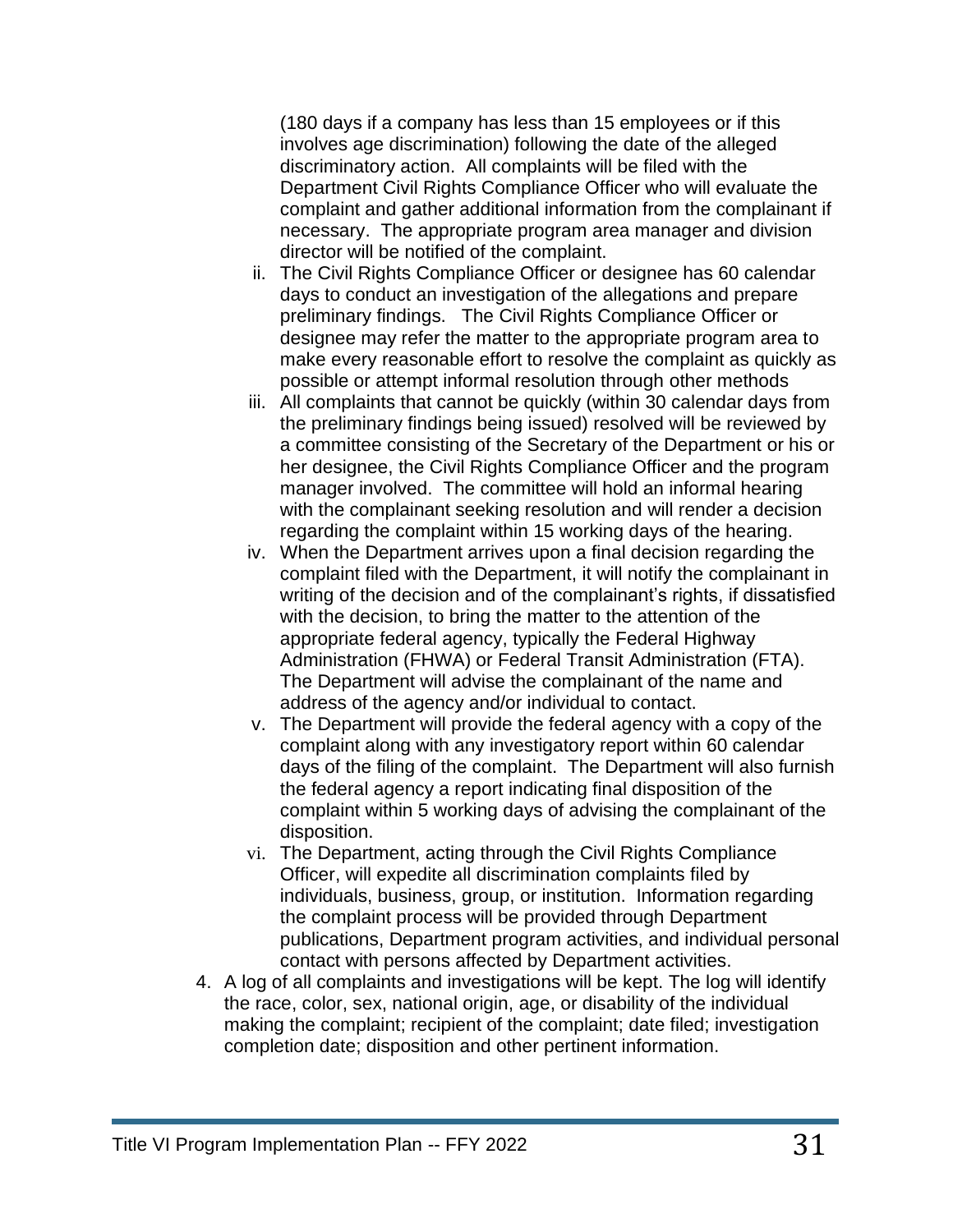- D. Identification of deficiencies, remedies, and sanctions: Following are the steps the FHWA, and Department will take if the Title VI Review Report contains deficiencies and recommendations:
	- 1. The Division Administrator will forward report with a cover letter to the Department for corrective action.
	- 2. The Division Office will schedule a meeting with recipient, to be held no later than 30 days from receipt of deficiency report.
	- 3. Recipients placed in deficiency status shall be given a reasonable time, not to exceed 90 days after receipt of deficiency letter, to voluntarily correct deficiencies.
	- 4. Division Administrator shall seek cooperation from recipient to correct deficiencies found during review. FHWA will provide technical assistance and guidance needed to aid the recipient comply voluntarily.
	- 5. When the recipient fails or refuses to voluntarily comply with requirements within allotted timeframe, a case file and recommendation that the State be found in noncompliance is submitted to FHWA Headquarters Office of Civil Rights.
	- 6. The FHWA Headquarters Office of Civil Rights will review case file for determination of concurrence or non-concurrence. FHWA will then forward recommendation to the Office of Chief Counsel at FHWA for legal sufficiency review. After such review, FHWA will send recommendations to Federal Highway Administrator. Should the Federal Highway Administrator concur with recommendation, the file is referred to the Office of the Secretary, US DOT for appropriate action in accordance with 49 CFR.

*If compliance cannot be achieved voluntarily:* While voluntary compliance is the first objective, it sometimes is not able to be achieved. If not, Federal agencies can use other means to bring about compliance including, but not limited to:

- 1. Referral to Department of Justice for litigation in Federal court.
- 2. Seek consultation with, or assistance from, another Federal agency with authority to enforce nondiscrimination requirements.
- 3. Consult with, or seeking assistance from, State or local agencies with nondiscrimination enforcement authority.
- 4. Federal agency may refuse to grant or may terminate funds after notice and opportunity for a hearing.

*If found that funds should be terminated, denied, or discontinued, the FHWA must submit a complete written report on its decision to the House and Senate committee having legislative jurisdiction over the program or activity before the decision can be implemented*.

- E. Outreach and education:
	- 1. The purpose of the outreach and education is to allow the Department to:
		- i. Inform funding recipients of their Title VI obligations.
		- ii. Inform actual and potential participants and beneficiaries of the rights afforded them by Title VI.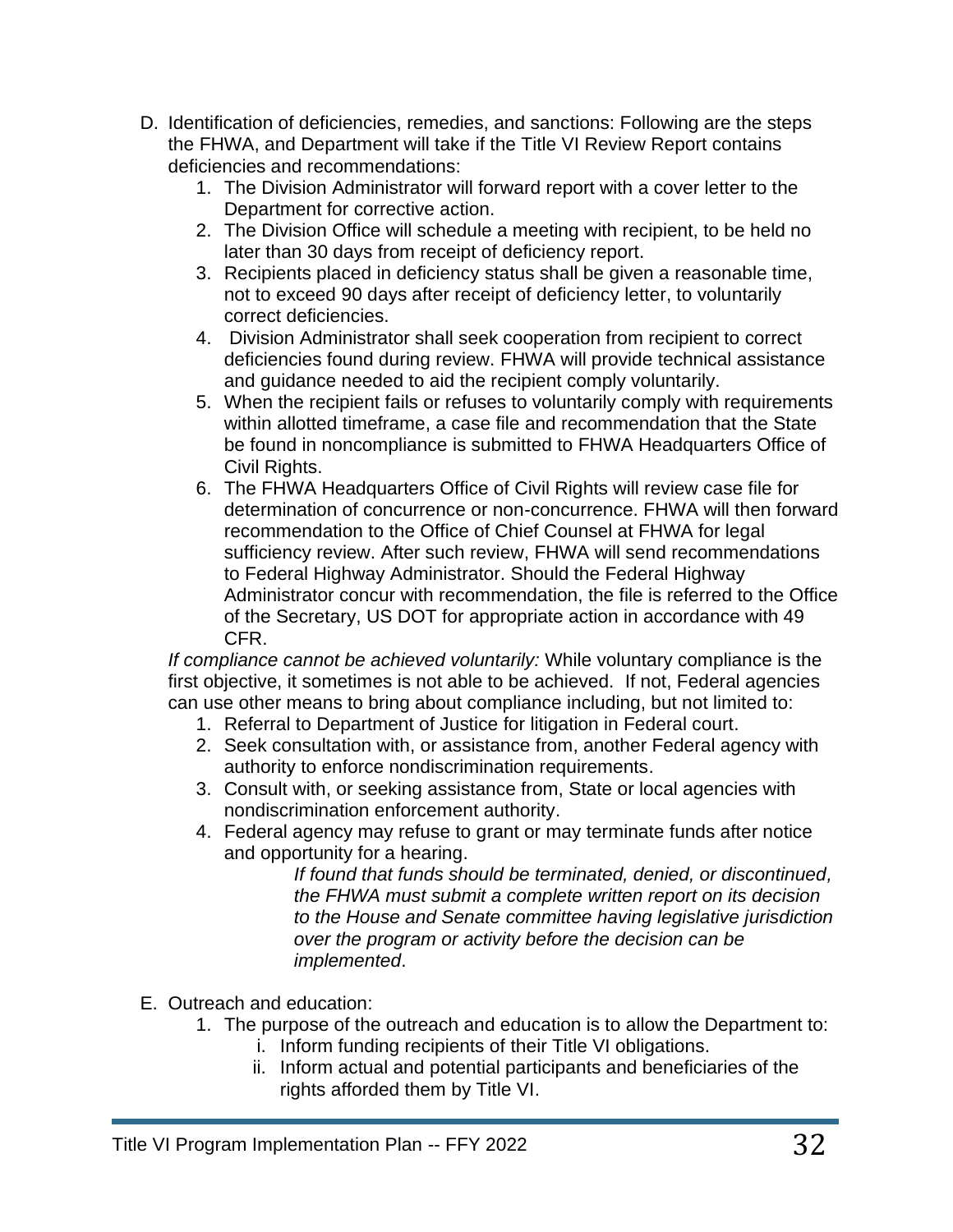- iii. Inform potential recipients of assistance programs and nondiscrimination policies and requirements of Title VI.
- iv. Provide for public involvement of all persons, affected public agencies, Federal employees, applicants for Federal assistance, recipients, beneficiaries, and other interested persons.
- 2. Funding recipients must:
	- i. Display posters that state the recipient's nondiscrimination policy and compliance with Title VI.
	- ii. Provide outreach and education to persons with LEP.
	- iii. Take reasonable measures to disseminate written material in the appropriate languages when a significant number of beneficiaries, potential beneficiaries, or the affected community requires information in a language other than English.
	- iv. Take reasonable steps to provide, in languages other than English, information on federally assisted programs subject to Title VI.
	- v. Summarize the requirements of Title VI.
	- vi. Note the availability of Title VI information from the recipient and the Federal funding agency.
	- vii. Briefly explain the procedures for filing a complaint.
	- viii. Use pamphlets, handbooks, manuals, and other print or broadcast media to disseminate Title VI and civil rights information.
- F. Technical assistance: The Department will provide technical assistance and training in civil rights to recipients in the form of, but not limited to:
	- 1. Providing sample grant applications.
	- 2. Explaining procedures for data collection.
	- 3. Helping recipients establish an advisory board.
	- 4. Conducting workshops and conferences for both recipients and beneficiaries.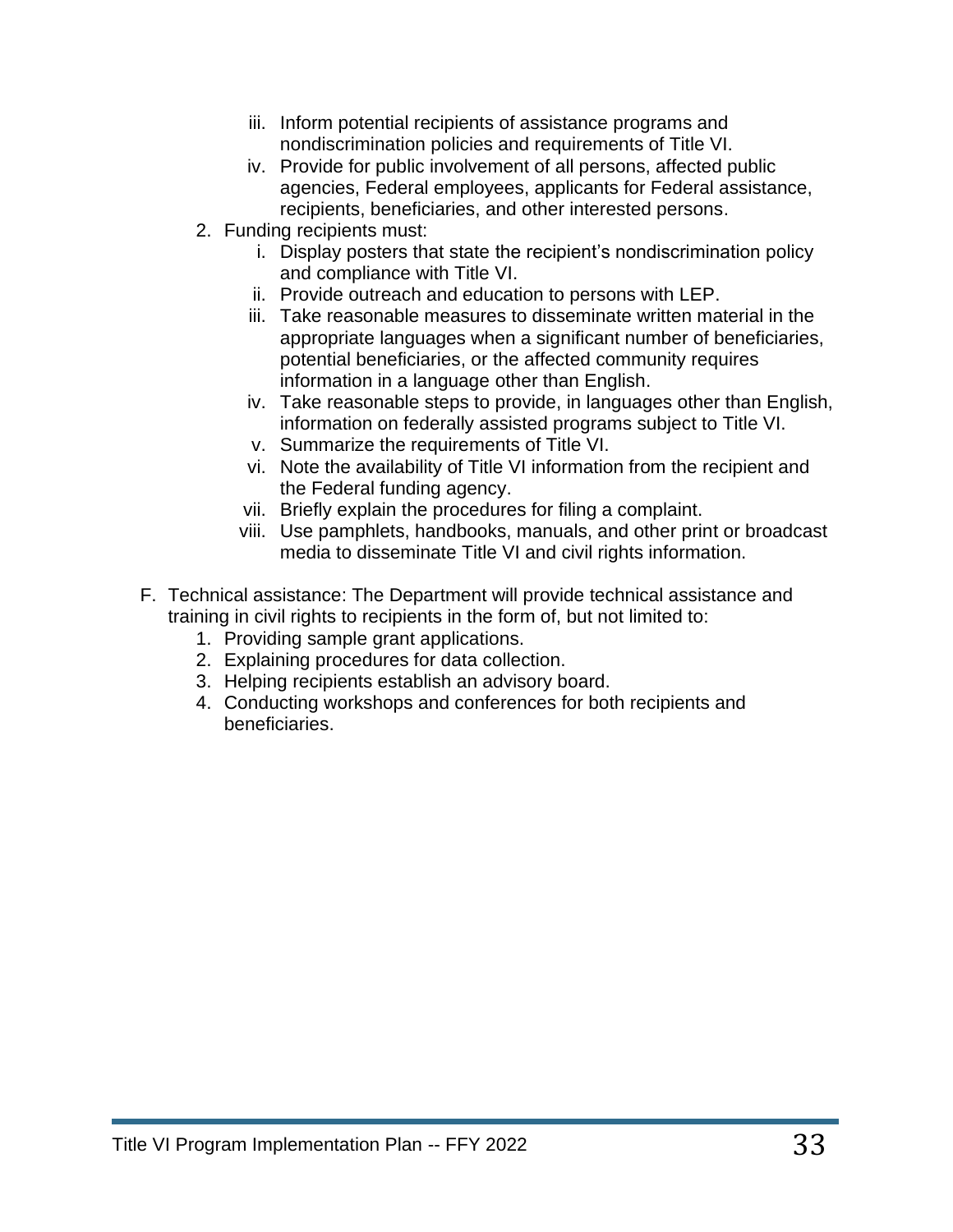## **Part VII. Data Collection/Reporting/Analysis**

- A. Data collection is the primary means by which the Department can monitor whether its program funds are reaching the communities that need the assistance. The Department collects and maintains statistical data on potential and actual sub-recipients and sub-grantees, beneficiaries, and affected communities. The department collects following data and information in addition to demographic information when necessary or appropriate:
	- 1. Manner in which services are provided
	- 2. Race, color, and national origin of the population eligible to be served
	- 3. Data regarding covered employment, including use of bilingual employees to work with beneficiaries having LEP
	- 4. Location of existing or proposed facilities
		- Whether the location will have the effect of denying access to any person on the basis of prohibited discrimination
	- 5. Race, color, and national origin of the members of any planning or advisory body that is an integral part of the program
	- 6. Requirements and procedures designed to guard against unnecessary impact on persons based on race, color, or national origin when relocation is involved
- B. Department requires that applicants and sub-recipients also:
	- 1. Notify the Department upon request of any lawsuits filed against the applicant or recipient alleging discrimination
		- Must include statement as to whether the applicant has been found in noncompliance with any relevant civil rights requirement
	- 2. Provide brief description of any applications pending at other Federal agencies
		- Must include statement describing any compliance reviews conducted in the prior two years
		- Must include written assurance that they will compile and maintain records pursuant to the data collection guidelines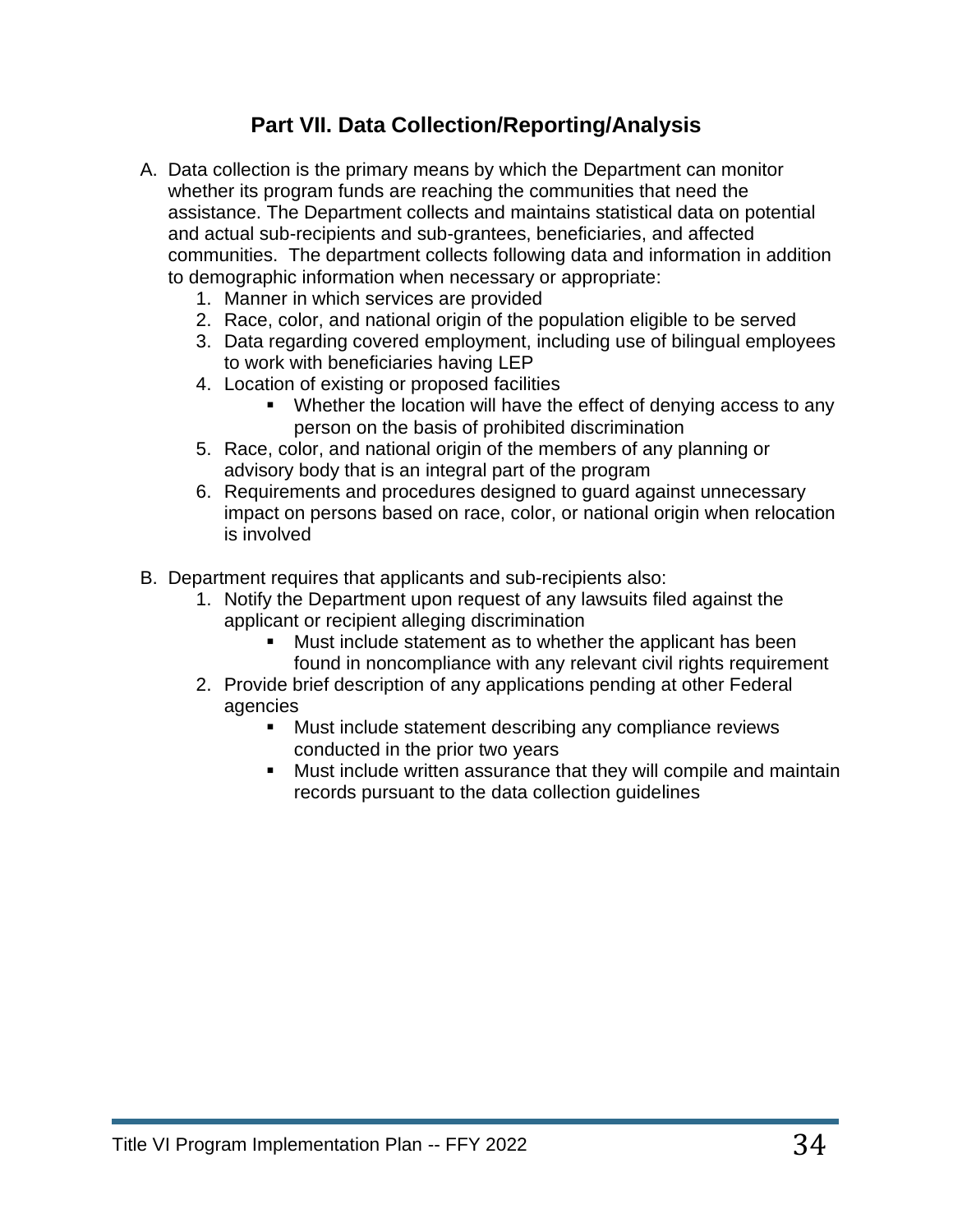## **Part VIII. Title VI Training**

The department provides Title VI Training to supervisory personnel on an on-going basis. A new online Title VI training is available for any new supervisor upon appointment to that position. The training is assigned to new supervisors through the Learning Management System (LMS). The training will be reviewed every three years and updated as needed. Supervisors will be required to take the training every 3-5 years. All supervisors were required to complete the new online training by October 2021.

The department provides training to executive management on Title VI every three years. The last training was conducted in 2021 through the online training developed. The next training will be in 2024. If new executive management would be appointed due to a change in leadership, the training will be done as soon as possible upon appointment of new Secretary (CEO).

Training is provided on a yearly basis to all rural transit providers at one of their quarterly meetings.

Training is provided to MPO staff during the annual monitoring of the MPO and at the reviews conducted every three years.

Any new sub-recipients are provided training on Title VI requirements in conjunction with the preaward checklist.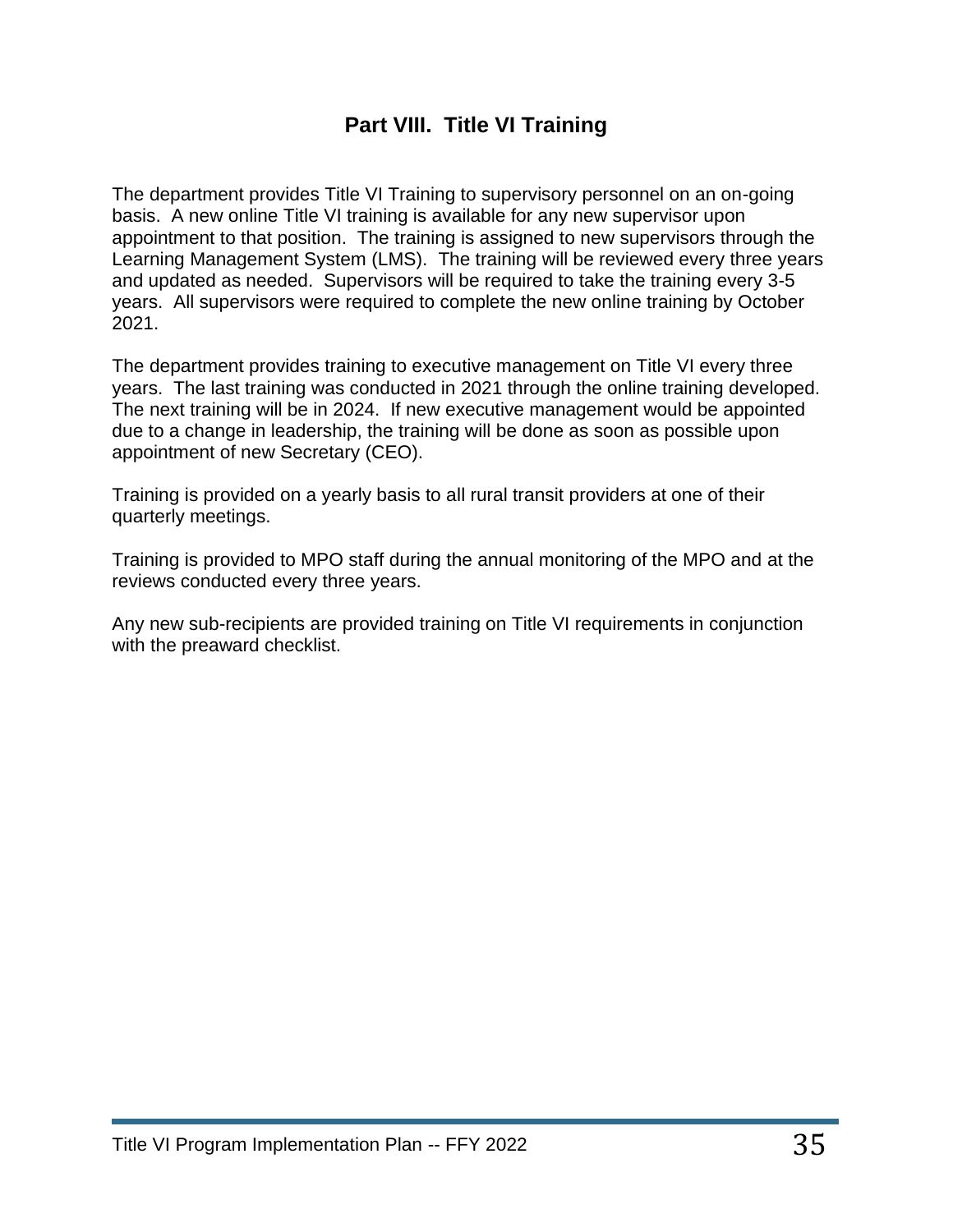## **Part IX. Complaint Procedures**

#### **Nondiscrimination Complaint Procedure**

Department policies and procedures have been designed and implemented in accordance with applicable federal and state nondiscrimination statutes and regulations. The following process has been established to provide for the orderly and timely resolution of any complaints alleging discrimination.

Any formal Title VI complaints against the SDDOT are immediately forwarded to the FHWA or appropriate federal agency. The following procedure is for informal resolution of Title VI complaints or other areas of nondiscrimination not covered by Title VI.

The Civil Rights Compliance Officer will make him/her known to all office and program managers with the Department and, with the assistance of these managers, will attempt to resolve all Civil Rights complaints arising from Department activities.

In addition, the Civil Rights Compliance Officer will make periodic visits to any locations and/or areas determined to be problematic in an attempt to alleviate any problems in advance of a complaint.

The following complaint procedures are applicable to all Department program areas:

- 1. Any person or group claiming to be aggrieved by an unlawful discriminatory practice based on race, color, national origin, sex, age, or disability may by himself/herself or through his/her legally authorized representative, make and sign a complaint and should file such complaint with the Department within 300 calendar days (180 days if a company has less than 15 employees or if this involves age discrimination) following the date of the alleged discriminatory action. All complaints will be filed with the Department Civil Rights Compliance Officer who will evaluate the complaint and gather additional information from the complainant if necessary. The appropriate program area manager and division director will be notified of the complaint.
- 2. The Civil Rights Compliance Officer or designee has 60 calendar days to conduct an investigation of the allegations and prepare preliminary findings. The Civil Rights Compliance Officer or designee may refer the matter to the appropriate program area to make every reasonable effort to resolve the complaint as quickly as possible or attempt informal resolution through other methods
- 3. All complaints that cannot be quickly (within 30 calendar days from the preliminary findings being issued) resolved will be reviewed by a committee consisting of the Secretary of the Department or his or her designee, the Civil Rights Compliance Officer and the program manager involved. The committee will hold an informal hearing with the complainant seeking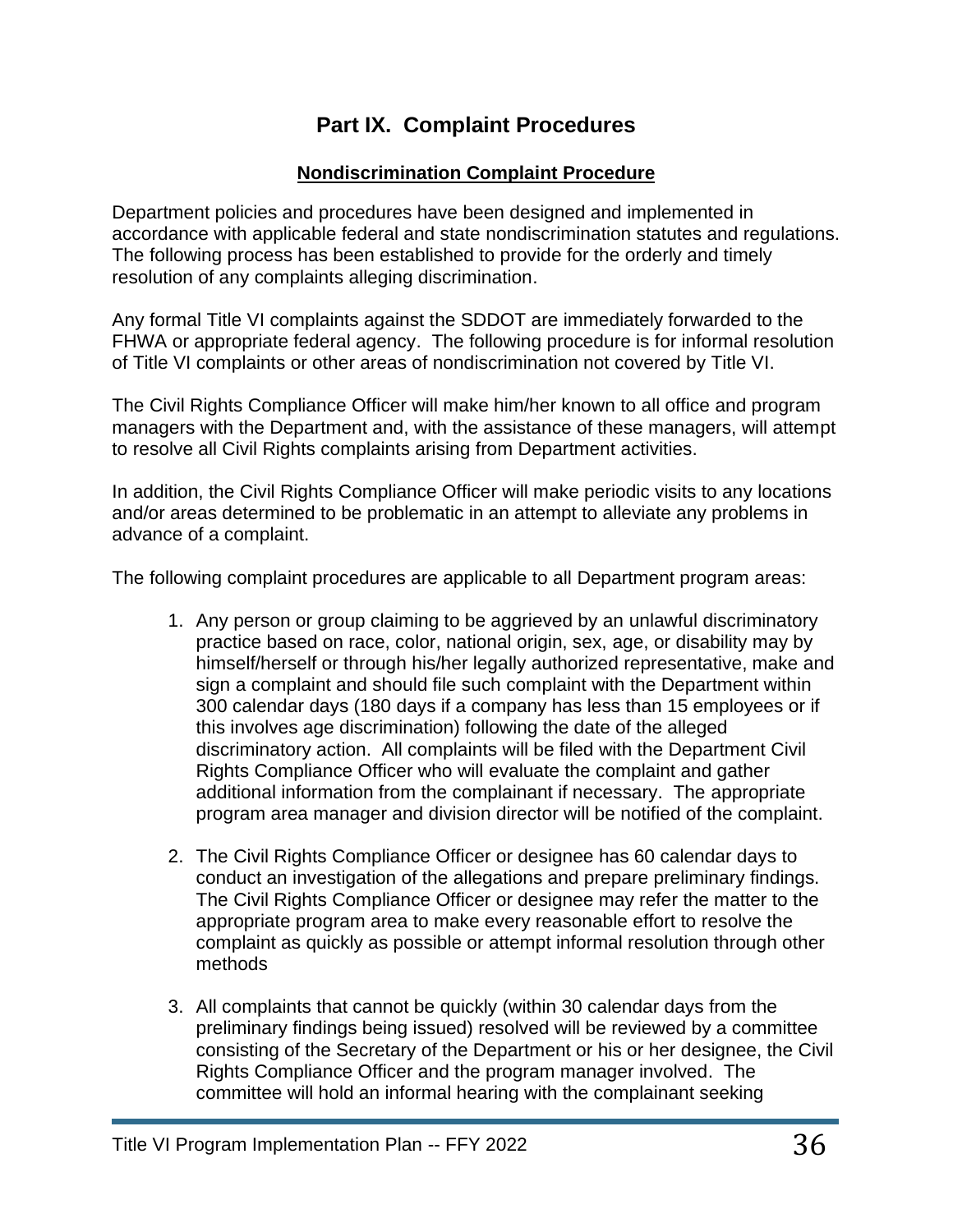resolution and will render a decision regarding the complaint within 15 working days of the hearing.

- 4. When the Department arrives upon a final decision regarding the complaint filed with the Department, it will notify the complainant in writing of the decision and of the complainant's rights, if dissatisfied with the decision, to bring the matter to the attention of the appropriate federal agency, typically the Federal Highway Administration (FHWA) or Federal Transit Administration (FTA). The Department will advise the complainant of the name and address of the agency and/or individual to contact.
- 5. The Department will provide the federal agency with a copy of the complaint along with any investigatory report within 60 calendar days of the filing of the complaint. The Department will also furnish the federal agency a report indicating final disposition of the complaint within 5 working days of advising the complainant of the disposition.

The Department, acting through the Civil Rights Compliance Officer, will expedite all discrimination complaints filed by individuals, business, group, or institution. Information regarding the complaint process will be provided through Department publications, Department program activities, and individual personal contact with persons affected by Department activities.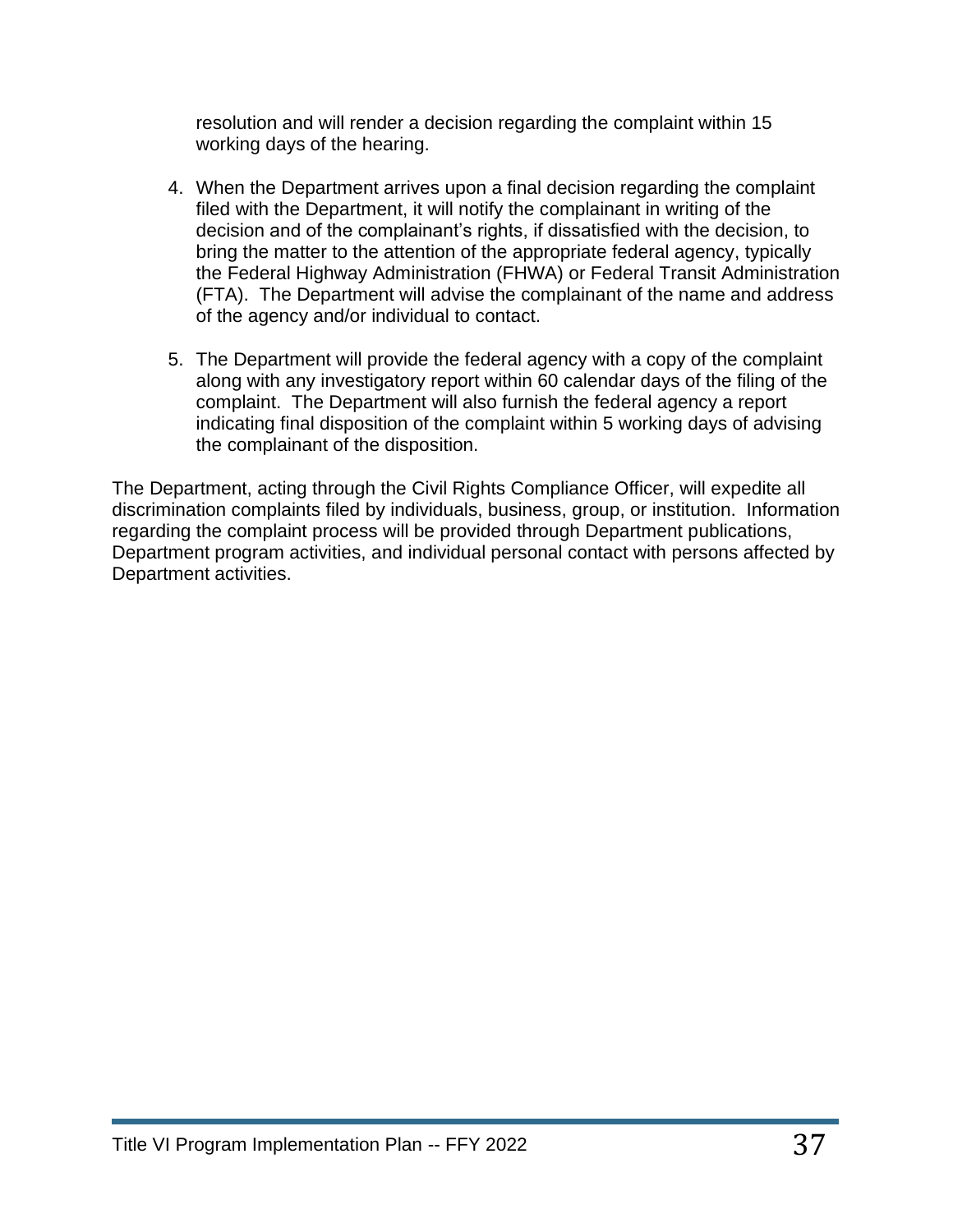

## **Department of Transportation**

**Office of Legal Counsel Civil Rights Program 700 E Broadway Avenue Pierre, South Dakota 57501-2586 605-773-3540 FAX: 605-773-4442**

#### **TITLE VI OF THE CIVIL RIGHTS ACT OF 1964 COMPLAINANT RIGHTS INFORMATION FOR COMPLAINTS AGAINST THE SOUTH DAKOTA DEPARTMENT OF TRANSPORTATION**

The South Dakota Department of Transportation provides services without regard to race, color, gender, religion, national origin, age, or disability, according to the provisions contained in SDCL 20-13, Title VI of the Civil Rights Act of 1964, the Rehabilitation Act of 1973, as amended, the Americans With Disabilities Act of 1990 and Executive Order 12898, Federal Actions to Address Environmental Justice in Minority Populations and Low-Income Populations, 1994.

Any person or group claiming to be aggrieved by an unlawful discriminatory practice based on race, color, national origin, sex, age or disability may by himself/herself or through his/her legally authorized representative, make, sign and date a written complaint and file such complaint with the Department within 300 calendar days following the date of the alleged discriminatory action or last occurrence of discrimination with the exception of age discrimination which must be filed within 180 days. The Department Civil Rights Compliance Officer will review the complaint, gather additional information from the complainant if necessary, and refer the complaint to the appropriate federal agency, which in most cases will be the Federal Highway Administration.

The written complaint or complaint form may be submitted to:

Department of Transportation Office of Legal Counsel – Civil Rights Program ATTN: June Hansen 700 E. Broadway Ave. Pierre, SD 57501

It is also within your rights to file directly with the appropriate Federal agency that oversees the transportation activities, services, or facilities.

For any highway-related matters, complaints may be sent directly to the local division office of the Federal Highway Administration by submitting them to:

> Federal Highway Administration ATTN: Mark Hoines 116 E. Dakota Ave., Suite A Pierre, SD 57501

Phone: 605-776-1010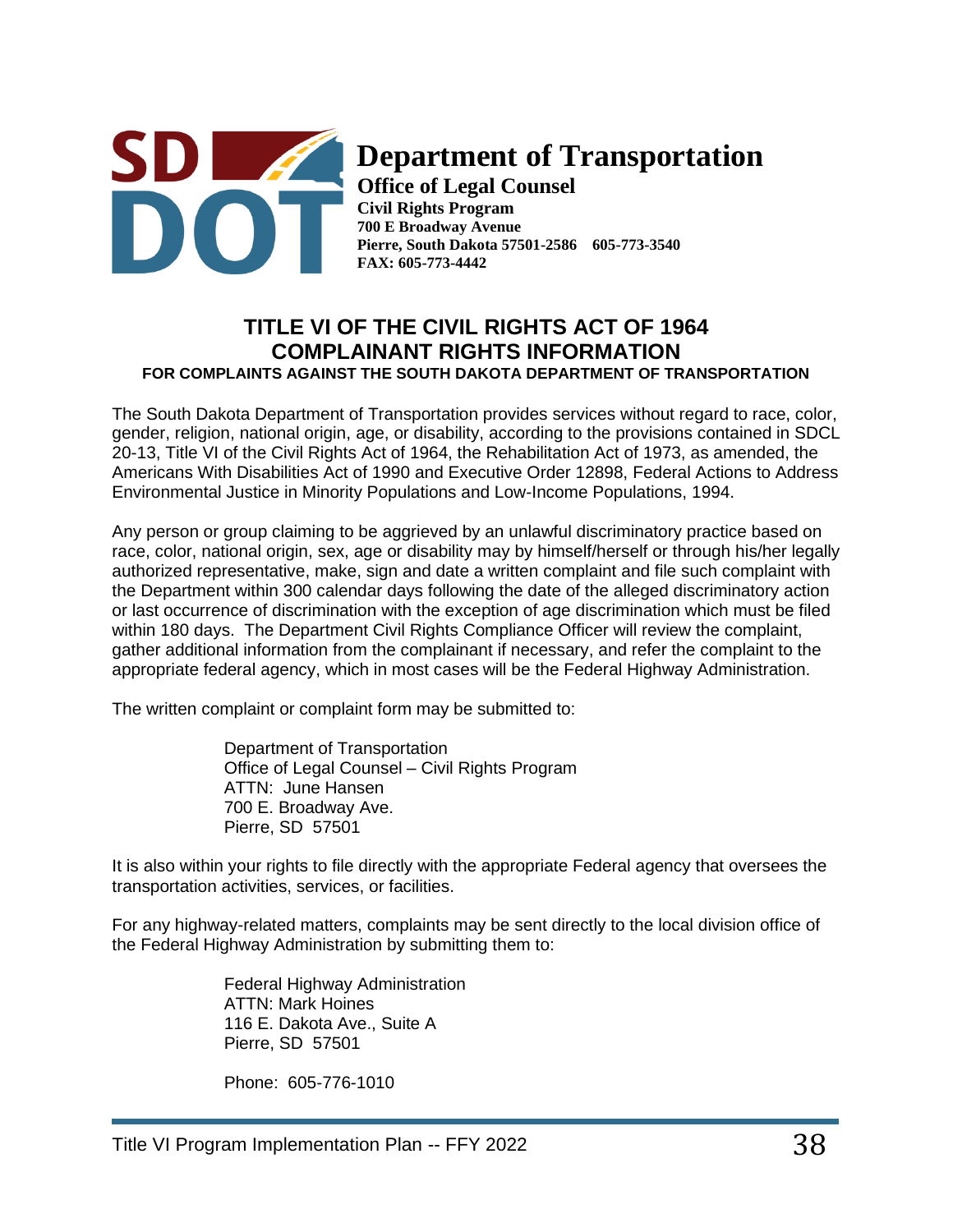## **TITLE VI/NONDISCRIMINATION COMPLAINT FORM SOUTH DAKOTA DEPARTMENT OF TRANSPORTATION**

Check what you believe to be the basis for the discrimination against you, such as race, sex, or national origin. If you think that was more than one basis, more than one basis may be checked. You may also check more than one race/ethnic category.

I believe I was (or continue to be) discriminated against because of the following basis:

|                                              | Race                                                          | Hispanic or Latino                                  |  |  |  |  |
|----------------------------------------------|---------------------------------------------------------------|-----------------------------------------------------|--|--|--|--|
|                                              | Color                                                         | American Indian or Alaska Native                    |  |  |  |  |
|                                              | Religion                                                      | <b>Black or African American</b>                    |  |  |  |  |
|                                              | Sex<br>Female<br>Male                                         | Native Hawaiian or Other Pacific<br><b>Islander</b> |  |  |  |  |
|                                              | <b>National Origin</b>                                        | Asian                                               |  |  |  |  |
|                                              | <b>Disability</b>                                             | White                                               |  |  |  |  |
|                                              | Other: Please Explain:                                        |                                                     |  |  |  |  |
| Was a complaint filed with any other agency? |                                                               |                                                     |  |  |  |  |
|                                              | If yes, please list the name of the agency or agencies below: |                                                     |  |  |  |  |

Name(s) of department employees or programs/offices involved in discrimination and/or harassment:

Name(s) of any witnesses: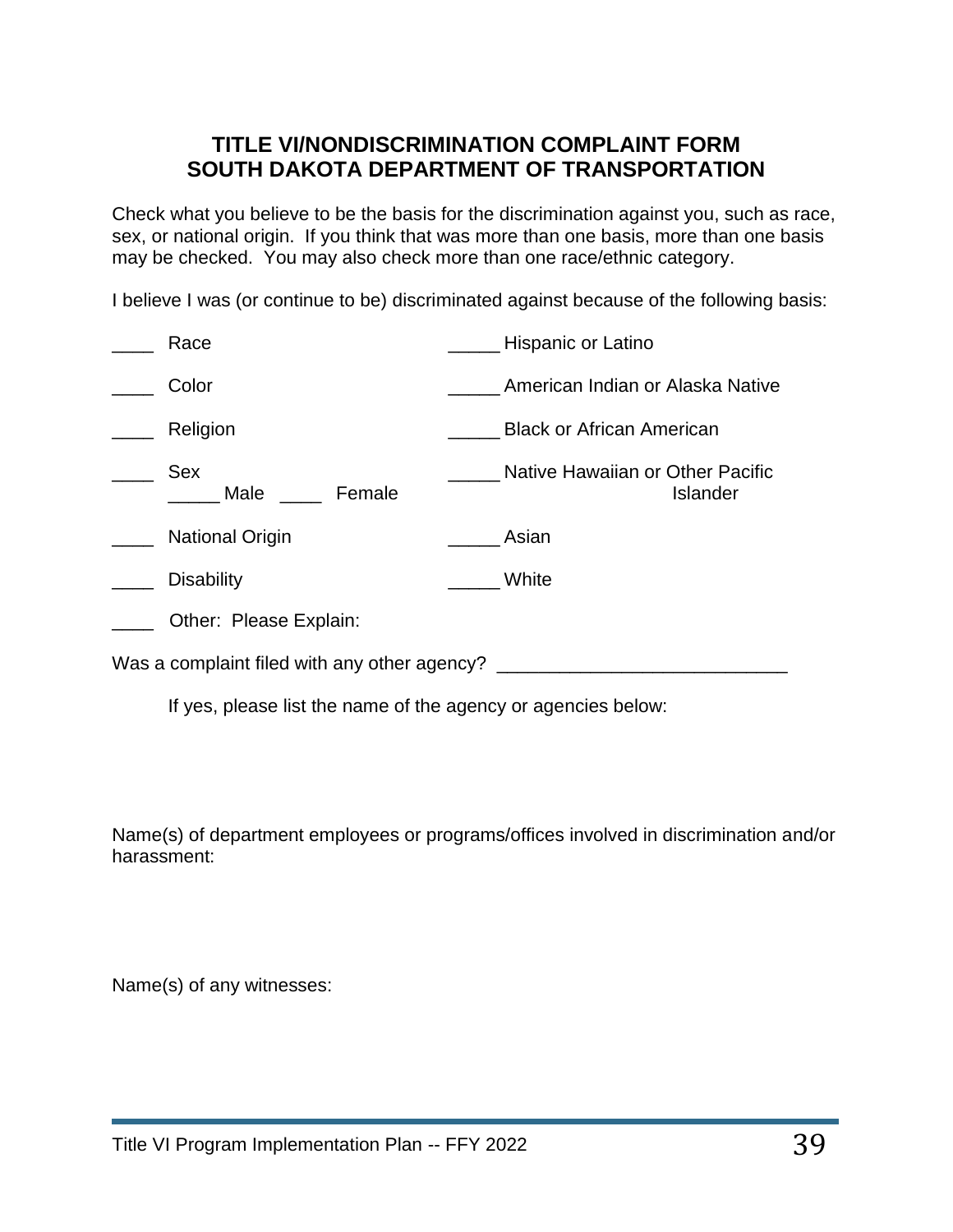#### Explain specific complaint:

(explain in your own words what happened, the date(s) incidents occurred, who was involved, etc. Use backside of page for additional space or attach a separate sheet if needed. Please state the date(s) the incidents occurred or when the last incident occurred. All complaints need to be filed within 180 days of the last occurrence of discrimination and/or harassment.)

| What are you hoping will result from this complaint? |  |  |
|------------------------------------------------------|--|--|
|------------------------------------------------------|--|--|

| <b>SIGNATURE</b>    | <b>DATE</b>                                                                      |
|---------------------|----------------------------------------------------------------------------------|
| <b>DOT USE ONLY</b> |                                                                                  |
|                     | DOT OFFICE _________________________DATE COMPLAINT RECEIVED ____________________ |
|                     |                                                                                  |
|                     |                                                                                  |
|                     | DATE INVESTIGATED ____________ DATE COMPLETED __________________________________ |
| <b>RESULTS:</b>     |                                                                                  |
|                     |                                                                                  |
|                     |                                                                                  |

\_\_\_\_\_\_\_\_\_\_\_\_\_\_\_\_\_\_\_\_\_\_\_\_\_\_\_\_\_\_\_\_\_\_\_\_ \_\_\_\_\_\_\_\_\_\_\_\_\_\_\_\_\_\_\_\_\_

June D. Hansen, Civil Rights Compliance Officer DATE South Dakota Department of Transportation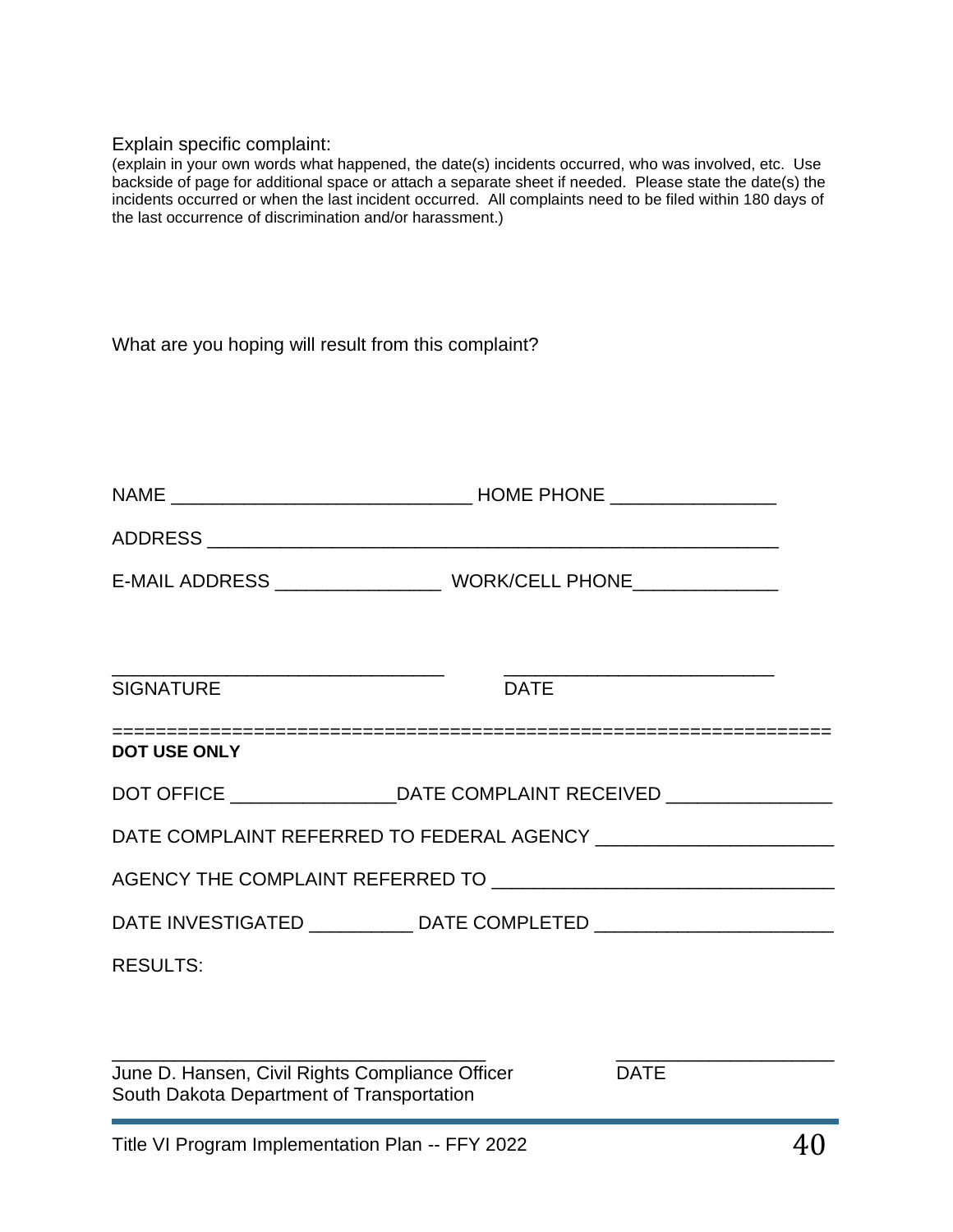## **Part X. Dissemination of Title VI Information**

- A. The Department will:
	- 1. Distribute the guidelines to recipients, beneficiaries, compliance officers and the general public to ensure they are informed of their responsibilities and rights under Title VI.
	- 2. Develop Title VI educational information for dissemination to the general public and requirement information for dissemination to the Title VI fund recipients. Where appropriate, information will be provided in languages other than English per LEP guidelines.
	- 3. Review existing and proposed program directives, policies, publications, handouts, etc. in coordination with appropriate program officials to ensure inclusion of necessary Title VI and related information.
	- 4. Give the general public proper notification of their rights under Title VI and allow the public to request additional Title VI information. Title VI information will be disseminated through publications, the Department website, public meetings, and in-house information available through the Civil Rights Office. Viewpoints of underrepresented and underserved populations will be solicited to ensure Title VI compliance in those areas.
- B. All departmental publications that are distributed to the public or other governmental agencies should have the following Title VI statement included and visible on the publication:

"The South Dakota Department of Transportation provides services without regard to race, color, gender, religion, national origin, age or disability, according to the provisions contained in SDCL 20-13, Title VI of the Civil Rights Act of 1964, the Rehabilitation Act of 1973, as amended, the Americans With Disabilities Act of 1990 and Executive Order 12898, Federal Actions to Address Environmental Justice in Minority Populations and Low-Income Populations, 1994.

To request additional information on the DOT's Title VI/Nondiscrimination policy or to file a discrimination complaint, please contact the Department's Civil Rights Office at 605-773- 3540."

C. When posting public notices for public meetings, the following must also be included to allow for special accommodations if needed:

> "Notice is further given to individuals with disabilities that this [*open house/public hearing/public meeting/board meeting/commission meeting*] is being held in a physically accessible place. Any individuals with disabilities who will require a reasonable accommodation in order to participate in the [*open house/public hearing/public meeting/board meeting/commission meeting*] should submit a request to the department's ADA Coordinator at 605-773-3540 or 1-800-877-1113 (Telecommunication Relay Services for the Deaf). Please request the accommodations no later than 2 business days prior to the meeting in order to ensure accommodations are available."

D. The department includes the following special provision in all bidding documents: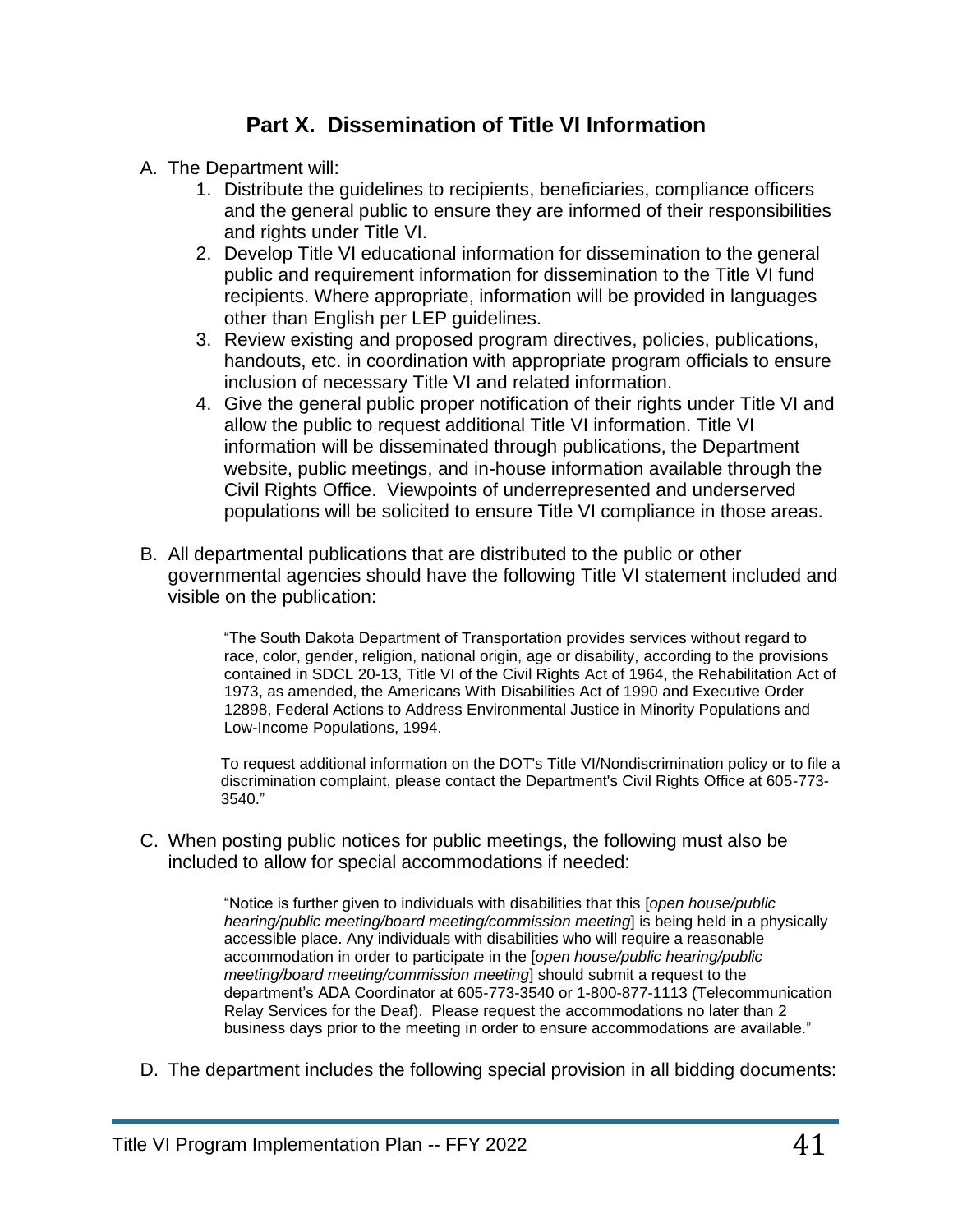#### **STATE OF SOUTH DAKOTA DEPARTMENT OF TRANSPORTATION**

#### **STANDARD TITLE VI / NONDISCRIMINATION ASSURANCES APPENDIX A & E**

#### **MARCH 1, 2016**

During the performance of this contract, the contractor, for itself, its assignees, and successors in interest (hereinafter referred to as the "contractor") agrees as follows:

- 7. **Compliance with Regulations**: The contractor (hereinafter includes consultants) will comply with the Acts and the Regulations relative to Non-discrimination in Federally-assisted programs of the U.S. Department of Transportation, Federal Highway Administration, as they may be amended from time to time, which are herein incorporated by reference and made a part of this contract.
- 8. **Non-discrimination**: The contractor, with regard to the work performed by it during the contract, will not discriminate on the grounds of race, color, or national origin in the selection and retention of subcontractors, including procurements of materials and leases of equipment. The contractor will not participate directly or indirectly in the discrimination prohibited by the Acts and the Regulations, including employment practices when the contract covers any activity, project, or program set forth in Appendix B of 49 CFR Part 21.
- 9. **Solicitations for Subcontracts, Including Procurements of Materials and Equipment**: In all solicitations, either by competitive bidding, or negotiation made by the contractor for work to be performed under a subcontract, including procurements of materials, or leases of equipment, each potential subcontractor or supplier will be notified by the contractor of the contractor's obligations under this contract and the Acts and the Regulations relative to Non-discrimination on the grounds of race, color, or national origin.
- 10. **Information and Reports**: The contractor will provide all information and reports required by the Acts, the Regulations, and directives issued pursuant thereto and will permit access to its books, records, accounts, other sources of information, and its facilities as may be determined by the Recipient or the Federal Highway Administration to be pertinent to ascertain compliance with such Acts, Regulations, and instructions. Where any information required of a contractor is in the exclusive possession of another who fails or refuses to furnish the information, the contractor will so certify to the Recipient or the Federal Highway Administration, as appropriate, and will set forth what efforts it has made to obtain the information.
- 11. **Sanctions for Noncompliance**: In the event of a contractor's noncompliance with the Nondiscrimination provisions of this contract, the Recipient will impose such contract sanctions as it or the Federal Highway Administration may determine to be appropriate, including, but not limited to:
	- c. withholding payments to the contractor under the contract until the contractor complies; and/or
	- d. cancelling, terminating, or suspending a contract, in whole or in part.
- 12. **Incorporation of Provisions**: The contractor will include the provisions of paragraphs one through six in every subcontract, including procurements of materials and leases of equipment, unless exempt by the Acts, the Regulations and directives issued pursuant thereto. The contractor will take action with respect to any subcontract or procurement as the Recipient or the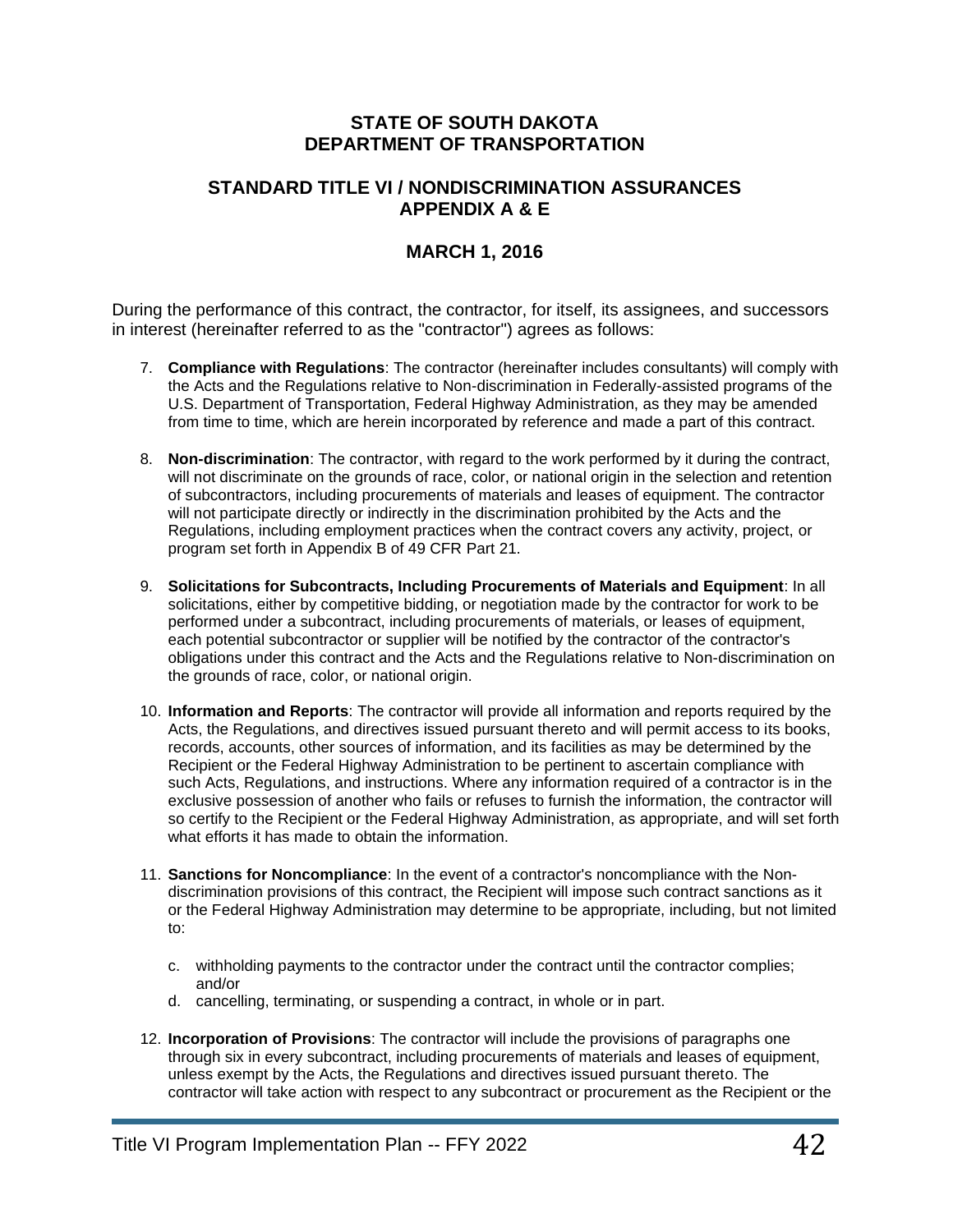Federal Highway Administration may direct as a means of enforcing such provisions including sanctions for noncompliance. Provided, that if the contractor becomes involved in, or is threatened with litigation by a subcontractor, or supplier because of such direction, the contractor may request the Recipient to enter into any litigation to protect the interests of the Recipient. In addition, the contractor may request the United States to enter into the litigation to protect the interests of the United States.

During the performance of this contract, the contractor, for itself, its assignees, and successors in interest (hereinafter referred to as the "contractor") agrees to comply with the following nondiscrimination statutes and authorities; including but not limited to:

#### **Pertinent Non-Discrimination Authorities**:

- Title VI of the Civil Rights Act of 1964 (42 U.S.C. § 2000d et seq., 78 stat. 252), (prohibits discrimination on the basis of race, color, national origin); and 49 CFR Part 21.
- The Uniform Relocation Assistance and Real Property Acquisition Policies Act of 1970, (42 U.S.C. § 4601), (prohibits unfair treatment of persons displaced or whose property has been acquired because of Federal or Federal-aid programs and projects);
- Federal-Aid Highway Act of 1973, (23 U.S.C. § 324 et seq.), (prohibits discrimination on the basis of sex);
- Section 504 of the Rehabilitation Act of 1973, (29 U.S.C. § 794 et seq.), as amended, (prohibits discrimination on the basis of disability); and 49 CFR Part 27;
- The Age Discrimination Act of 1975, as amended, (42 U.S.C. § 6101 et seq.), (prohibits discrimination on the basis of age);
- Airport and Airway Improvement Act of 1982, (49 USC § 471, Section 47123), as amended, (prohibits discrimination based on race, creed, color, national origin, or sex);
- The Civil Rights Restoration Act of 1987, (PL 100-209), (Broadened the scope, coverage and applicability of Title VI of the Civil Rights Act of 1964, The Age Discrimination Act of 1975 and Section 504 of the Rehabilitation Act of 1973, by expanding the definition of the terms "programs or activities" to include all of the programs or activities of the Federal-aid recipients, subrecipients and contractors, whether such programs or activities are Federally funded or not);
- Titles II and III of the Americans with Disabilities Act, which prohibit discrimination on the basis of disability in the operation of public entities, public and private transportation systems, places of public accommodation, and certain testing entities (42 U.S.C. §§ 12131-12189) as implemented by Department of Transportation regulations at 49 C.F.R. parts 37 and 38;
- The Federal Aviation Administration's Non-discrimination statute (49 U.S.C. § 47123) (prohibits discrimination on the basis of race, color, national origin, and sex);
- Executive Order 12898, Federal Actions to Address Environmental Justice in Minority Populations and Low-Income Populations, which ensures Non-discrimination against minority populations by discouraging programs, policies, and activities with disproportionately high and adverse human health or environmental effects on minority and low-income populations;
- Executive Order 13166, Improving Access to Services for Persons with Limited English Proficiency, and resulting agency guidance, national origin discrimination includes discrimination because of Limited English proficiency (LEP). To ensure compliance with Title VI, you must take reasonable steps to ensure that LEP persons have meaningful access to your programs (70 Fed. Reg. at 74087 to 74100);
- Title IX of the Education Amendments of 1972, as amended, which prohibits you from discriminating because of sex in education programs or activities (20 U.S.C. 1681 et seq).

**\*\*\*\*\*\*\*\***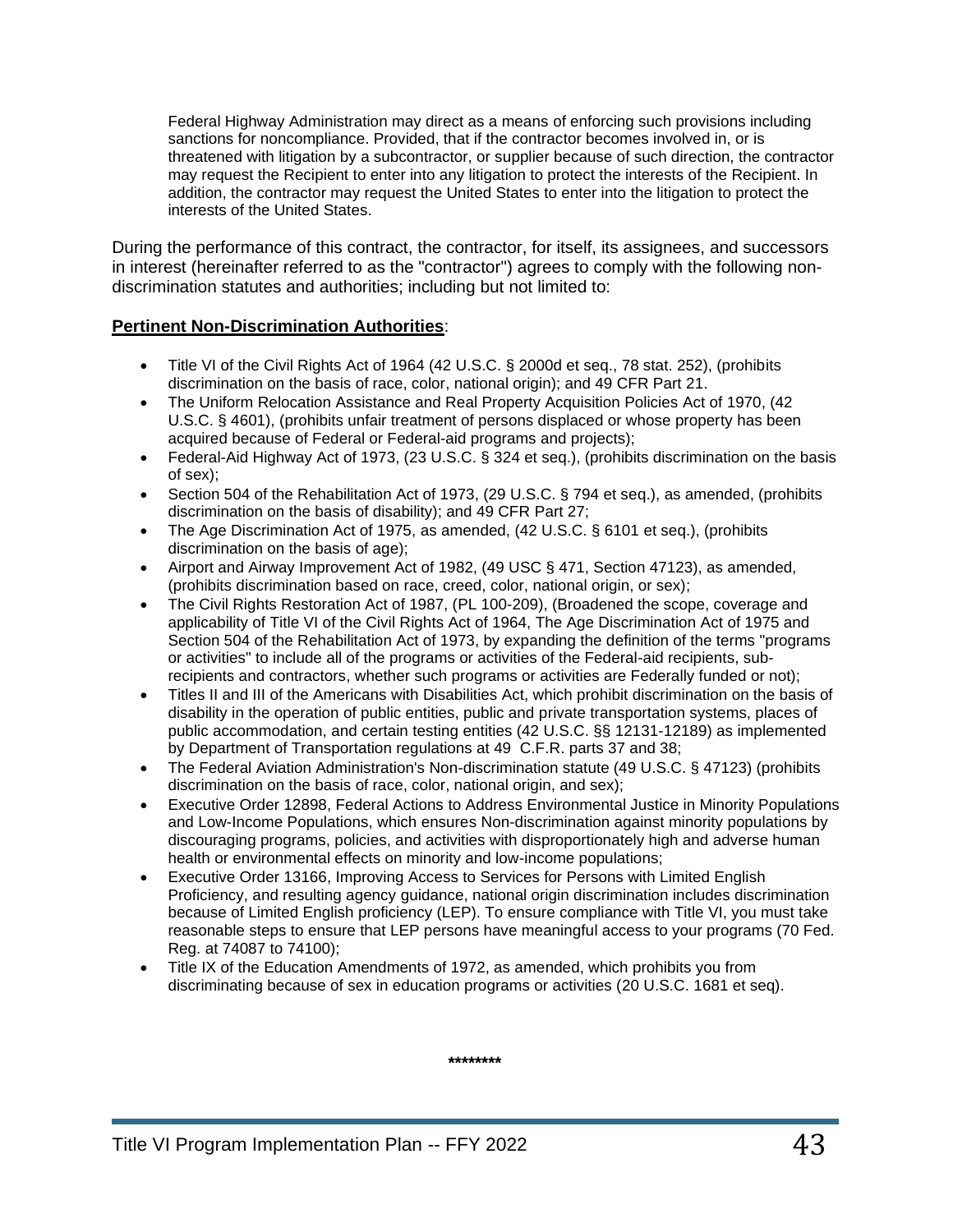## **Part XI. Limited English Proficiency Plan**

The department has no formal plan for providing language assistance for persons with limited English proficiency. South Dakota has a low minority population with limited English proficiency. The department handles outreach to people with limited English proficiency on a case-by-case basis. The department has access to interpreter services and provides information in alternative languages upon request.

The department is constantly reviewing the needs of those we serve with limited English proficiency and acts where appropriate. For example, when there was an increase of highway construction workers working on the department's highway construction projects who had limited English proficiency and whose primary language was Spanish, the department began providing wage and hour, EEO, OSHA and other related bulletin posters in Spanish.

The department has worked with local transit providers to review their needs to serve people with limited English proficiency. Based on changes in population in two communities, the local transit providers in those communities have opted to publish transit information in alternative languages. In both cases, the increased population with limited English proficiency was based on new employment opportunities to those communities that hired several employees with limited English proficiency from outside the state.

The department has conducted the four-factor analysis and it is as follows: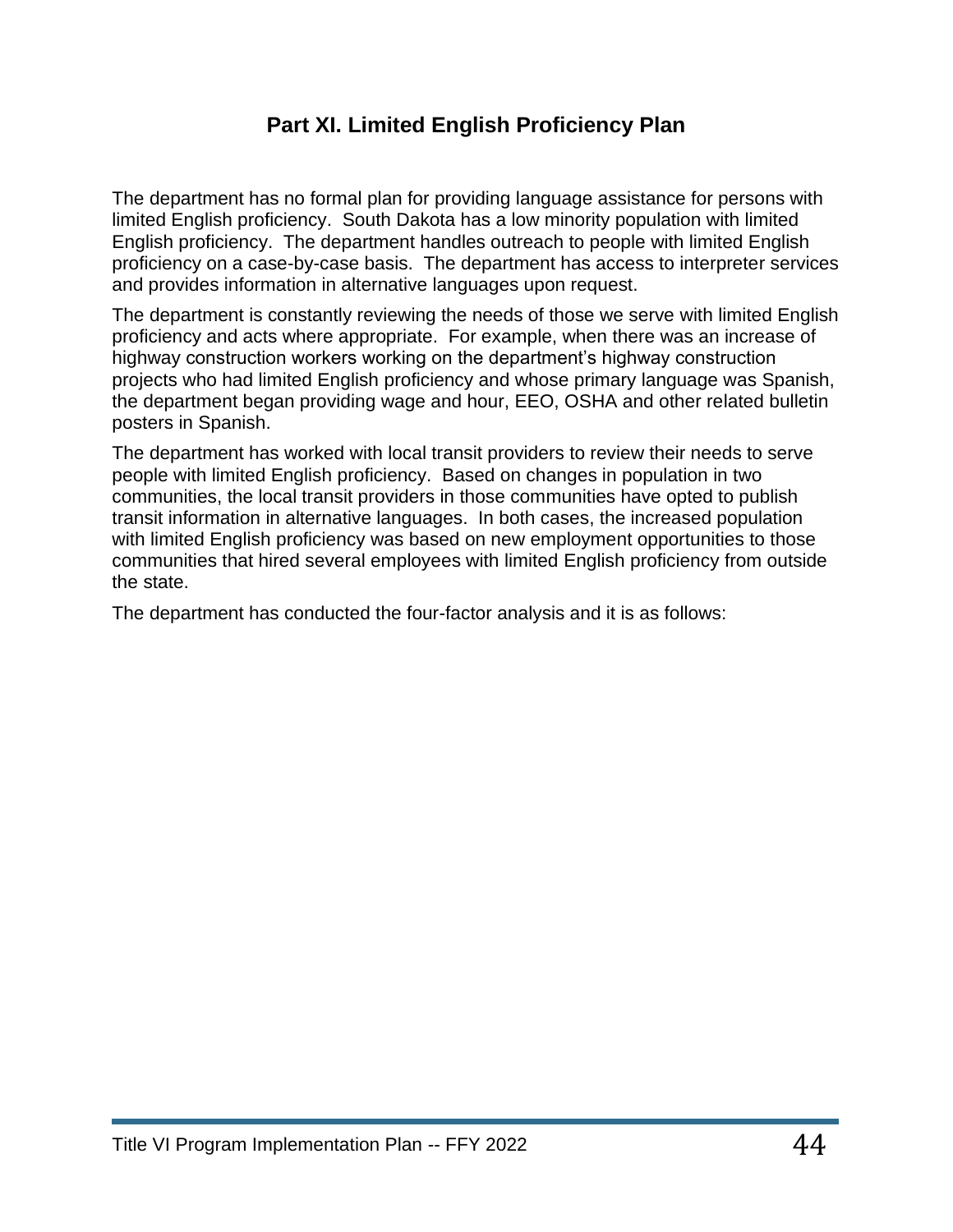# **South Dakota Department of Transportation**

**Limited English Proficiency** 

*Analysis and Strategies* 

**June D. Hansen, Civil Rights Compliance Officer South Dakota Department of Transportation Office of Legal Counsel, Civil Rights Program 700 East Broadway Avenue Pierre, SD 57501-2586 Phone: (605) 773-3540 Fax: (605) 773-4442**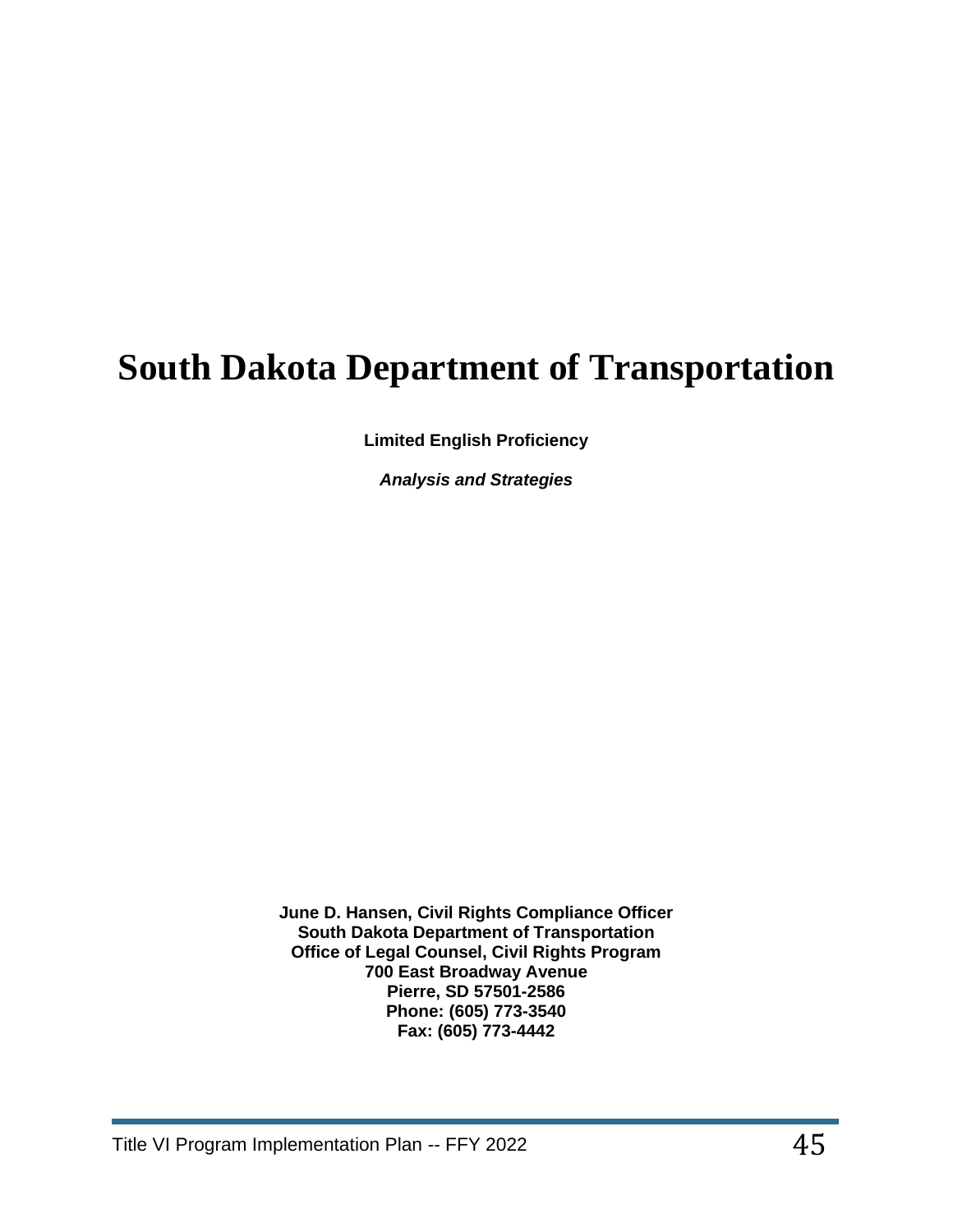#### **INTRODUCTION**

This document concerning *Limited English Proficiency has* been prepared to address the **South Dakota Department of Transportation's (SDDOT)** responsibilities as a recipient of federal financial assistance as they relate to the needs of individuals with limited English proficiency language skills. The assessment and strategies have been prepared in accordance with Title VI of the Civil Rights Act of 1964, 42 U.S.C. 2000d, et seq., and its implementing regulations, which state that "no person shall be subjected to discrimination on the basis of race, color or national origin".

Executive Order 13166, titled *Improving Access to Services for Persons with Limited English Proficiency,* indicates that differing treatment based upon a person's inability to speak, read, write, or understand English is a type of national origin discrimination. It directs each pass-through agency to provide guidance for its respective recipients clarifying their obligation to ensure that such discrimination does not take place. The SDDOT offers guidance to its sub-recipients in a handbook on their website at: [www.sddot.com/services/civil/titlevi.aspx.](http://www.sddot.com/services/civil/titlevi.aspx) Also, SDDOT provides technical assistance and training on Title VI related issues, including LEP.

#### **Strategies for Providing Meaningful Access**

The **SDDOT** has developed these strategies to help identify reasonable steps for providing language assistance to persons with limited English proficiency (LEP) who wish to access services provided by the department. As defined Executive Order 13166, LEP persons are those who do not speak English as their primary language and have limited ability to read, speak, write, or understand English. This document outlines how to identify a person who may need language assistance, the ways in which assistance may be provided, staff training that may be required, and how to notify LEP persons that assistance is available.

In order to identify the demand for language assistance, the **SDDOT** used the fourfactor LEP analysis which considers the following factors:

- **1.** The number or proportion of LEP persons in the service area who may be served by the **SDDOT.**
- 2. The frequency with which LEP persons come in contact with **SDDOT** programs and services.
- 3. The nature and importance of services provided by SDDOT to the LEP population.
- 4. The interpretation services available to the **SDDOT** and overall cost to provide LEP assistance. A summary of the results of the four-factor analysis is in the following Section.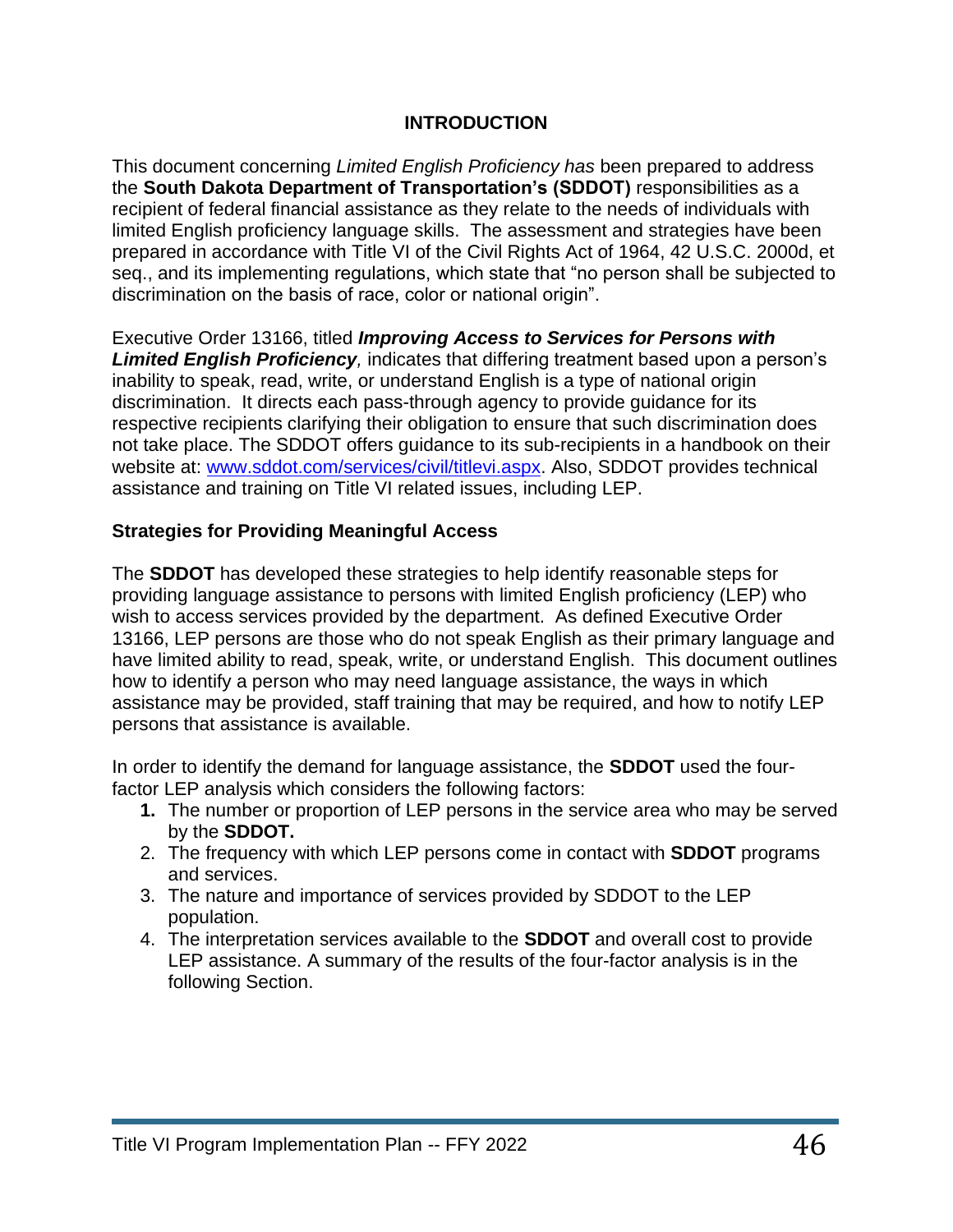#### **MEANINGFUL ACCESS: FOUR-FACTOR ANALYSIS**

#### **The number or proportion of LEP persons in the service area who may be served or are likely to require SDDOT services.**

The **SDDOT** Civil Rights Office staff reviewed the 2006-2009 American Community Survey 5-Year Estimates for South Dakota and determined that **35,635** individuals in the **State** [**4.3%** of the population**]** speak a language other than English. Of those, individuals**, 8,932** have limited English proficiency; that is; they speak English less than "very well" or "not at all." This is only about **1 %** of the overall population in the State. In **South Dakota**, of those persons with limited English proficiency, **0.7%** speaks **Spanish**, **0.01%** speaks **Indo-European languages, 0%** speaks **Asian and Pacific Island languages,** and **0.001%** speaks all **other languages.**

#### **The frequency with which LEP persons come in contact with SDDOT programs and services.**

The **SDDOT** Civil Rights Office reviewed the occasions with which the Department may have contact with LEP persons. These instances may include, but are not limited to:

- public involvement meetings
- sub-recipient monitoring
- right-of-way disputes
- discrimination complaints
- Construction projects/workers
- Landowners/landowner meetings
- DOT Staff
- Local Governments
- Tribal Relations

To date, our staff has had little interaction with LEP individuals. The **SDDOT** has had few requests for interpreters and minimal requests for translated documents. If the Department saw a significant increase in interaction with LEP persons, it would adjust accordingly.

#### **The nature and importance of services provided by the SDDOT to the LEP population.**

There is no large geographic concentration of any type of LEP individuals in the State of South Dakota. The overwhelming majority of the population, **95%**, speaks only English. As a result, the **SDDOT** does not require a large number of services directed towards the LEP population. The department's goal is to see that LEP persons are provided meaningful access and treated fairly in all the areas mentioned above. The SDDOT's Civil Rights Office strives to educate staff on their duties toward LEP individuals through Title VI training.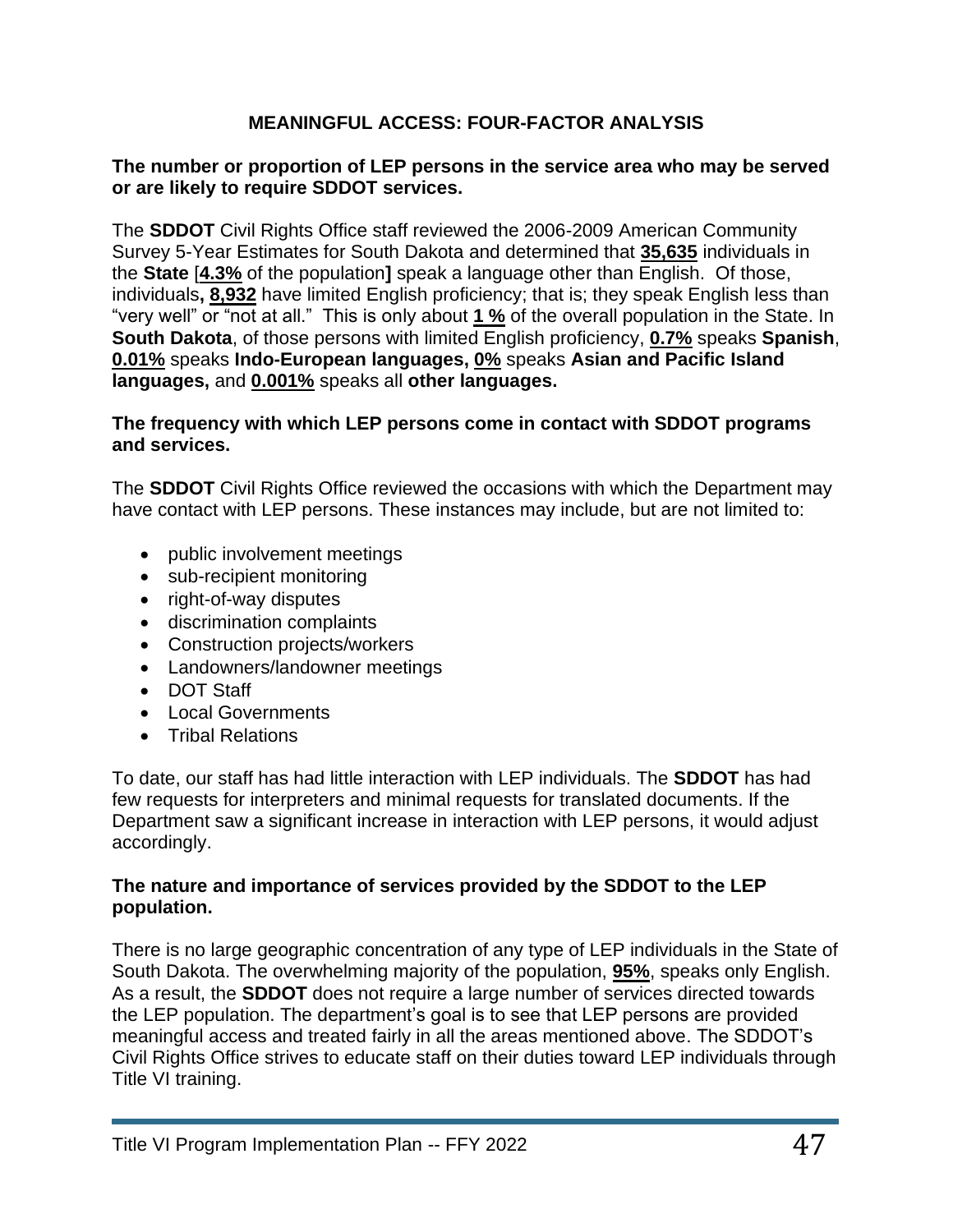#### **The resources available to the SDDOT and overall cost to provide LEP assistance.**

The State of South Dakota has a very small LEP population. Accordingly, the SDDOT does not have an extensive collection of resources available for LEP. However, SDDOT does maintain the tools necessary to provide meaningful access to LEP individuals given the need arise. Currently, the SDDOT uses the Interpretalk system from Language Services Associates. They provide over the phone translators for over 200 languages. This system provides SDDOT with a cost-effective way to communicate with LEP individuals when needed. The Interpretalk system can be found online at:

#### <http://lsaweb.com/services/interpretalk-interpreting-by-telephone/> .

On rare occasions the SDDOT has had ads translated for public meetings. This is done when a suspected group of LEP may be affected by a project. The Department has a written Public Involvement Plan which asserts their commitment to providing meaningful access to LEP individuals. This Plan can be found on the SDDOT website at:

https://dot.sd.gov/media/documents/PublicInvolvementPlanFinalSignatureCopy031810. pdf

The SDDOT will supplement new language assistance resources in the future if they prove necessary. Until then, the Department will continue to utilize the tools at its disposal to make certain no one is excluded or discriminated against due to their national origin.

## **LANGUAGE ASSISTANCE**

A person who does not speak English as their primary language and who has a limited ability to read, write, speak, or understand English may be a Limited English Proficient person and may be entitled to language assistance with respect to **SDDOT** services. Language assistance can include interpretation, which means oral or spoken transfer of a message from one language into another language and/or translation, which means the written transfer of a message from one language into another language.

How the **SDDOT** staff could identify an LEP person who needs language assistance:

- Can occasionally post ads and distribute flyers to inform LEP individuals about translation and interpretation services available in languages they understand.
- SDDOT staff can be provided with language identification cards to assist in identifying the language interpretation needed if the occasion arises.
	- o Cards can be located at:<http://www.lep.gov/ISpeakCards2004.pdf>
- When the **SDDOT** sponsors an informational meeting or event, a staff person may greet participants as they arrive. By informally engaging participants in conversation, it is possible to gauge each attendee's ability to speak and understand English. Although translation may not be provided at the event it will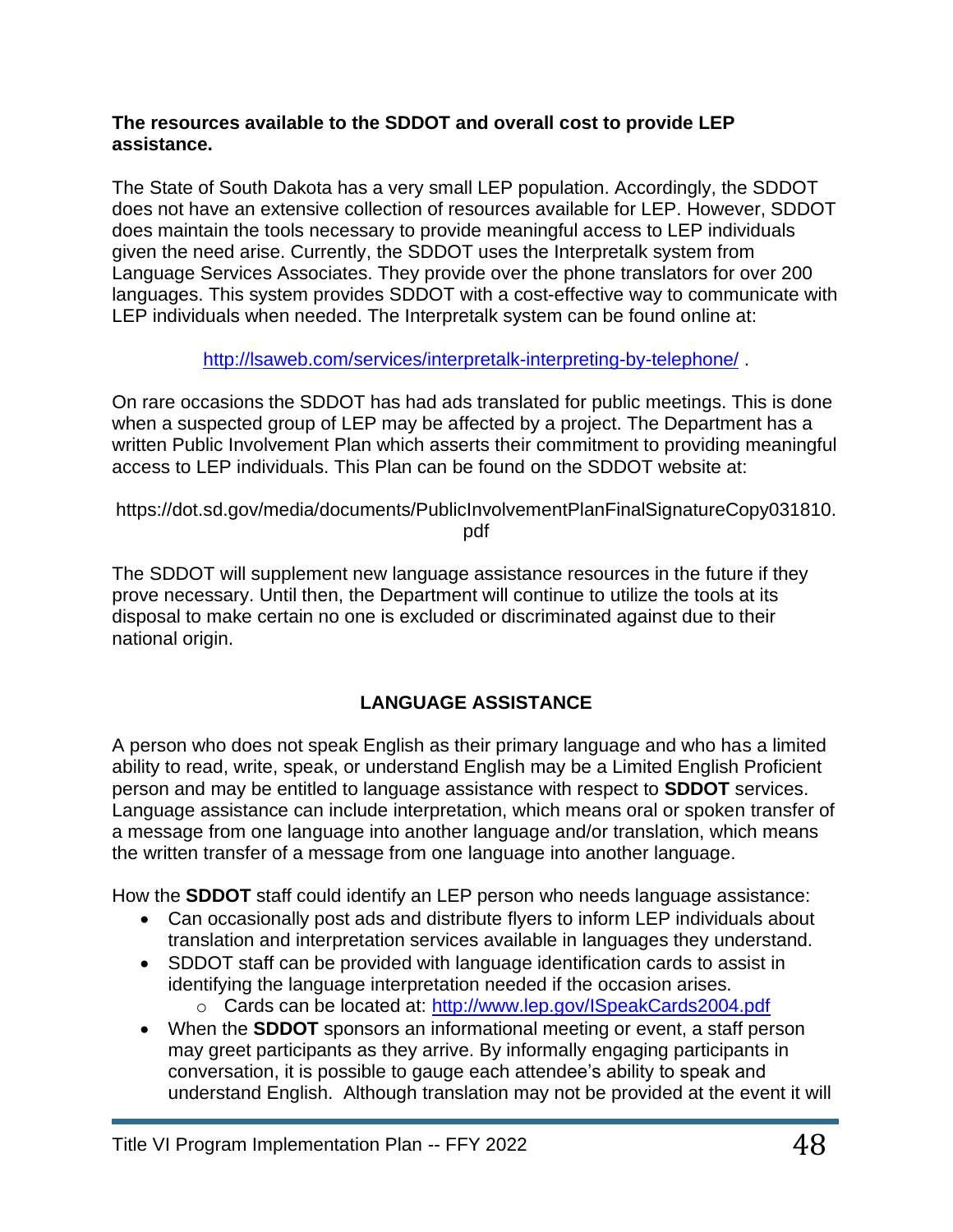help identify the need for future events.

#### **Language Assistance Measures**

Although there is a very low percentage of LEP individuals in the **SDDOT** service area, that is, persons who speak English less than "very well" or "not at all", it will strive to offer the following measures:

**1.** The **SDDOT** staff will take reasonable steps to provide the opportunity for meaningful access to LEP individuals who have difficulty communicating English. **2.** The following resources may be obtained by all staff to accommodate LEP persons:

- Language interpretation and translation services will be available through Interpretalk at 1-800-305-9673
- I-Speak Cards are readily available at the [http://www.lep.gov](http://www.lep.gov/)

#### **STAFF TRAINING**

The following training will be provided to all staff:

- Information on the Title VI Policy and LEP responsibilities.
- Description of language assistance services offered to the public.
- Use of interpreter service provider's language identification cards.
- Documentation of language assistance requests.
- How to handle a potential Title VI/LEP complaint.

**All contractors or subcontractors performing work for the SDDOT will be required to follow the Title VI/LEP guidelines.**

#### **TRANSLATION OF DOCUMENTS**

The **SDDOT** does provide some translated documents for their recipients and subrecipients. Many of the documents disseminating Federal laws and policies required to be posted on federally funded construction sites have been translated into Spanish and are provided to contractors free of charge.

Moreover, the **SDDOT** weighed the cost and benefits of translating additional documents for potential LEP groups. Considering the expense of translating the documents, the likelihood of frequent changes in documents and other relevant factors, at this time it is an unnecessary burden to have any documents translated.

Due to the very small local LEP population, the **SDDOT** does not have a formal outreach procedure in place, as of 2012. Translation resources have been identified and are limited in this region. However, when and if the need arises for LEP outreach,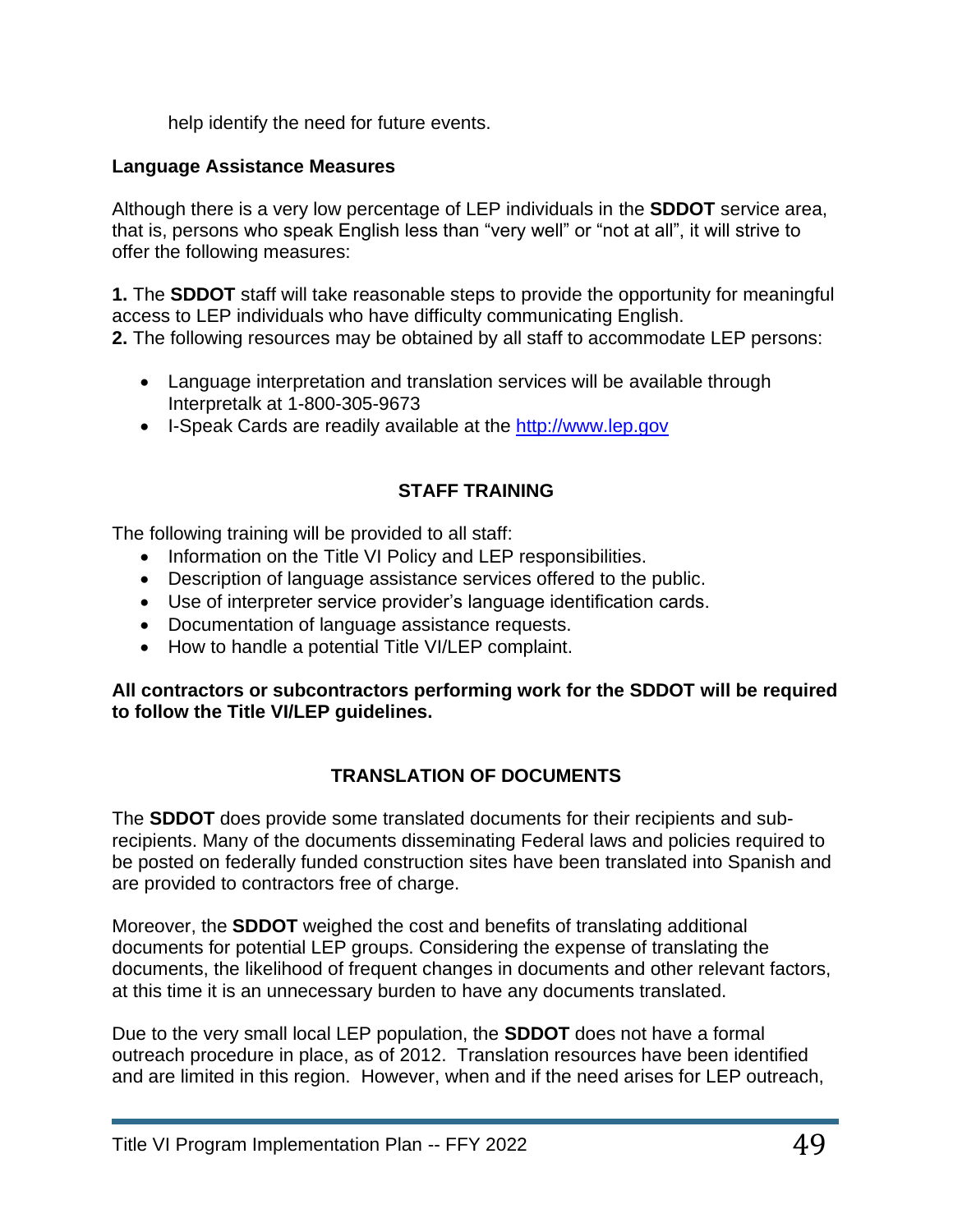the **SDDOT** will consider the following options:

• When staff prepares a document, or schedules a meeting, for which the target audience is expected to include LEP individuals, then documents, meeting notices, flyers, and agendas will be printed in an alternative language based on the known LEP population.

#### **MONITORING**

The **SDDOT** will reassess its strategies for providing meaningful access for LEP individuals if any immediate or apparent demographic shift occurs, which requires further resources to be made available. This reassessment will review:

- The number of documented LEP person contacts encountered annually.
- How the needs of LEP persons have been addressed.
- Determination of the current LEP population in the State.
- Determination as to whether the need for translation services has changed.
- Determine whether the **SDDOT** financial resources are sufficient to fund language assistance resources needed.
- Determine whether complaints have been received concerning the Department's failure to meet the needs of LEP individuals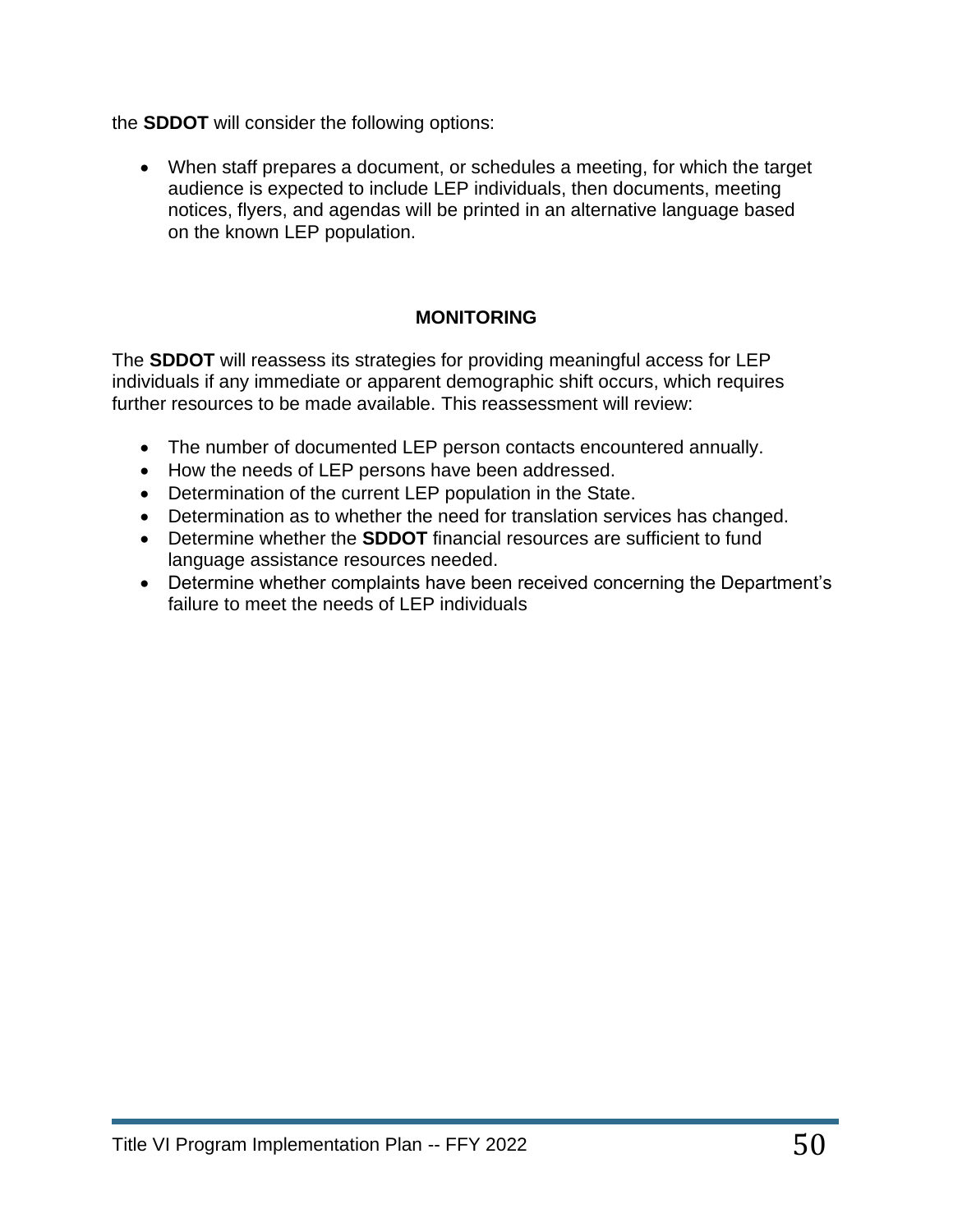## **Part XII. Environmental Justice**

Presidential Executive Order 12898, issued in 1994, directed every federal agency or one using federal funds to make environmental justice part of its mission by identifying and addressing the effects of all programs, policies, and activities on minority populations and low-income populations.

Based on the USDOT Order on Environmental Justice there are three fundamental principles of environmental justice, as cited in An Overview of Transportation and Environmental Justice, USDOT:

- To avoid, minimize, or mitigate disproportionately high and adverse human health and environmental effects on minority populations and low-income populations;
- To ensure the full and fair participation by all potentially affected communities in the transportation decision-making process;
- To prevent the denial of, reduction in, or significant delay in the receipt of benefits by minority and low-income populations;

Title VI of the Civil Rights Act prohibits discrimination on the basis of color, race, or national origin. The Environmental Justice Executive Order continues to protect these groups but expands its umbrella to include low-income populations.

#### **Minority and Low-Income Populations**

To assess the impacts of South Dakota Department of Transportation (SDDOT) policies on the minority and the low-income populations, the existence of a population needs to be identified. The United States Department of Transportation order on Environmental Justice defines a population as:

"… any readily identifiable group of minority persons or low-income persons who live in geographic proximity; or geographically dispersed persons, such as migrant workers or Native Americans who will be similarly affected by a proposed DOT program, policy or activity."

The 2010 Census County population data and the Federal Highway Administration (FHWA) defined Economically Distressed Area Map were used to identify the two environmental justice maps. The method of mapping used to understand the location and concentration of the population was the percent of minority population in a county compared to the total population in the county and the FHWA defined Economically Distressed Area Map. Using both maps together give a better understanding of the concentration and location of the environmental populations in South Dakota. There are many counties in South Dakota that have a high percent of environmental justice populations. For statewide analysis, the percent of environmental justice population per county is the most appropriate measure to use because it allows us to compare the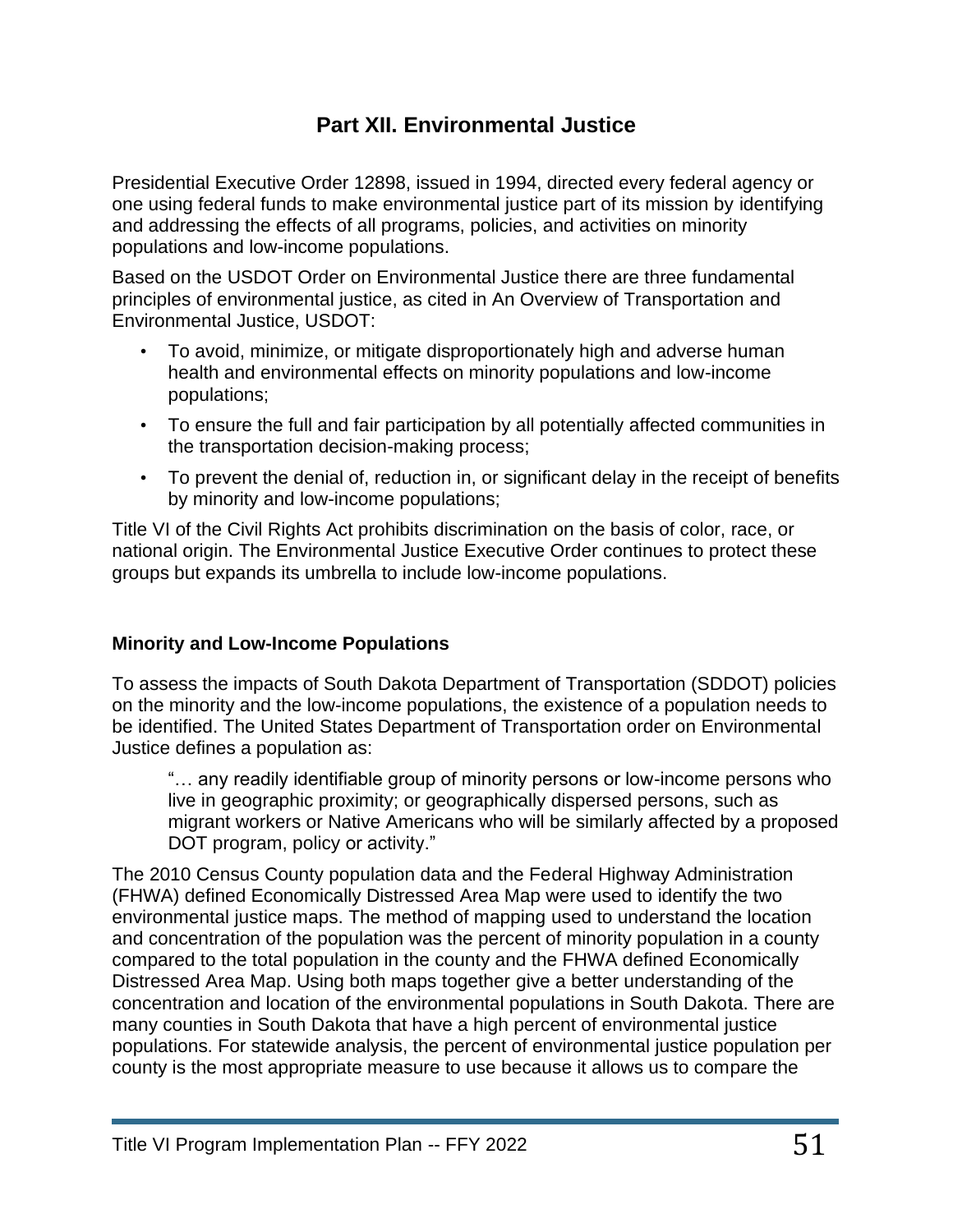relative impacts on the environmental justice population.

Figure 1 shows the percent of minorities per county. Figure 2 shows the Economically Distressed Counties according to FHWA in December 2011.



#### **Figure 1**

## Percentage of Minority Population in South Dakota Counties

Source: US Census 2010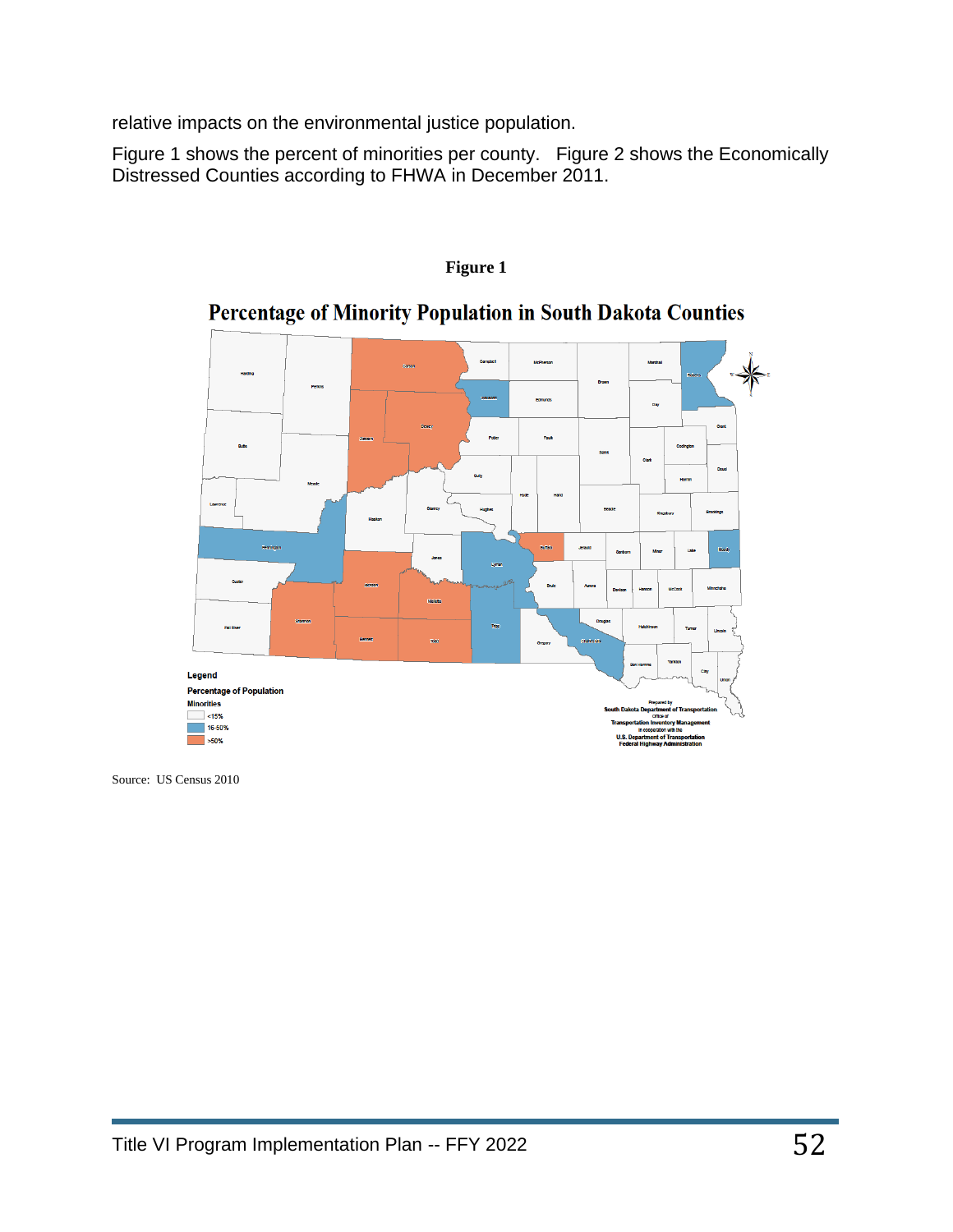

Source: FHWA

## **Minority Populations**

The 2010 census data shows that:

- Minority population was 14.1 percent of the total population in South Dakota;
- There are nine tribal governments in South Dakota. The greatest percentage of minority population in South Dakota is in the counties where the Indian Reservations, tribal trust lands and tribal headquarters are located. The Native American population in South Dakota was 71,648 people or 8.8 percent of the total population of the state which accounts for 62 percent of the total minority population;
- Of the total Native American population in South Dakota approximately 50 percent live in Indian Reservation counties;
- In Minnehaha County, which is in the Sioux Falls Metropolitan Planning Area, the percent of minority population was 12 percent, which accounts for 17.49 percent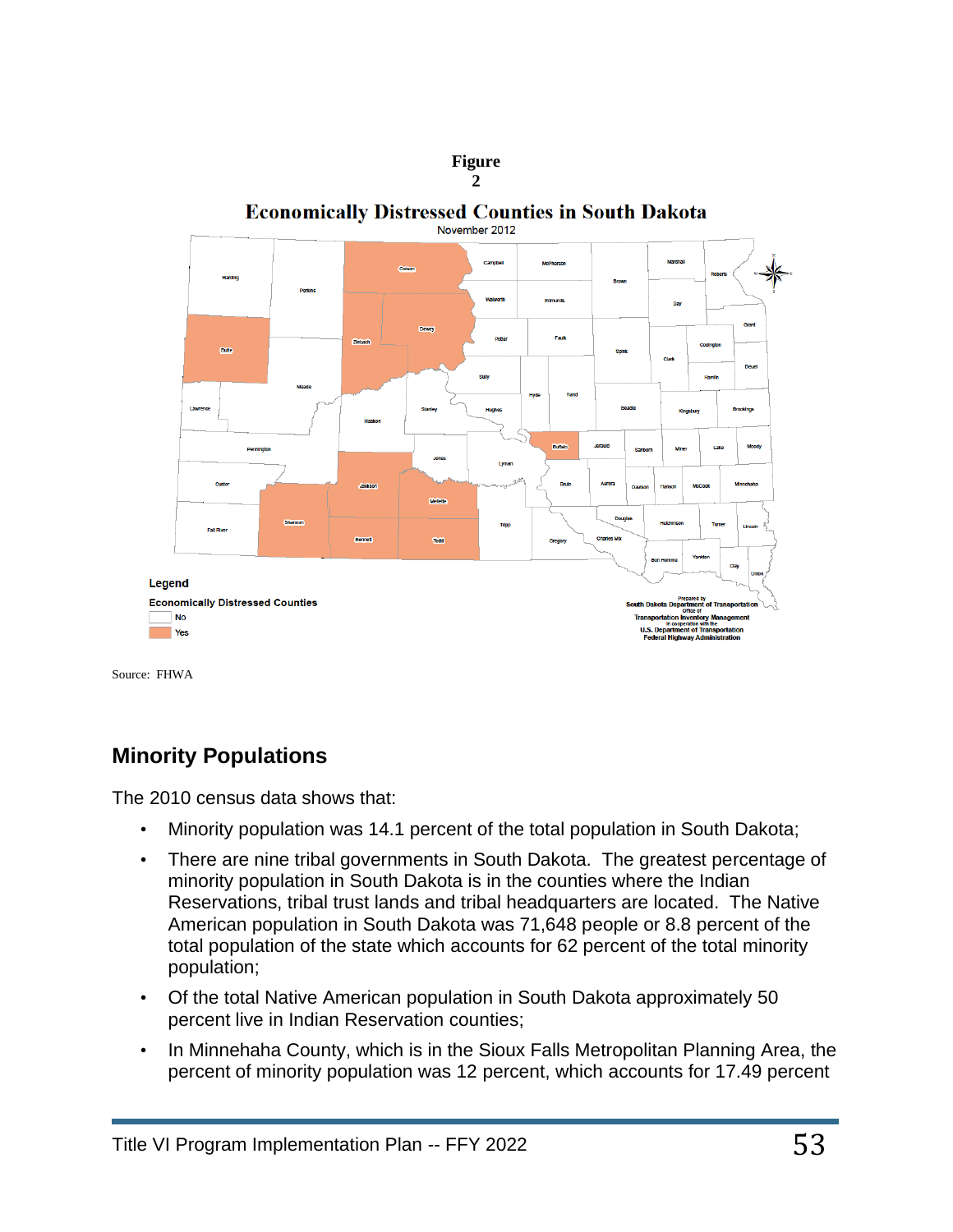of the total South Dakota minority population;

- In Pennington County, which is in the Rapid City Metropolitan Planning Area, the percent of minority population was 17 percent, which accounts for 14.76 percent of the total South Dakota minority population;
- Out of the total minority population in South Dakota approximately one third live in the Sioux Falls and Rapid City Metropolitan Planning Areas;
- Approximately 95 percent of the minority population in South Dakota either lives in an Indian Reservation, tribal trust land, or tribal headquarters county; or in the Rapid City or Sioux Falls Metropolitan Planning Area.

## **Low-Income Populations**

The SDDOT uses the 'Economically Distressed Area Map' to identify low-income areas:

- The majority of the Economically Distressed areas identified in Figure 2 are the counties where the Indian reservations are located;
- The Minority Population Map and Economically Distressed Area Map are very similar with the exception of a few counties;
- In the Metropolitan Planning Organization (MPO) areas, the SDDOT will use the MPOs Long Range Transportation Plan to identify the low income areas;

## **Analytical Process**

The SDDOT is in preservation mode and is not currently planning on constructing any new roadways that have not already gone through the National Environmental Policy Act (NEPA) process. Preservation represents a proactive approach in maintaining our existing highways to reduce costly rehabilitation and reconstruction projects. The SDDOT selects preservation projects by using a pavement management and bridge management system. This process eliminates any bias during project selection because decisions are made based on the analytical analysis using data collected, funding available and the condition of the pavement and bridges. After the analytical analysis and preliminary project selection, the SDDOT follows its public participation and consultation process, described later in this document, to finalize the project selection for the Statewide Transportation Improvement Program (STIP). After final selection of the projects, the SDDOT proceeds with the NEPA process which also considers Environmental Justice.

The major growth areas in South Dakota are in the Sioux Falls and Rapid City Metropolitan Planning Areas. Through agreements, the SDDOT has transferred most of the roadways in the Sioux Falls urbanized area to the City of Sioux Falls. This reduces the SDDOT Environmental Justice impacts in Sioux Falls because the number of stateowned roadways in the urbanized area is low. The SDDOT has no plans of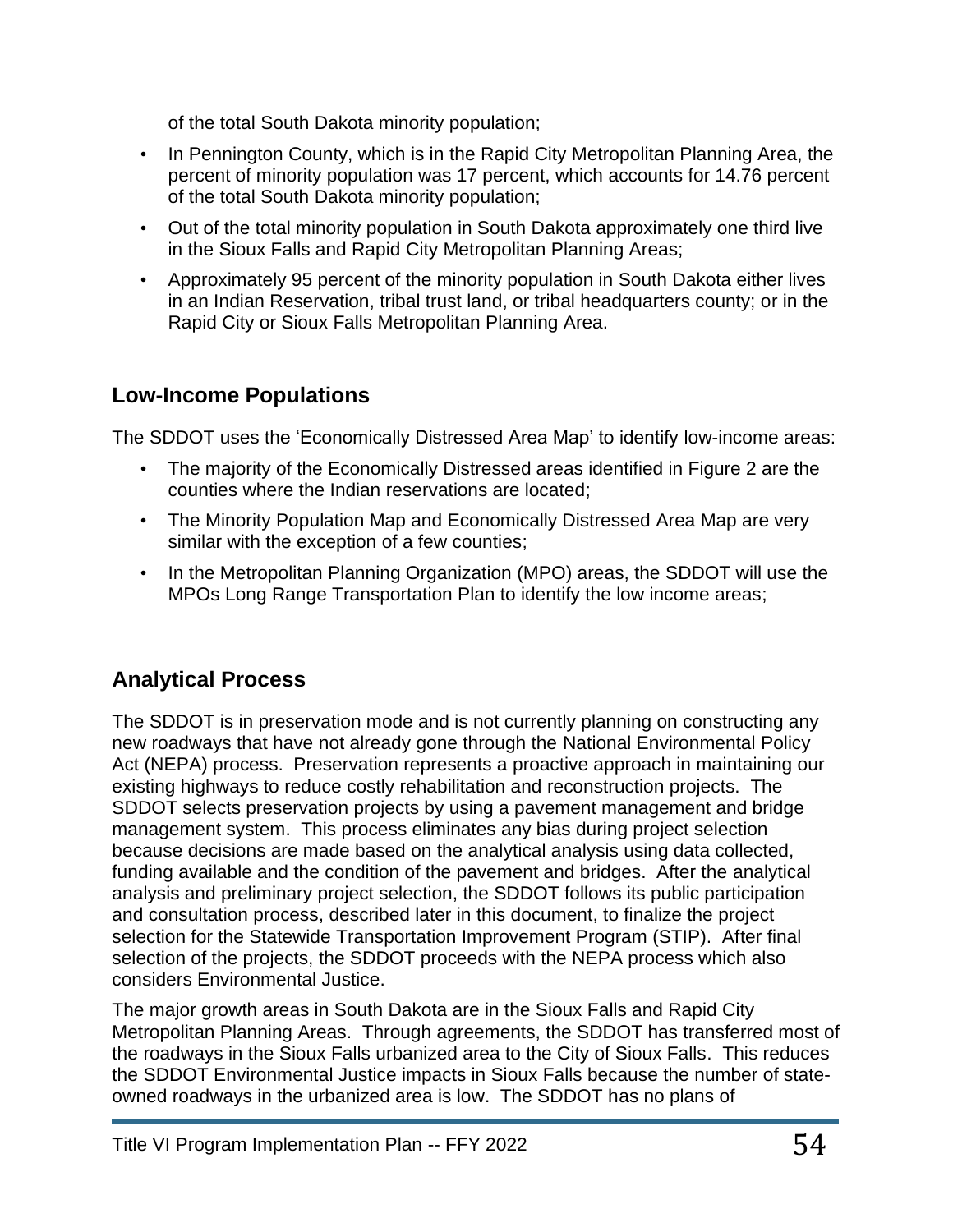constructing new roadways in the Rapid City or Sioux Falls MPO area which haven't already gone through the NEPA process. If new alignments or capacity expansion projects are planned, the SDDOT will follow the NEPA and planning process to ensure environmental justice is evaluated.

SDDOT-Transit extends application opportunities for operating grants (program funds) each year; however, the development of two or more projects within the same rural community is not allowed to encourage coordination and reduce duplication at the local level. Program funds may be granted to State agencies, local public bodies, and agencies thereof, nonprofit organizations, Indian Tribes and groups, and operators of public transportation service agreements with any nonprofit public body. Program funds are granted to meet a statewide objective of improving mobility of people in nonurbanized (population less than 50,000) areas for purposes of nutrition, health care, shopping, education, recreation, public services, and employment without regard to income or minority status. All applicants must be able to justify local fund sources required to match federal operating funds and meet administrative requirements to receive the program funds.

A major policy of SDDOT-Transit is to make ongoing transportation services open to the general public for both private and special service providers with Section 5311 funds. This policy allows SDDOT to make a statewide distribution of limited Section 5311 funds since SDDOT-Transit is typically not able to fully fund applicants due to funding shortfalls. Funding shortfalls are handled by across-the-board cuts after individual requests are made, and after reviewing previous years' expenses and current request. In the event contracts are reduced with sub-grantees due to funding shortages, subgrantees are advised to make reductions in service in a non-discriminatory manner, such as a reduction in hours a system operates instead of reducing service to a certain classification of people (such as the general public without disabilities) or trip characteristics (such as a social outing). Sub-grantees are advised that the needs of all populations are weighed equally to meet the requirements of Section 5311 funding.

SDDOT-Transit contracts directly with two tribes (Rosebud Sioux Tribe, Standing Rock Sioux Tribe), and funds non-profit organizations that serve three others (Sisseton Wahpeton Oyate, Flandreau Santee Sioux Tribe, Yankton Sioux Tribe). Three tribes are direct recipients to the FTA (Oglala Sioux Tribe, Cheyenne River Sioux Tribe, Lower Brule Sioux Tribe and Yankton Sioux Tribe) and two of these Tribes contract with a nonprofit sub-grantee to SDDOT-Transit for their service.

## **Public Involvement and Environmental Justice Populations**

SDDOT is committed to involving members of the public throughout the state in the development and implementation of its plans and programs. According to SDDOT's public involvement plan, the SDDOT seeks to productively work with the people of South Dakota to:

• Identify approaches and activities to encourage public input;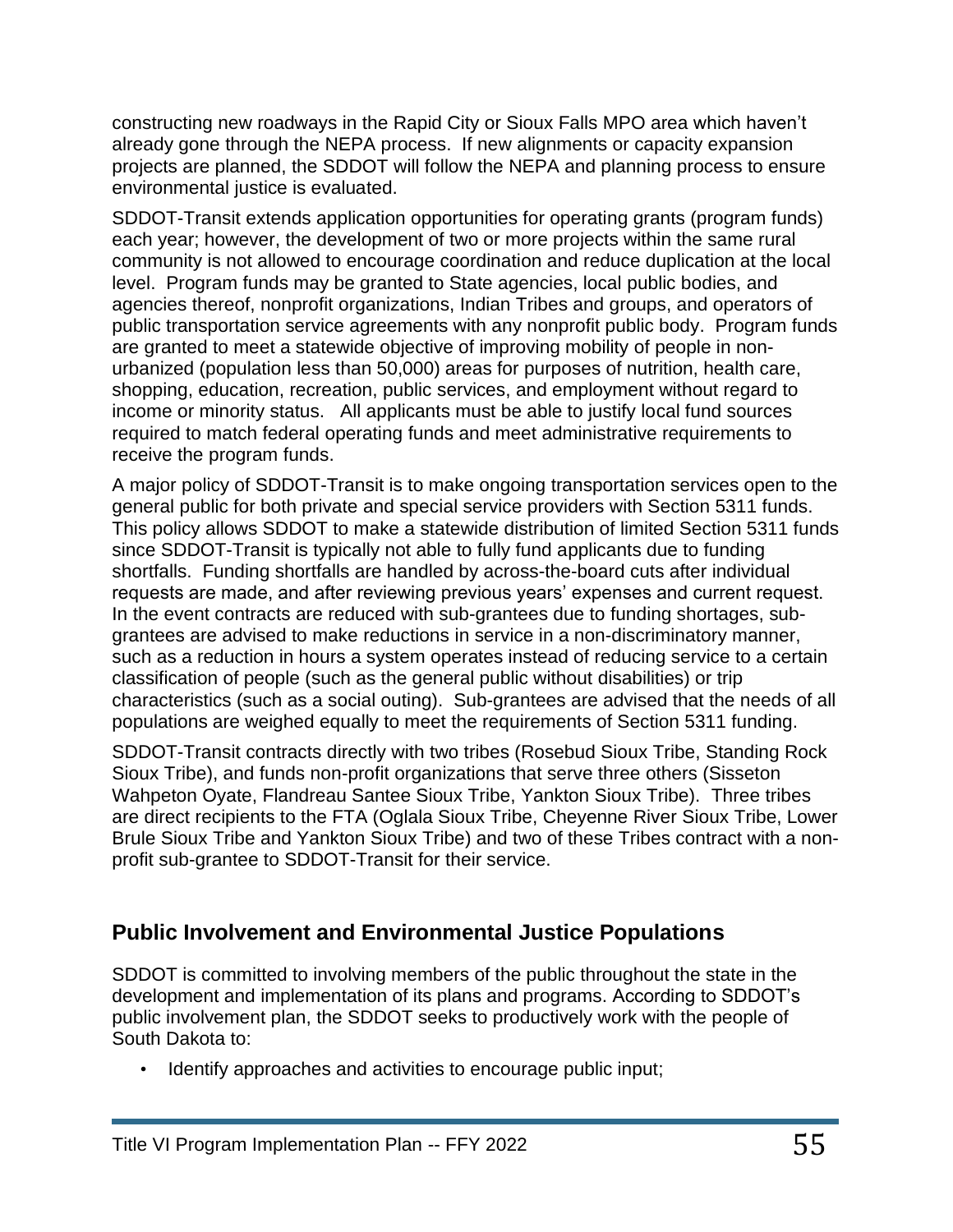- Disseminate Information received;
- Obtain Public Input;
- Involve stakeholders, especially underserved;
- Consult with stakeholders, resource agencies and Tribes;
- Evaluate Public Participation;

South Dakota works closely with nine Tribes in South Dakota on the planning and environmental process. Each year, SDDOT representatives travel to consult with tribal representatives on the statewide transportation improvement program and the Statewide Transportation Plan updates (as needed). The SDDOT presents the projected five-year project specific plan to get their input and concerns as it relates to historic preservation, environmental issues, and coordination. The consultation is an exchange of information and is vital to keeping the projects on schedule. In addition, the tribes are invited for consultation at a tribal STIP meeting to give project specific comments on projects programmed for the next five years. When the SDDOT does a Statewide Transportation Plan update, the SDDOT consults with the Tribes to receive comments on the policies identified in the plan.

When conducting a transportation study, the SDDOT evaluates the demographics and socioeconomic impacts in the study area to determine if there are environmental justice concerns that need to be addressed. In situations where a high density of minorities has been identified, the SDDOT has hired translators and made brochures available for the identified minority. The SDDOT also does additional public outreach which solicits input from the minority group(s) and develops a solution that provides the least impacts and still provide the services needed.

In the Metropolitan Planning Areas of Rapid City and Sioux Falls, the SDDOT reviews the Metropolitan Planning Organization's Long-Range Transportation Plan's environmental justice section to get additional information for analysis. This also guides the decision making and public participation process.

The SDDOT has identified levels for communication and participation, which consists of:

- **Inform the public** to provide objective, balanced information to assist the public in understanding issues, planning, and program efforts;
- **Consideration of public input** to take into account opinions, actions, or information from others;
- **Consultation with stakeholders, resource agencies and Tribes** to confer periodically and consider each other's views prior to acting and report actions afterward;
- **Cooperation** work together to achieve a common goal or purpose;
- **Coordination** compare plans, programs, and schedules, and adjust them for general consistency.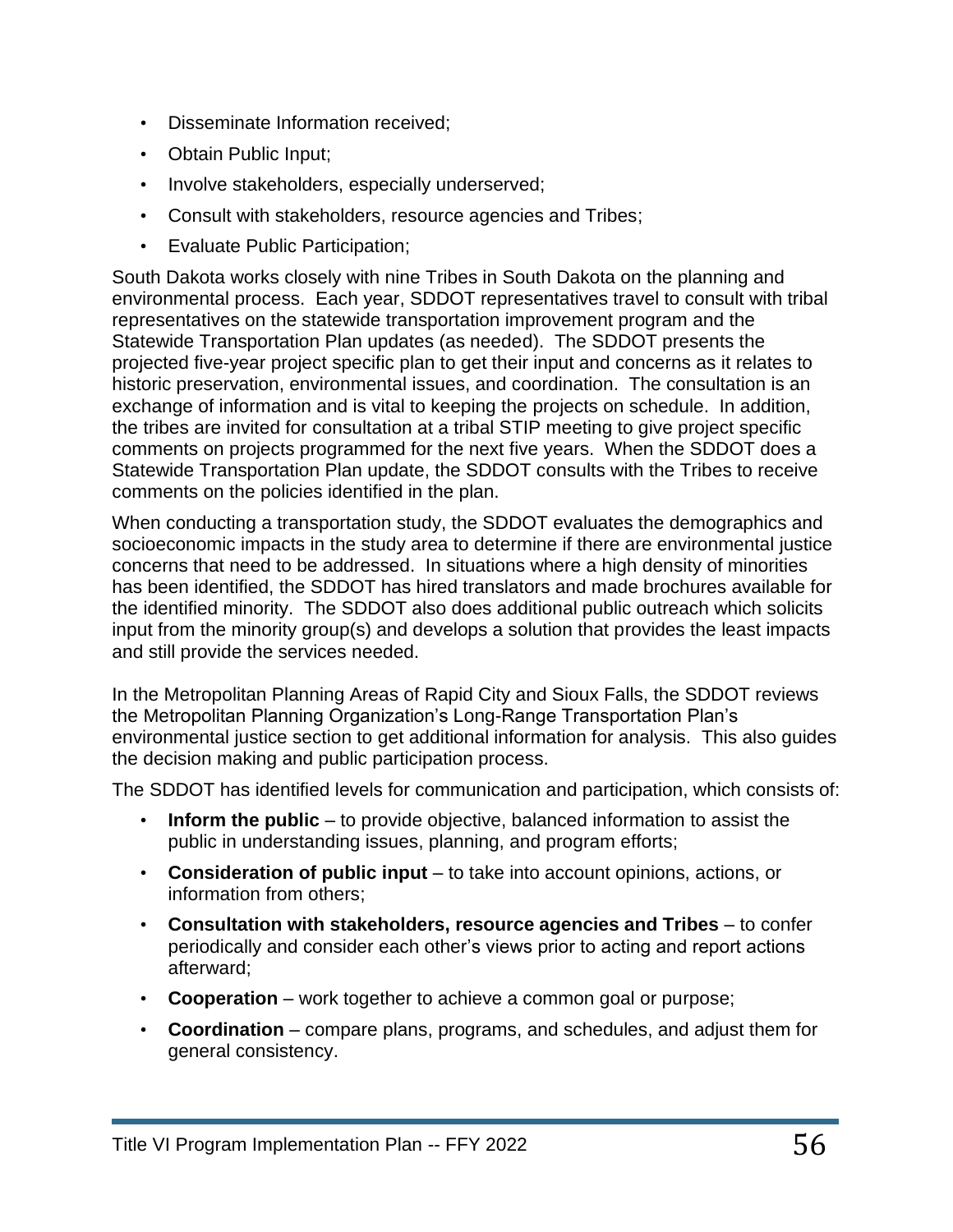## **Part XIII. Review of State Directives**

- A. The Department, with the assistance of the Civil Rights Program, will incorporate all relevant Title VI requirements in all directives (including but not limited to policies, rules, handbooks, guides, procedures) affecting any participants in, and beneficiaries of, Department programs.
- B. The procedures for incorporating these requirements into Department directors are as follows:
	- 1. Current directives have been reviewed to ensure that appropriate Title VI requirements are included.
	- 2. Any new directives originating within program areas will be reviewed by the Civil Rights Program and applicable Title VI requirements will be incorporated as necessary.
- C. Applicable Title VI requirements will be included in all contracts and agreements with contractors, vendors and others supplying the Department with goods and services.
- D. The following appendices are the state procedures, manuals, and directives the Department uses to ensure Title VI Compliance:
	- 1. PIP: Can be found at: [https://dot.sd.gov/media/documents/PublicInvolvementPlanFinalSignatureCop](https://dot.sd.gov/media/documents/PublicInvolvementPlanFinalSignatureCopy031810.pdf) [y031810.pdf](https://dot.sd.gov/media/documents/PublicInvolvementPlanFinalSignatureCopy031810.pdf) and is available upon request.
	- 2. STIP: Can be found at:<https://dot.sd.gov/projects-studies/planning/stip> and is available upon request.
	- 3. Highway Contractor Laws: Can be found in South Dakota Codified Laws 31-5 and on the Legislative Research Council's website at: <http://legis.state.sd.us/statutes/DisplayStatute.aspx?Type=Statute&Statute>
	- 4. Contractor Prequalification Statement: Can be found at: [https://www.state.sd.us/eforms/secure/eforms/E0945V2-](https://www.state.sd.us/eforms/secure/eforms/E0945V2-ContractorsPrequalificationStatement2.pdf) [ContractorsPrequalificationStatement2.pdf](https://www.state.sd.us/eforms/secure/eforms/E0945V2-ContractorsPrequalificationStatement2.pdf)
	- 5. Line of Credit Application: Can be found at: [https://www.state.sd.us/eforms/secure/eforms/E0944V1-](https://www.state.sd.us/eforms/secure/eforms/E0944V1-ContractorsLineOfCredit.pdf) [ContractorsLineOfCredit.pdf](https://www.state.sd.us/eforms/secure/eforms/E0944V1-ContractorsLineOfCredit.pdf)
	- 6. Sub-recipient Preaward Checklist……………………………………...……….58
	- 7. Annual or Post Award Sub-recipient Review Report……………………..…..60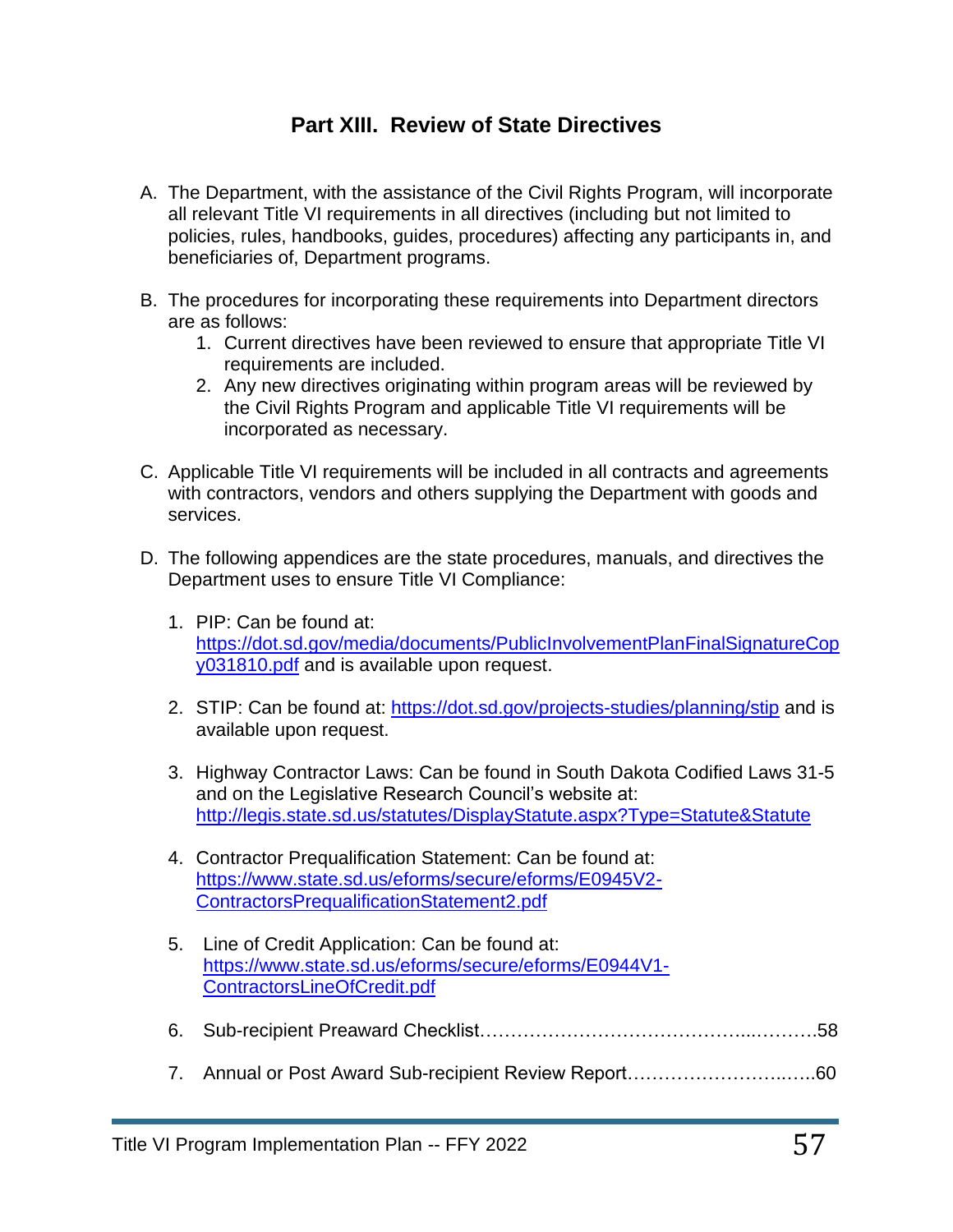## **South Dakota Department of Transportation Title VI Program -- Pre-Award Assurance Checklist**

This assurance checklist must be completed, signed, and returned to the SDDOT Civil Rights Program as part of your funding process. Below are the requirements to assure non-discrimination in local public agencies (LPA) transportation projects. This checklist also serves as a preview of the processes, procedures, policies, and documentation that will be expected at a formal Title VI Review.

In order to be awarded federal financial assistance, the LPA must certify that it will provide the following information when required, and where applicable in conjunction with reporting requirements and/or a Title VI Review. This checklist also serves to document that the LPA currently has in place, or will be able to implement, where applicable, the following processes and procedures. Please note in the "Comments" column any implementation plans.

| Data Collection - A process to collect the following:                              | <b>YES</b> | <b>NO</b> | N/A | <b>COMMENTS</b> |
|------------------------------------------------------------------------------------|------------|-----------|-----|-----------------|
| Breakdown of LPA employees by race, gender and position held.                      |            |           |     |                 |
| Number of (SDDOT) federally funded projects awarded or ongoing                     |            |           |     |                 |
| during the past two years.                                                         |            |           |     |                 |
| Log showing Title VI complaints received during past two years                     |            |           |     |                 |
| (number, how resolved, issues involved) if any.                                    |            |           |     |                 |
| Attendance at public hearings tracked, broken down by race and                     |            |           |     |                 |
| gender.                                                                            |            |           |     |                 |
| Statistical data collected on race, gender, disability for communities             |            |           |     |                 |
| impacted by construction projects.                                                 |            |           |     |                 |
| Statistical data collected on race, gender, and disability for all right-of-       |            |           |     |                 |
| way relocatees. (Not Applicable for Transit Providers)                             |            |           |     |                 |
|                                                                                    |            |           |     |                 |
| <b>Staffing:</b>                                                                   | <b>YES</b> | <b>NO</b> | N/A | <b>COMMENTS</b> |
| Staff designated to have Title VI coordination responsibilities (in                |            |           |     |                 |
| conjunction with other duties).                                                    |            |           |     |                 |
|                                                                                    |            |           |     |                 |
|                                                                                    |            |           |     |                 |
|                                                                                    |            |           |     |                 |
| <b>Policies, Procedures, Processes:</b>                                            | <b>YES</b> | <b>NO</b> | N/A | <b>COMMENTS</b> |
| Title VI Policy or Policy Statement in place for your organization,                |            |           |     |                 |
| signed by the Sponsor.                                                             |            |           |     |                 |
| Proof of public dissemination of Title VI Policy or Policy Statement.              |            |           |     |                 |
| Process for handling Title VI complaints from the public.                          |            |           |     |                 |
| Proof of public dissemination of complaint procedure.                              |            |           |     |                 |
| Planning, public involvement guidelines, and public involvement                    |            |           |     |                 |
| policies reviewed for compliance with Title VI.                                    |            |           |     |                 |
| Procedures in place to ensure that equal opportunity is being                      |            |           |     |                 |
| considered in the hiring of employees and the award of                             |            |           |     |                 |
| contracts/agreements.                                                              |            |           |     |                 |
|                                                                                    |            |           |     |                 |
|                                                                                    |            |           |     |                 |
| <b>Training:</b>                                                                   | <b>YES</b> | <b>NO</b> | N/A | <b>COMMENTS</b> |
| Has staff received any Title VI training (formal or informal).*                    |            |           |     |                 |
|                                                                                    |            |           |     |                 |
| <b>Contracts &amp; Agreements:</b>                                                 | <b>YES</b> | <b>NO</b> | N/A | <b>COMMENTS</b> |
| LPA-issued contracts/agreements contain Title VI non-discrimination<br>assurances. |            |           |     |                 |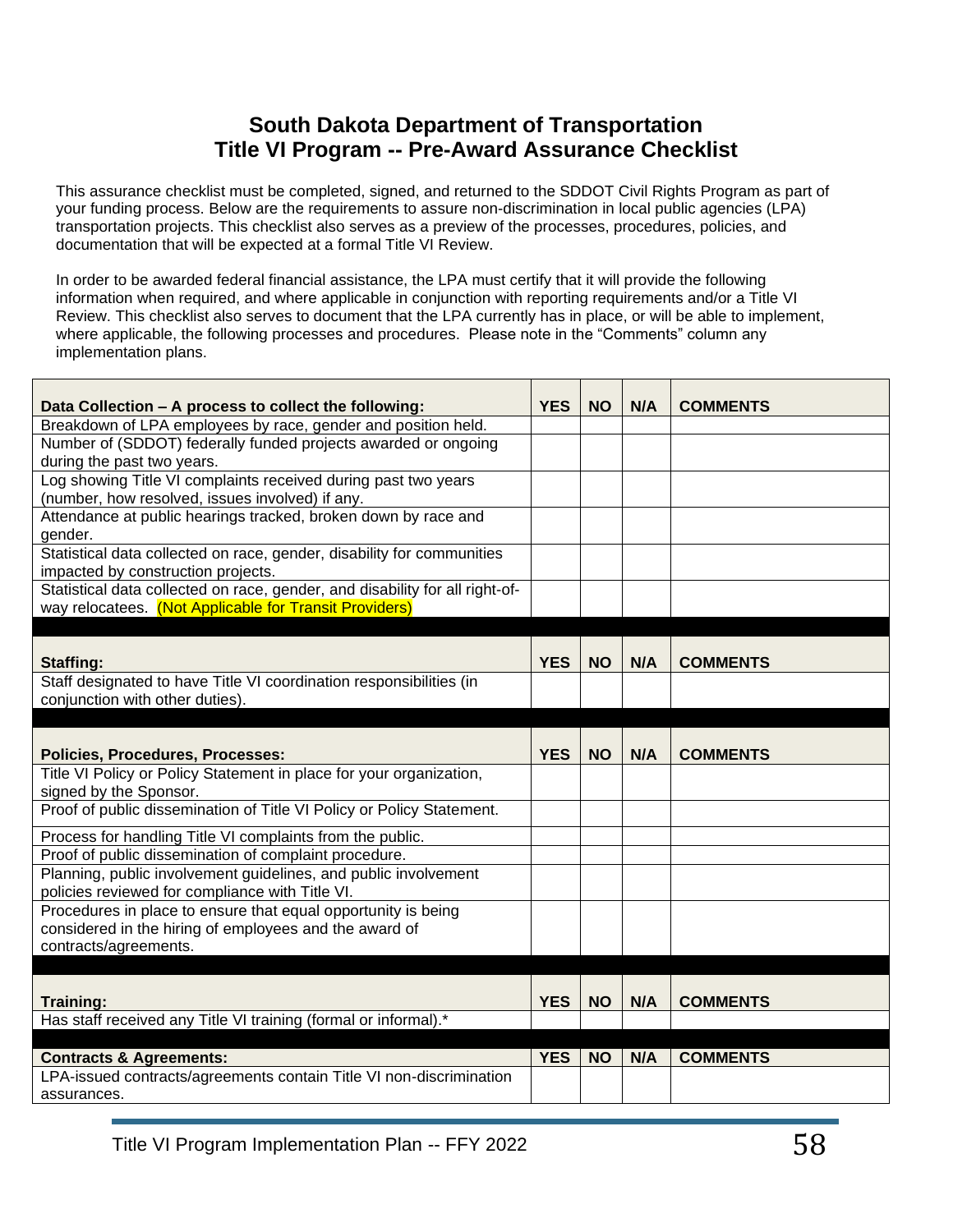| Planning Activities - Documentation to show (if not performed<br>by SDDOT):                                                        | <b>YES</b> | <b>NO</b>  | N/A       | <b>COMMENTS</b> |                 |  |
|------------------------------------------------------------------------------------------------------------------------------------|------------|------------|-----------|-----------------|-----------------|--|
| Minority members of the community are actively sought out to                                                                       |            |            |           |                 |                 |  |
| participate in public hearings                                                                                                     |            |            |           |                 |                 |  |
| Accessible locations, adequate notice, and language translation                                                                    |            |            |           |                 |                 |  |
| services are considered or provided during the coordination of public                                                              |            |            |           |                 |                 |  |
| hearings.                                                                                                                          |            |            |           |                 |                 |  |
| The project for which funding is sought complies in all aspects with<br>the Americans with Disabilities Act and Section 504 of the |            |            |           |                 |                 |  |
| Rehabilitation Act of 1973.                                                                                                        |            |            |           |                 |                 |  |
|                                                                                                                                    |            |            |           |                 |                 |  |
| Design/Environmental Activities - Documentation to show (if not                                                                    |            |            |           |                 |                 |  |
| performed by SDDOT):                                                                                                               |            | <b>YES</b> | <b>NO</b> | N/A             | <b>COMMENTS</b> |  |
| Minority members of the community are actively sought out to                                                                       |            |            |           |                 |                 |  |
| participate in public hearings.                                                                                                    |            |            |           |                 |                 |  |
| Accessible locations, adequate notice, and language translations                                                                   |            |            |           |                 |                 |  |
| services are considered or provided during the coordination of public                                                              |            |            |           |                 |                 |  |
| hearings                                                                                                                           |            |            |           |                 |                 |  |
| Location and design manuals, directives, operational procedures,                                                                   |            |            |           |                 |                 |  |
| guidelines, and policies reviewed for Title VI compliance.                                                                         |            |            |           |                 |                 |  |
|                                                                                                                                    |            |            |           |                 |                 |  |
| Right of Way Activities - Documentation to show (if not                                                                            |            |            |           |                 |                 |  |
| performed by SDDOT):                                                                                                               |            | <b>YES</b> | <b>NO</b> | N/A             | <b>COMMENTS</b> |  |
| Title VI language incorporated in all acquisition, negotiation, property                                                           |            |            |           |                 |                 |  |
| management communications and contracts.<br>Title VI language and assurance statements included in all surveys                     |            |            |           |                 |                 |  |
| for property owners and tenants after conclusion of all business.                                                                  |            |            |           |                 |                 |  |
| Values and communications associated with appraisals conducted in                                                                  |            |            |           |                 |                 |  |
| an equitable and nondiscriminatory manner.                                                                                         |            |            |           |                 |                 |  |
| Deeds, permits, and leases contain Title VI compliance clauses.                                                                    |            |            |           |                 |                 |  |
|                                                                                                                                    |            |            |           |                 |                 |  |
| <b>Construction &amp; Maintenance Activities - Documentation to show</b>                                                           |            |            |           |                 |                 |  |
| (if not performed by SDDOT):                                                                                                       | <b>YES</b> | <b>NO</b>  | N/A       | <b>COMMENTS</b> |                 |  |
| Contractor selection procedures have been reviewed to ensure                                                                       |            |            |           |                 |                 |  |
| uniformity in their application to minority and non-minority contractors.                                                          |            |            |           |                 |                 |  |
| Minority contractors and subcontractors are informed about                                                                         |            |            |           |                 |                 |  |
| contracting opportunities with the LPA.                                                                                            |            |            |           |                 |                 |  |
| Title VI assurances included in all LPA-issued contracts,                                                                          |            |            |           |                 |                 |  |
| subcontracts, and material supply agreements.                                                                                      |            |            |           |                 |                 |  |
| Must return a copy of this completed form with                                                                                     |            |            |           |                 |                 |  |
| grant application or by due date directly to:                                                                                      |            |            |           |                 |                 |  |
| Local Public Agency Name/Phone Number                                                                                              |            |            |           |                 |                 |  |
| June D. Hansen, Civil Rights Compliance Officer<br>South Dakota Department of Transportation                                       |            |            |           |                 |                 |  |
| Office of Legal Counsel                                                                                                            |            |            |           |                 |                 |  |
| Signature of duly authorized representative for LPA<br>700 East Broadway                                                           |            |            |           |                 |                 |  |
| Pierre, SD 57501-2586                                                                                                              |            |            |           |                 |                 |  |
| Or email:                                                                                                                          |            |            |           |                 |                 |  |
| <b>Title</b><br>june.hansen@state.sd.us                                                                                            |            |            |           |                 |                 |  |
| Or fax:                                                                                                                            |            |            |           |                 |                 |  |
| (605) 773-4442                                                                                                                     |            |            |           |                 |                 |  |

Date

\*Title VI training can be provided by the SDDOT upon request. To discuss training or Title VI requirements, reviews, or reports, contact June Hansen, Civil Rights Compliance Officer, (605) 773-3540, or email [june.hansen@state.sd.us](mailto:june.hansen@state.sd.us) SDDOT acknowledges the Idaho DOT in formation of this document.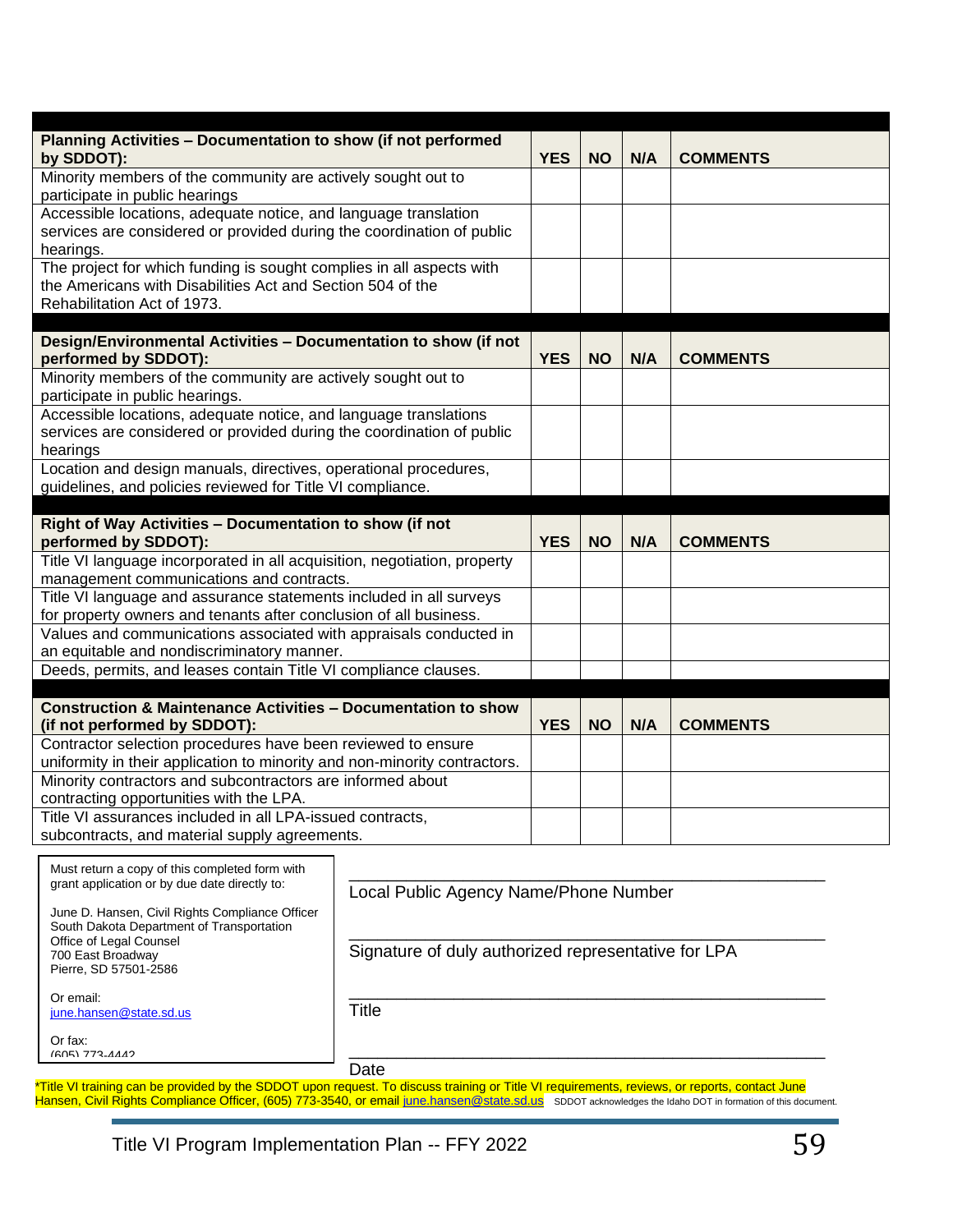South Dakota Department of Transportation

Title VI Compliance Annual or Post-Award Report

Local Agency: \_\_\_\_\_\_\_\_\_\_\_\_\_\_\_\_\_\_\_\_\_\_\_\_\_\_\_\_\_\_\_\_\_\_\_\_\_\_\_\_\_\_\_

This review/report covers the period of \_\_\_\_\_\_\_\_\_\_\_\_\_\_\_\_\_\_\_ through\_\_\_\_\_\_\_\_\_\_\_\_\_\_ and was completed from \_\_\_\_\_\_\_\_\_\_\_\_\_ to \_\_\_\_\_\_\_\_\_\_\_\_\_\_\_. Reviewing actual documentation of your activities is necessary in determining compliance. In addition to your narrative responses to the questions below, you may provide electronic documents or a link to your website for documents and materials as an alternative to providing a paper copy.

- 1. Staff
	- In the table below, list current personnel employed by position. Include all members of boards, commissions, and committees.

|             |                 |             | Gender                    | <b>Race/Ethnicity</b>         |                     |                                                |       |                                                            |                         |       |
|-------------|-----------------|-------------|---------------------------|-------------------------------|---------------------|------------------------------------------------|-------|------------------------------------------------------------|-------------------------|-------|
| <b>Name</b> | <b>Position</b> | $\mathsf F$ | $\boldsymbol{\mathsf{M}}$ | Black/<br>African<br>American | Hispanic/<br>Latino | American<br>Indian/<br>Alaska<br><b>Native</b> | Asian | <b>Native</b><br>Hawaiian/<br>other<br>Pacific<br>Islander | Two or<br>More<br>Races | White |
|             |                 |             |                           |                               |                     |                                                |       |                                                            |                         |       |
|             |                 |             |                           |                               |                     |                                                |       |                                                            |                         |       |
|             |                 |             |                           |                               |                     |                                                |       |                                                            |                         |       |
|             |                 |             |                           |                               |                     |                                                |       |                                                            |                         |       |
|             |                 |             |                           |                               |                     |                                                |       |                                                            |                         |       |
|             |                 |             |                           |                               |                     |                                                |       |                                                            |                         |       |
|             |                 |             |                           |                               |                     |                                                |       |                                                            |                         |       |
|             |                 |             |                           |                               |                     |                                                |       |                                                            |                         |       |
|             |                 |             |                           |                               |                     |                                                |       |                                                            |                         |       |
|             |                 |             |                           |                               |                     |                                                |       |                                                            |                         |       |
|             |                 |             |                           |                               |                     |                                                |       |                                                            |                         |       |
|             |                 |             |                           |                               |                     |                                                |       |                                                            |                         |       |
|             |                 |             |                           |                               |                     |                                                |       |                                                            |                         |       |
|             |                 |             |                           |                               |                     |                                                |       |                                                            |                         |       |
|             |                 |             |                           |                               |                     |                                                |       |                                                            |                         |       |
|             |                 |             |                           |                               |                     |                                                |       |                                                            |                         |       |
|             |                 |             |                           |                               |                     |                                                |       |                                                            |                         |       |
|             |                 |             |                           |                               |                     |                                                |       |                                                            |                         |       |
|             |                 |             |                           |                               |                     |                                                |       |                                                            |                         |       |
|             |                 |             |                           |                               |                     |                                                |       |                                                            |                         |       |
|             |                 |             |                           |                               |                     |                                                |       |                                                            |                         |       |
|             |                 |             |                           |                               |                     |                                                |       |                                                            |                         |       |
|             |                 |             |                           |                               |                     |                                                |       |                                                            |                         |       |
|             |                 |             |                           |                               |                     |                                                |       |                                                            |                         |       |
|             | <b>Totals</b>   |             |                           |                               |                     |                                                |       |                                                            |                         |       |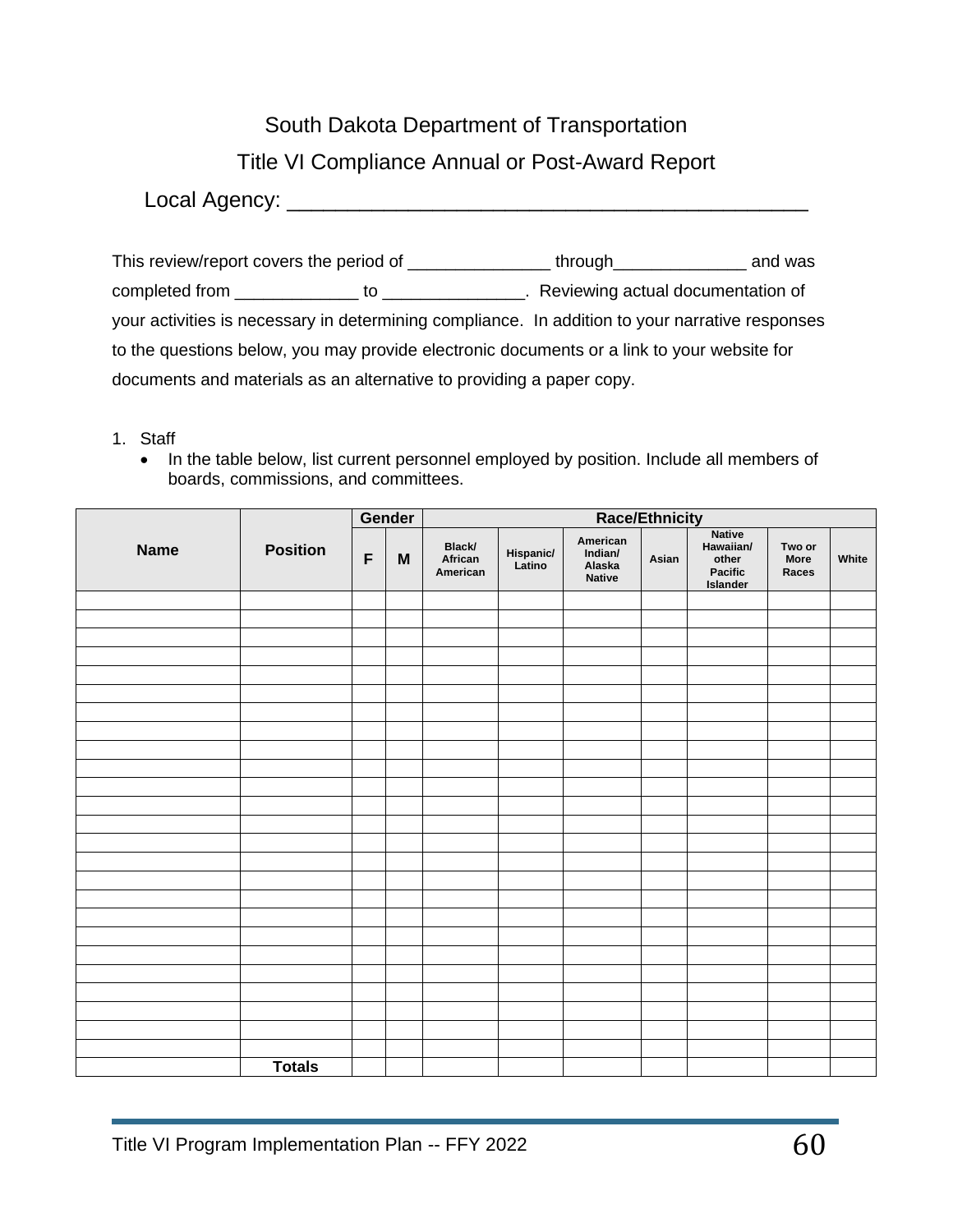- How are boards, councils, or committees appointed?
- How does your agency ensure that equal opportunity is provided when appointments are made?
- 2. Language Services
	- List the people designated to provide alternative and non-English language assistance, including volunteers and staff that provide interpreting and translation services.
	- What is the number of requests for services by customers with Limited English Proficiency (LEP)? What percentage does this make of total requests?
- 3. Provide copies of or electronic link to online version of:
	- Limited English Proficiency (LEP) plan or Four-Factor Analysis
	- Equal Employment Opportunity (EEO) Plan *(if applicable and not previously* submitted)
	- Americans with Disabilities Act (ADA) Transition Plan *(if applicable)*
- 4. Complaint Procedure
	- Provide a copy of the procedure/form used to handle Title VI complaints
	- How is the Title VI Policy Statement and complaint procedure disseminated to employees and the public?
- 5. Demographics
	- Is your agency using the most current data to describe the population demographics within your jurisdiction?
	- Can SDDOT provide any demographic information for your agency?
- 6. Public Outreach/Involvement
	- List the recruiting opportunities during the report period including the number of vacancies and promotions:
		- i. How was recruitment done?
		- ii. Race and gender of applicants.
		- iii. Race and gender of person hired/promoted.
	- Describe any public outreach activities undertaken during the reporting period such as public announcements and/or communications for meetings, hearings, and project notices.
	- List the special language needs assessments conducted. Attach examples of assessments.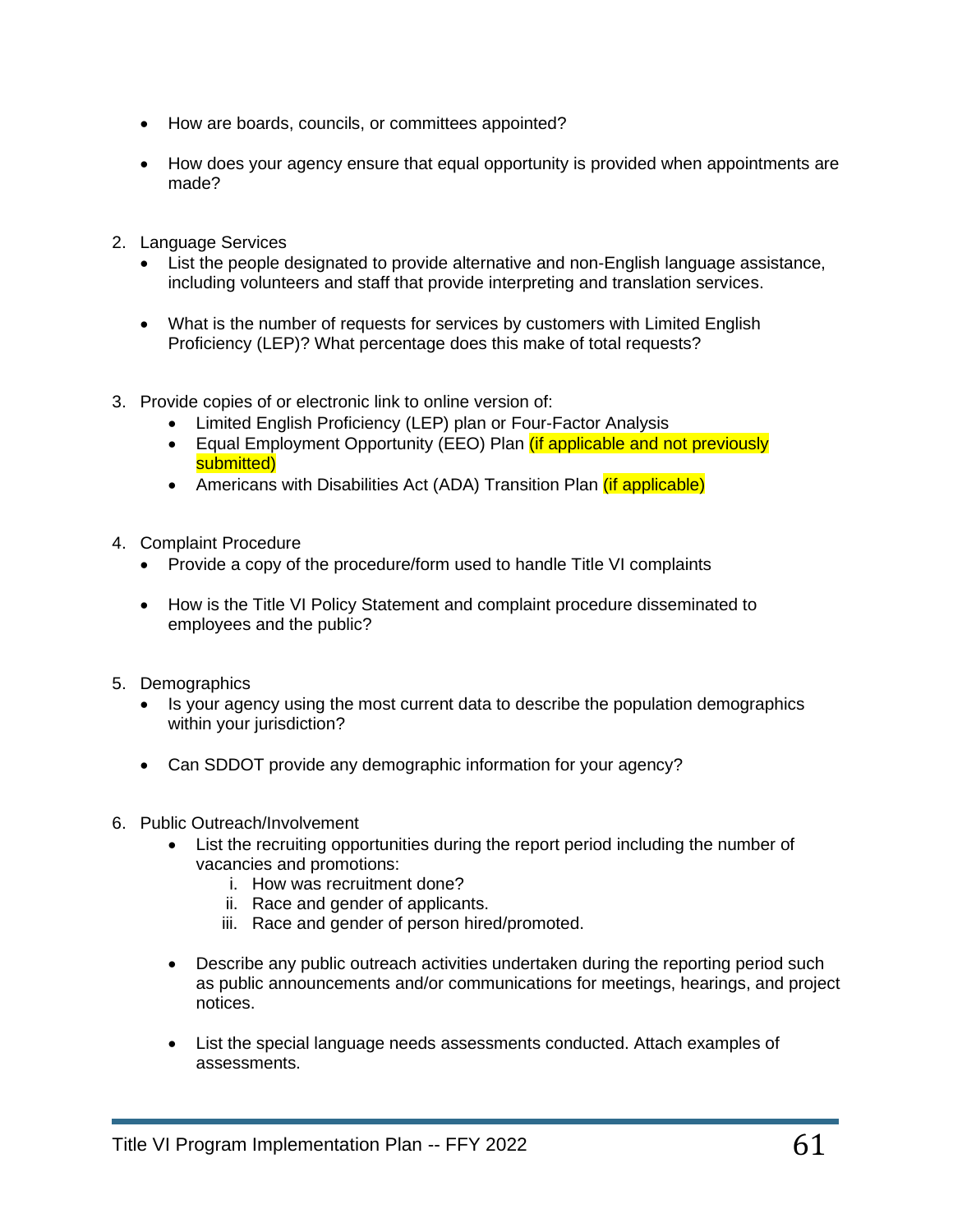- What efforts were made to ensure the involvement of minority, women, low-income, and LEP population groups were provided equal opportunity to participate in outreach activities.
- Attach demographics gathered from attendees at public meetings, hearings, etc.
- Describe the avenues of public outreach i.e., print, television, radio, etc. Is this information provided with advance public notice or in a timely manner?
- Which meetings were attended by the local EEO/Title VI officer and what was their role in the outcome of that meeting?
- 7. Consultant Contracts (Transit Providers Skip #7)
	- Describe the Request for Proposals process and advertisement.
	- Provide documentation to show that appropriate non-discrimination language was included in solicitations for proposals/bids for agreements/contracts that were issued as part of federal aid projects.
	- List and provide copies of all the federally funded transportation related contracts that were executed during the reporting period by the local agency. Include construction, consultant agreements for planning, design, engineering, environmental, research, maintenance, etc.
	- Describe how non-discrimination requirements are being monitored.
		- $\triangleright$  Include dollar value of each.
		- ➢ Identify the contracts/agreements that were DBE/MBE/WBE.
		- ➢ List sub-contracts/agreements issued.
- 8. List any Title VI training\* taken by staff:

| <b>Attendee</b> | Name of Training | Date |
|-----------------|------------------|------|
|                 |                  |      |
|                 |                  |      |

9. Name the individual who will be serving as the Title VI coordinator for the next year.

| Sponsor must return a copy of this<br>completed form to:                                                                | LPA Name/Phone Number                       |
|-------------------------------------------------------------------------------------------------------------------------|---------------------------------------------|
| June D. Hansen, Civil Rights Compliance Officer<br>South Dakota Department of Transportation<br>Office of Legal Counsel | Signature of duly authorized representative |
| 700 East Broadway<br>Pierre, SD 57501-2586<br>Or email:                                                                 | Title                                       |
| june.hansen@state.sd.us                                                                                                 | Date                                        |

.<br>\*Title VI training can be provided by the SDDOT upon request. To discuss training or Title VI requirements, reviews, or reports, contact June Hansen, Civil Rights Compliance Officer, (605) 773-3540, or email: [june.hansen@state.sd.us](mailto:june.hansen@state.sd.us) tie vi training c

SDDOT acknowledges the Idaho Transportation Department and the California Department of Transportation for the original formation of this document.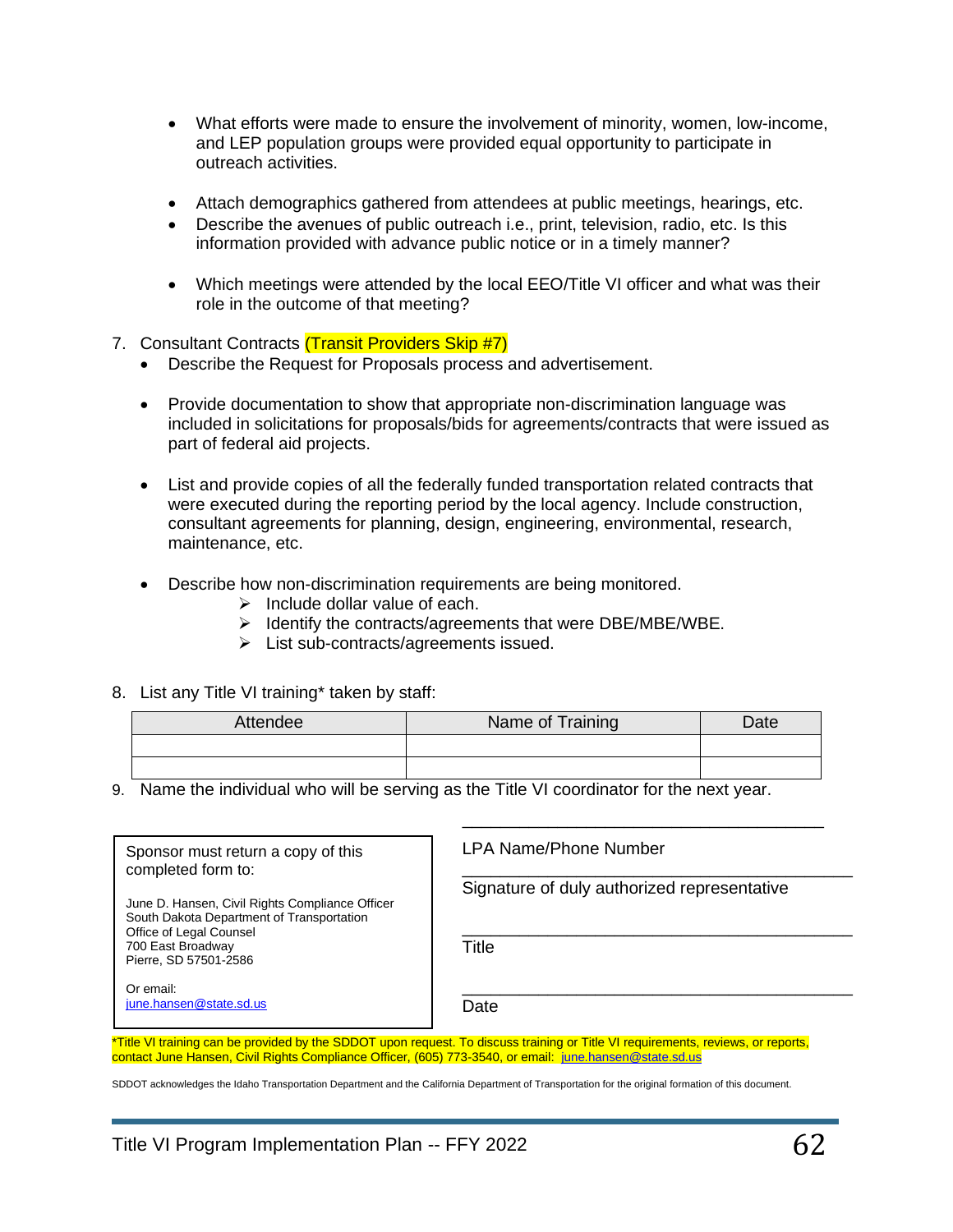## **Part XIV. Compliance and Enforcement Procedures**

- A. Complaint investigations
	- 1. The Civil Rights Compliance Officer will make him/her known to all office and program managers with the Department and, with the assistance of these managers, will attempt to resolve all Civil Rights complaints arising from Department activities.
	- 2. In addition, the Civil Rights Compliance Officer will make periodic visits to any locations and/or areas determined to be problematic in an attempt to alleviate any problems in advance of a complaint.
	- 3. The following complaint procedures are applicable to all Department program areas:
		- i. Any person or group claiming to be aggrieved by an unlawful discriminatory practice based on race, color, national origin, sex, age, or disability may by himself/herself or through his/her legally authorized representative, make and sign a complaint and should file such complaint with the Department within 300 calendar days (180 days if a company has less than 15 employees or if this involves age discrimination) following the date of the alleged discriminatory action. All complaints will be filed with the Department Civil Rights Compliance Officer who will evaluate the complaint and gather additional information from the complainant if necessary. The appropriate program area manager and division director will be notified of the complaint.
		- ii. The Civil Rights Compliance Officer or designee has 60 calendar days to conduct an investigation of the allegations and prepare preliminary findings. The Civil Rights Compliance Officer or designee may refer the matter to the appropriate program area to make every reasonable effort to resolve the complaint as quickly as possible or attempt informal resolution through other methods
		- iii. All complaints that cannot be quickly (within 30 calendar days from the preliminary findings being issued) resolved will be reviewed by a committee consisting of the Secretary of the Department or his or her designee, the Civil Rights Compliance Officer and the program manager involved. The committee will hold an informal hearing with the complainant seeking resolution and will render a decision regarding the complaint within 15 working days of the hearing.
		- iv. When the Department arrives upon a final decision regarding the complaint filed with the Department, it will notify the complainant in writing of the decision and of the complainant's rights, if dissatisfied with the decision, to bring the matter to the attention of the appropriate federal agency, typically the Federal Highway Administration (FHWA) or Federal Transit Administration (FTA). The Department will advise the complainant of the name and address of the agency and/or individual to contact.
		- v. The Department will provide the federal agency with a copy of the complaint along with any investigatory report within 60 calendar days of the filing of the complaint. The Department will also furnish the federal agency a report indicating final disposition of the complaint within 5 working days of advising the complainant of the disposition.
		- vi. The Department, acting through the Civil Rights Compliance Officer, will